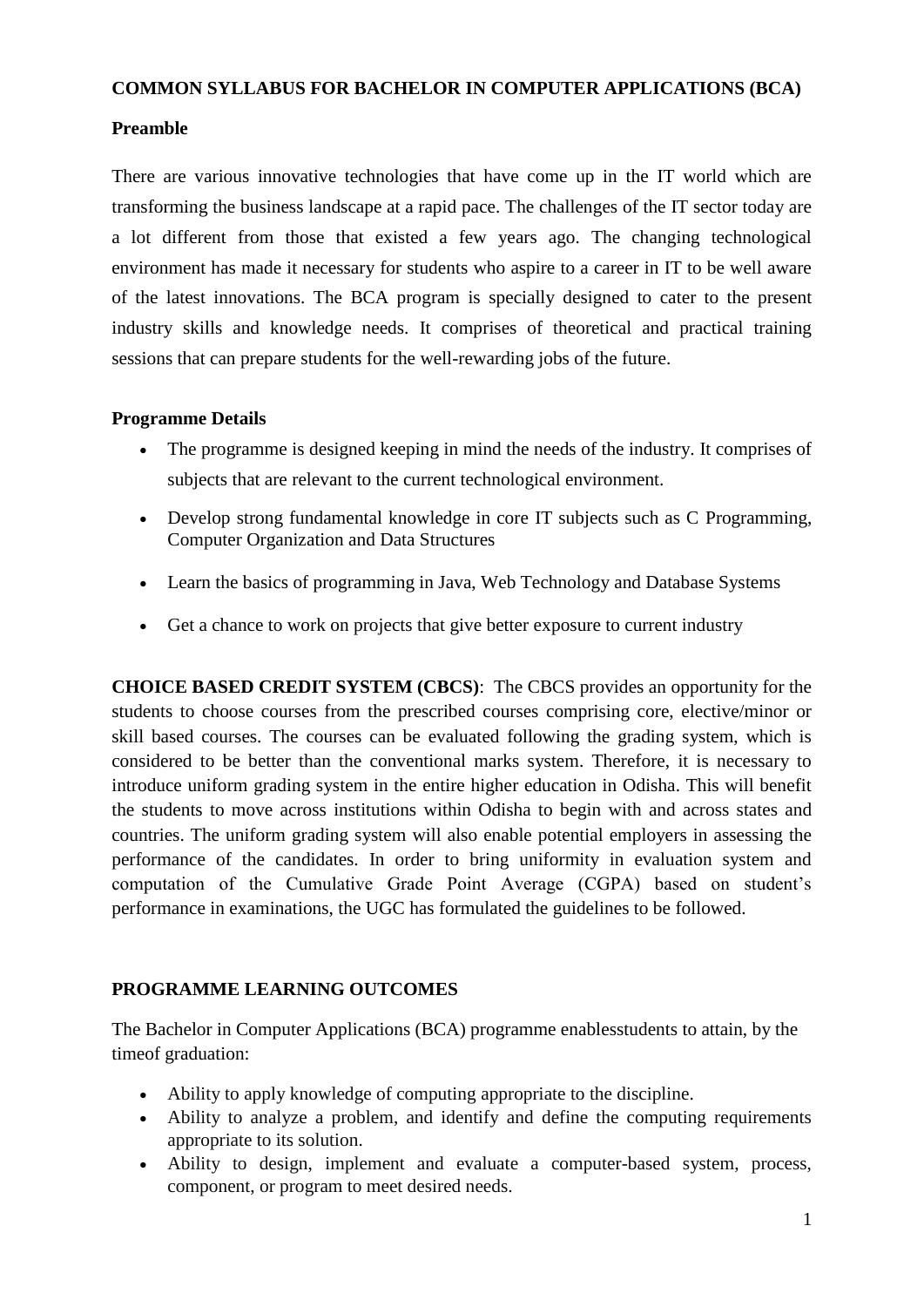- Ability to function effectively on teams to accomplish a common goal.
- Understanding of professional, ethical, legal, security and social issues and responsibilities.
- Ability to communicate effectively with a range of audiences.
- Ability to analyze the local and global impact of computing on individuals, organizations, and society.
- Recognition of the need for an ability to engage in continuing professional development.
- Ability to use current techniques, skills, and tools necessary for computing practice.
- Ability to apply algorithmic principles, and computer science theory in the modeling and design of computer-based systems in a way that demonstrates comprehension of the tradeoffs involved in design choices.
- Ability to apply design and development principles in the construction of software systems of varying complexity.

# **OUTLINE OF CHOICE BASED CREDIT SYSTEM**

1. **Core Course**: A course, which should compulsorily be studied by a candidate as a core requirement is termed as a Core course.

**2. Elective Course**: Generally, a course which can be chosen from a pool of courses and which may be very specific or specialized or advanced or supportive to the discipline/ subject of study or which provides an extended scope or which enables an exposure to some other discipline/subject/domain or nurtures the candidate's proficiency/skill is called an Elective Course.

**2.1 Discipline Specific Elective (DSE) Course**: Elective courses may be offered by the main discipline/subject of study is referred to as Discipline Specific Elective. The University/Institute may also offer discipline related Elective courses of interdisciplinary nature (to be offered by main discipline/subject of study).

**2.2 Dissertation/Project**: An elective course designed to acquire special/advanced knowledge, such as supplement study/support study to a project work, and a candidate studies such a course on his own with an advisory support by a teacher/faculty member is called dissertation/project.

**2.3 Generic Elective (GE) Course**: An elective course chosen generally from an unrelated discipline/subject, with an intention to seek exposure is called a Generic Elective.

**P.S.**: A core course offered in a discipline/subject may be treated as an elective by other discipline/subject and vice versa and such electives may also be referred to as Generic Elective.

**Project work/Dissertation** is considered as a special course involving application of knowledge in solving / analyzing /exploring a real life situation / difficult problem. A Project/Dissertation work would be of 6 credits. A Project/Dissertation work may be given in lieu of a discipline specific elective paper.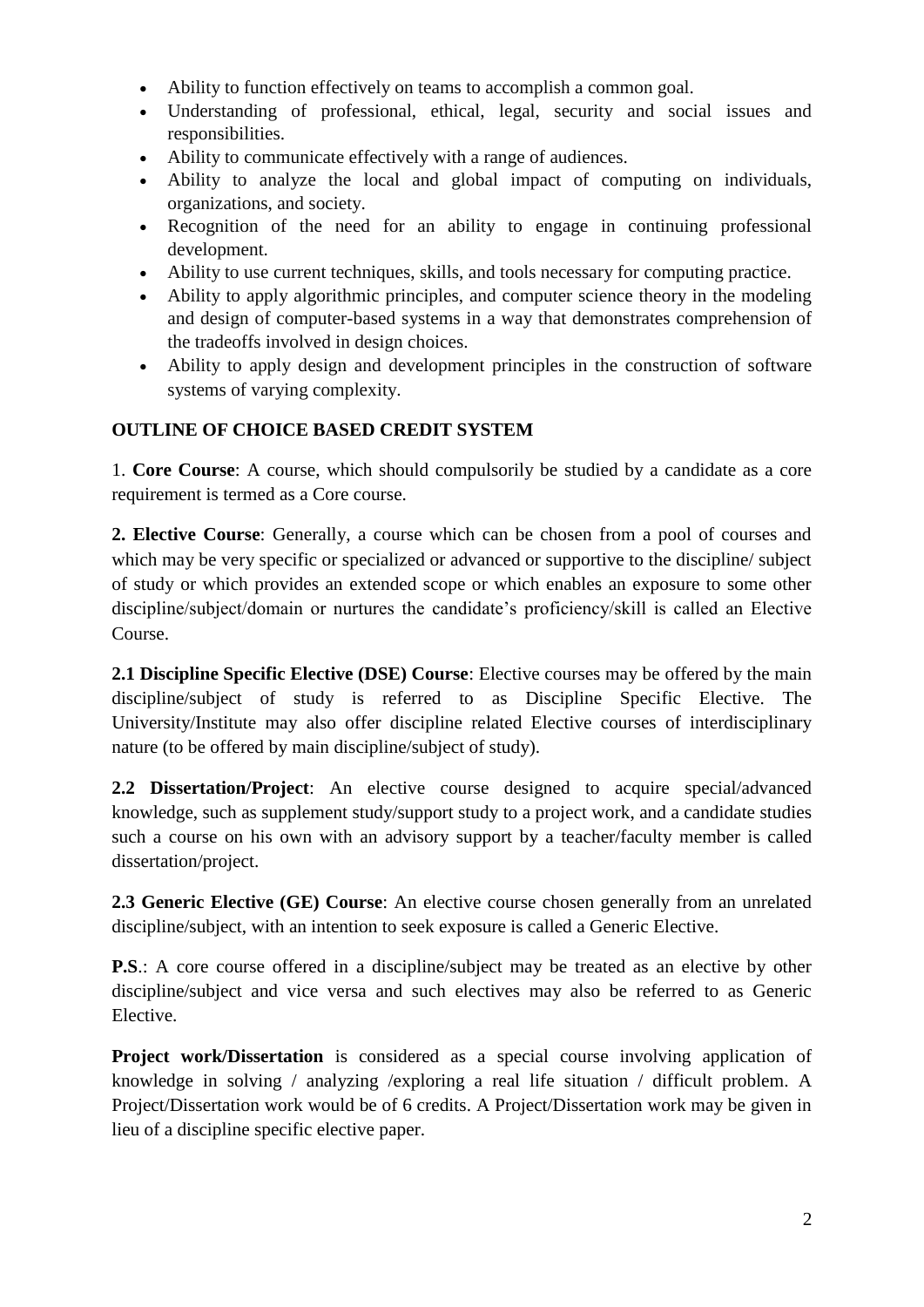# **GUIDELINES FOR PROJECT FORMULATION**

As the project work constitutes a major component in most of the professional programs and it is to be carried out with due care and should be executed with seriousness by the candidates.

# **TYPE OF PROJECT**

As majority of the students are expected to work out a real-life project in some industry/research and development laboratories/educational institutions/software companies, it is suggested that the project is to be chosen which should have some direct relevance in day-to-day activities of the candidates in his/her institution. It is not mandatory for a student to work on a real-life project. The student can formulate a project problem with the help of Guide.

# **PROJECT PROPOSAL (SYNOPSIS)**

The project proposal should be prepared in consultation with the guide. The project proposal should clearly state the project objectives and the environment of the proposed project to be undertaken. The project work should compulsorily include the software development. The project proposal should contain complete details in the following form:

1. Title of the Project

2. Introduction and Objectives of the Project

3. Project Category (RDBMS/OOPS/Networking/Multimedia/Artificial Intelligence/Expert Systems etc.)

4. Analysis (DFDs at least up to second level, ER Diagrams/ Class Diagrams/ Database Design etc. as per the project requirements).

5. A complete structure which includes: Number of modules and their description to provide an estimation of the student's effort on the project. Data Structures as per the project requirements for all the modules. Process Logic of each module. Testing process to be used. Reports generation

6. Tools / Platform, Hardware and Software Requirement specifications

7. Future scope and further enhancement of the project.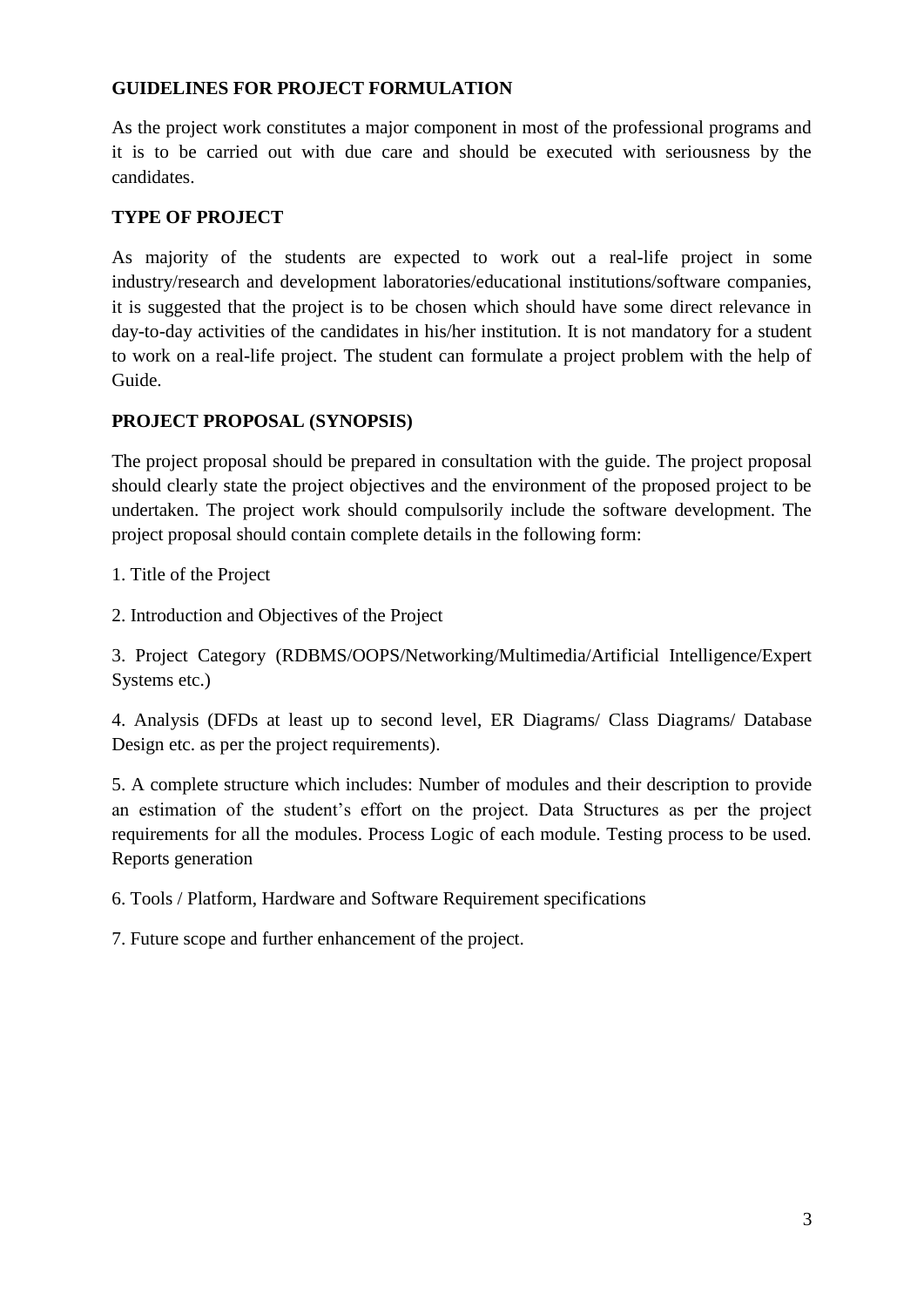# **BACHELOR IN COMPUTER APPLICATIONS (BCA)**

# **Effective from 2019-20 Academic Session**

| SEM.         | <b>COURSE OPTED</b>                  | <b>COURSE NAME</b>                          | <b>CREDITS</b>        |
|--------------|--------------------------------------|---------------------------------------------|-----------------------|
| I            | <b>Ability Enhancement Course-1</b>  | $AEC-1$                                     | $\overline{4}$        |
|              |                                      | (Environmental Science)                     |                       |
|              | Core Course-1                        | Digital Logic                               | $\overline{4}$        |
|              | <b>Core Course-1 Practical</b>       | Digital Logic LAB                           | $\overline{2}$        |
|              | Core Course-2                        | Programming using C                         | $\overline{4}$        |
|              | <b>Core Course-2 Practical</b>       | Programming using C LAB                     | $\overline{2}$        |
|              | Generic Elective/ Inter-disciplinary | GE/IC-1                                     | $\overline{4}$        |
|              | Course -1                            | (Principles of Management)                  |                       |
|              | Elective/<br>Generic<br>Inter-       | GE/IC -1 Tutorial/ LAB                      | $\overline{2}$        |
|              | disciplinaryCourse<br>$-1$           | (Principles of Management Tutorial)         |                       |
|              | Tutorial/Practical                   |                                             |                       |
| $\mathbf{I}$ | <b>Ability Enhancement Course-2</b>  | $AEC-2$                                     | $\overline{4}$        |
|              |                                      | (English/MIL Communication)                 |                       |
|              | Core Course-3                        | Programming using C++                       | $\overline{4}$        |
|              | Core Course-3 Practical              | Programming using C++ LAB                   | $\overline{2}$        |
|              | Core Course-4                        | Data Structure                              | $\overline{4}$        |
|              | <b>Core Course-4 Practical</b>       | Data Structure LAB                          | $\overline{2}$        |
|              | GenericElective/                     | $GE/IC-2$                                   | $\overline{4}$        |
|              | Inter-disciplinaryCourse -2          | (Statistics)                                |                       |
|              | Generic<br>Elective/<br>Inter-       | GE/IC -2 Tutorial/ LAB                      | $\overline{2}$        |
|              | disciplinaryCourse-2                 | (Statistics LAB)                            |                       |
|              | Tutorial/Practical                   |                                             |                       |
| III          | Core Course-5                        | <b>Computer Organization</b>                | $\overline{4}$        |
|              | <b>Core Course-5 Practical</b>       | <b>Computer Organization LAB</b>            | $\overline{2}$        |
|              | Core Course-6                        | <b>JAVA Programming</b>                     | $\overline{4}$        |
|              | <b>Core Course-6 Practical</b>       | <b>JAVA Programming LAB</b>                 | $\overline{2}$        |
|              | Core Course-7                        | <b>Discrete Mathematical Structures</b>     | $\boldsymbol{\Delta}$ |
|              | <b>Core Course-7 Practical</b>       | <b>Discrete Mathematical Structures LAB</b> | $\overline{2}$        |
|              | <b>Skill Enhancement Course-1</b>    | SEC-1 (Python Programming)                  | $\overline{4}$        |
|              | Generic Elective/ Inter-disciplinary | $GE/IC-3$                                   | $\overline{4}$        |
|              | Course -3                            | (Business Accounting)                       |                       |
|              | Elective/<br>Generic<br>Inter-       | GE/IC -3 Tutorial/ LAB                      | $\overline{2}$        |
|              | disciplinaryCourse<br>$-3$           | (Business Accounting Tutorial)              |                       |
|              | Tutorial/Practical                   |                                             |                       |
| IV           | Core Course-8                        | <b>Operating System</b>                     | $\overline{4}$        |
|              | <b>Core Course-8 Practical</b>       | <b>Operating SystemLAB</b>                  | $\overline{2}$        |
|              | Core Course-9                        | <b>Computer Networks</b>                    | $\overline{4}$        |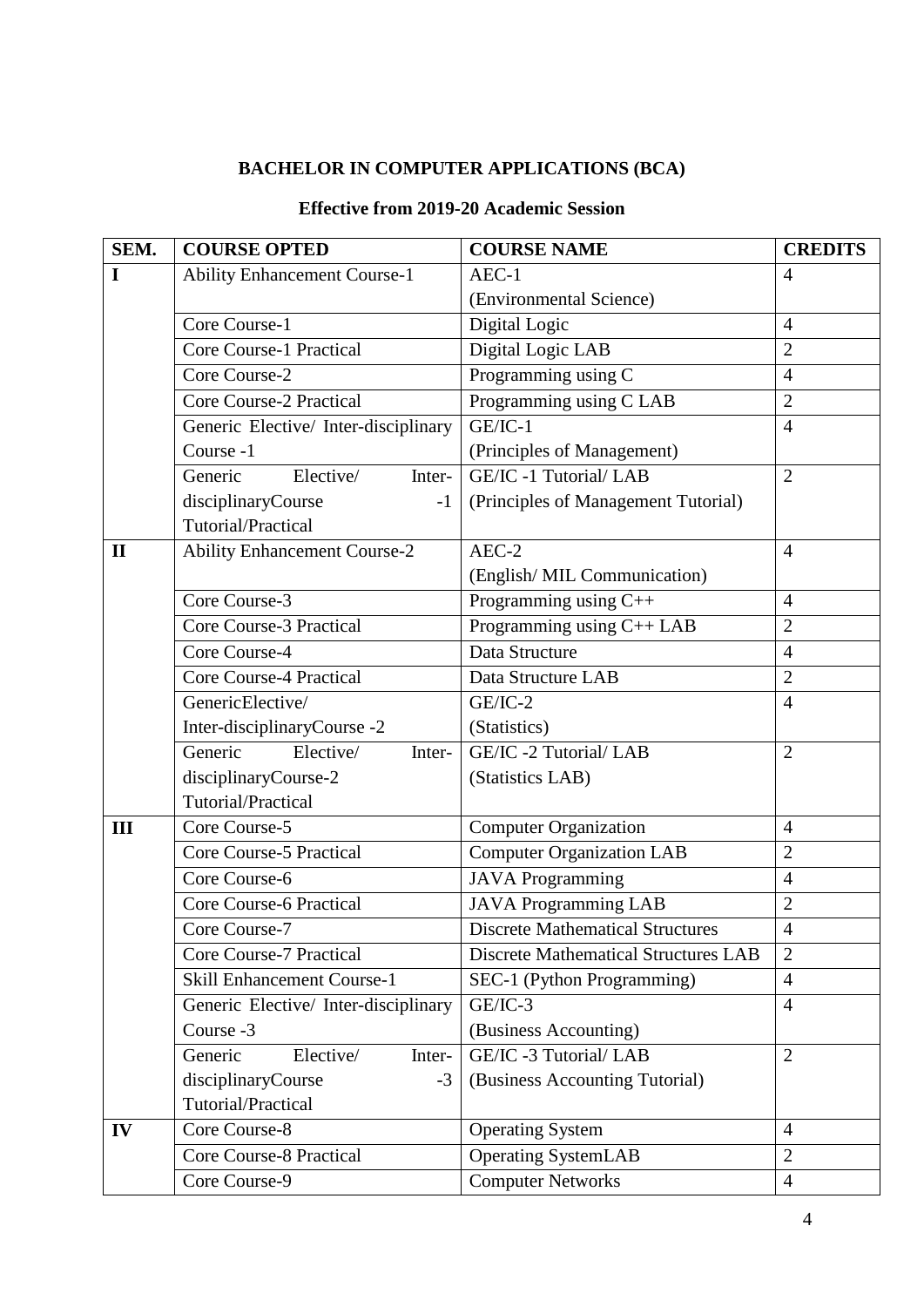|              | Core Course-9 Practical              | <b>Computer Networks LAB</b>      | $\overline{2}$ |
|--------------|--------------------------------------|-----------------------------------|----------------|
|              | Core Course-10                       | Database Systems                  | $\overline{4}$ |
|              | Core Course-10 Practical             | Database Systems LAB              | $\overline{2}$ |
|              | <b>Skill Enhancement Course-2</b>    | SEC-2 (Android Programming)       | $\overline{4}$ |
|              | Generic Elective/ Inter-disciplinary | $GE/IC-4$                         | $\overline{4}$ |
|              | Course -4                            | (Business Economics)              |                |
|              | Generic Elective/ Inter-disciplinary | GE/IC-4 Tutorial/ LAB             | $\overline{2}$ |
|              | Course -4 Tutorial/Practical         | (Business Economics Tutorial)     |                |
| $\mathbf{V}$ | Core Course-11                       | Web Technology                    | $\overline{4}$ |
|              | Core Course-11 Practical             | Web Technology LAB                | $\overline{2}$ |
|              | Core Course-12                       | <b>Software Engineering</b>       | $\overline{4}$ |
|              | Core Course-12 Practical             | <b>Software Engineering LAB</b>   | $\overline{2}$ |
|              | Discipline Specific Elective-1       | DSE-1 (Unix Programming)          | $\overline{4}$ |
|              | Discipline<br>Specific<br>Elective-1 | DSE-1 LAB/Tutorial                | $\overline{2}$ |
|              | Practical                            | (Unix Programming LAB)            |                |
|              | Discipline Specific Elective-2       | DSE-2 (Data Mining)               | $\overline{4}$ |
|              | Discipline<br>Specific<br>Elective-2 | DSE-2 LAB/Tutorial                | $\overline{2}$ |
|              | Practical                            | (Data Mining LAB)                 |                |
| VI           | Core Course-13                       | <b>Computer Graphics</b>          | $\overline{4}$ |
|              | Core Course-13 Practical             | <b>Computer Graphics LAB</b>      | $\overline{2}$ |
|              | Core Course-14                       | <b>Numerical Techniques</b>       | $\overline{4}$ |
|              | Core Course-14 Practical             | <b>Numerical Techniques LAB</b>   | $\overline{2}$ |
|              | Discipline Specific Elective-3       | DSE-3 (Data Science)              | $\overline{4}$ |
|              | Discipline<br>Specific<br>Elective-3 | DSE-3 LAB/Tutorial                | $\overline{2}$ |
|              | Practical                            | (Data Science LAB)                |                |
|              | Discipline Specific Elective-4       | DSE-4 (Project Work / E-Commerce) | 6/4            |
|              | Specific<br>Discipline<br>Elective-4 | DSE-4 LAB/ Tutorial(E-Commerce    | $\overline{2}$ |
|              | Practical                            | Tutorial)                         |                |

**CORE Papers:**

**CORE – 1: Digital Logic**

**CORE – 2: Programming Using C**

**CORE – 3: Programming Using C++**

**CORE – 4: Data Structure**

**CORE – 5: Computer Organization** 

**CORE – 6: Java Programming** 

**CORE – 7: Discrete Mathematical Structures** 

**CORE – 8: Operating System**

**CORE – 9: Computer Networks** 

**CORE – 10: Database Systems**

**CORE – 11: Web Technologies**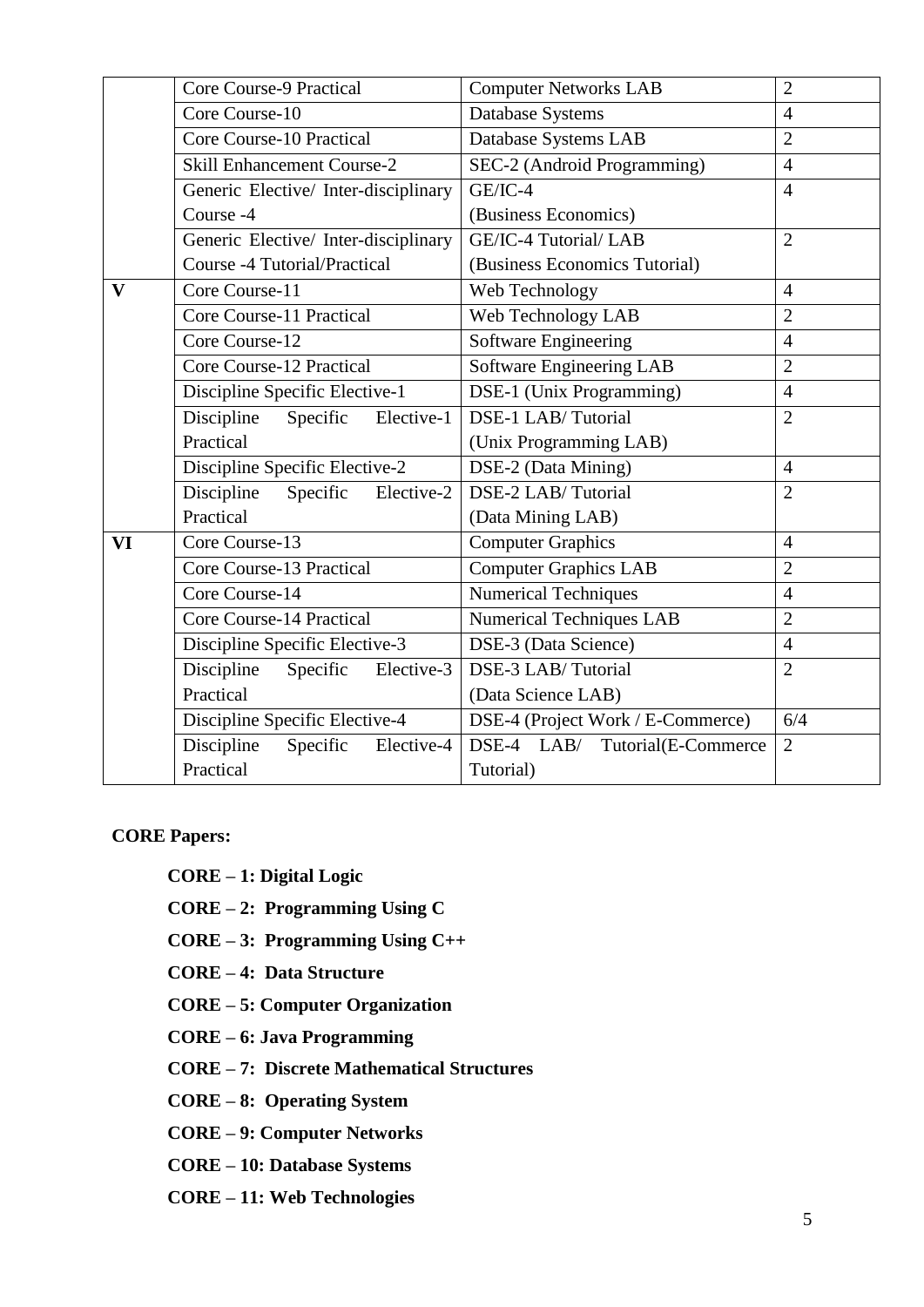**CORE – 12: Software Engineering CORE – 13: Computer Graphics CORE – 14: Numerical Techniques**

**Discipline Specific Electives (DSE) Papers:**

**DSE–1: Unix Shell Programming DSE–2: Data Mining DSE–3: Data Science DSE–4: Project Work / E-Commerce** 

**Skill Enhancement Courses (SEC):**

**SEC – 1: Python Programming** 

**SEC – 2: Android Programming**

**Ability Enhancement Courses(AEC): (Credit: 02 each) AEC – 1: Environmental Science. AEC – 2: English/MIL Communication**

**Generic Elective (GE)/ InterdisciplinaryCourse (IC):**

 **GE/IC – 1:Principles of Management GE/IC – 2:Statistics GE/IC – 3:Business Accounting**

**GE/IC – 4: Business Economics**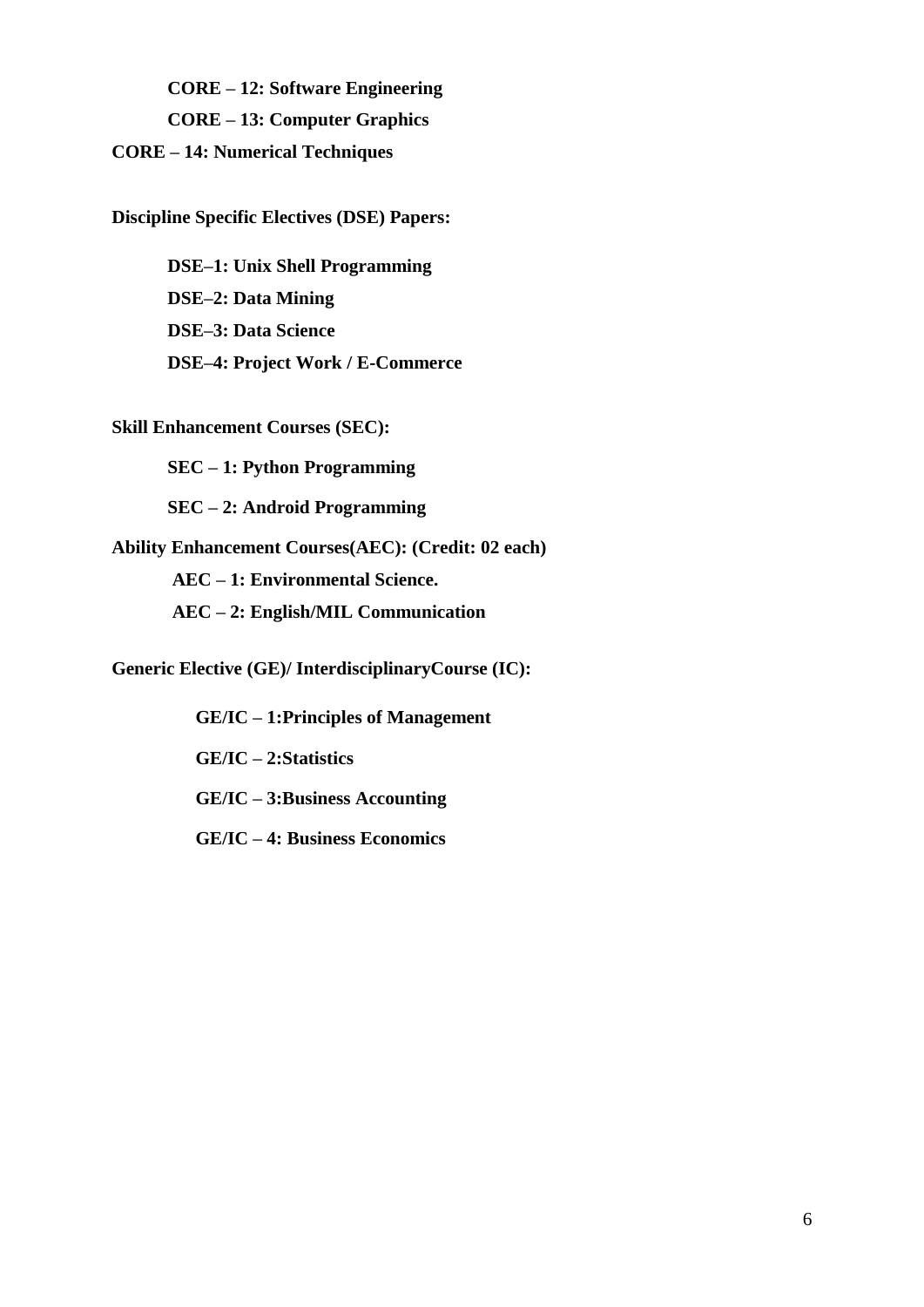# **DETAILED SYLLABUS**

# **CORE–1: DIGITAL LOGIC**

#### **OBJECTIVES**

- To understand different methods used for the simplification of Boolean functions and binary arithmetic.
- To design and implement combinational circuits, synchronous & asynchronous sequential circuits.
- To study in detail about Semiconductor Memory Systems.

### **Unit-1**

Character Codes, Decimal System, Binary System, Decimal to Binary Conversion, Hexadecimal Notation, Boolean Algebra, Basic Logic Functions: Electronic Logic Gates, Synthesis of Logic Functions, Minimization of Logic Expressions, Minimization using Karnaugh Maps, Synthesis with NAND and NOR Gates, Tri-State Buffers

### **Unit-2**

Arithmetic: Addition and Subtraction of Signed Numbers, Addition/ Subtraction Logic Unit, Design of Fast Adders: Carry-Lookahead Addition, Multiplication of Positive Numbers, Signed-Operand Multiplication: Booth Algorithm, Fast Multiplication: Bit-Pair Recodng Multipliers, Carry-Save Addition of Summands, Integer Division, Floating-Point Numbers and Operations: IEEE Standard for Floating-Point Numbers, Arithmetic Operations on Floating-Point Numbers, Guard Bits and Truncation, Implementing Floating-Point Operations.

# **Unit-3**

Flip-Flops, Gated Latches, Master-Slave Flip-Flops, Edge-Triggering, T Flip-Flops, JK Flip-Flops. Registers and Shift Registers, Counters, Decoders, Multiplexers, Programmable Logic Devices (PLDs), Programmable Array Logic (PAL), Complex Programmable Logic Devices (CPLDs), Field-Programmable Gate Array (FPGA), Sequential Circuits, UP/ DOWN Counters, Timing Diagrams, The Finite State Machine Model, Synthesis of Finite State Machines.

# **Unit-4**

Memory System: Semiconductor RAM Memories, Internal Organization of Memory Chips, Static Memories, Asynchronous DRAMS, Synchronous DRAMS, Structure of Large Memories, Memory System Considerations, RAMBUS Memory. Read-Only Memories: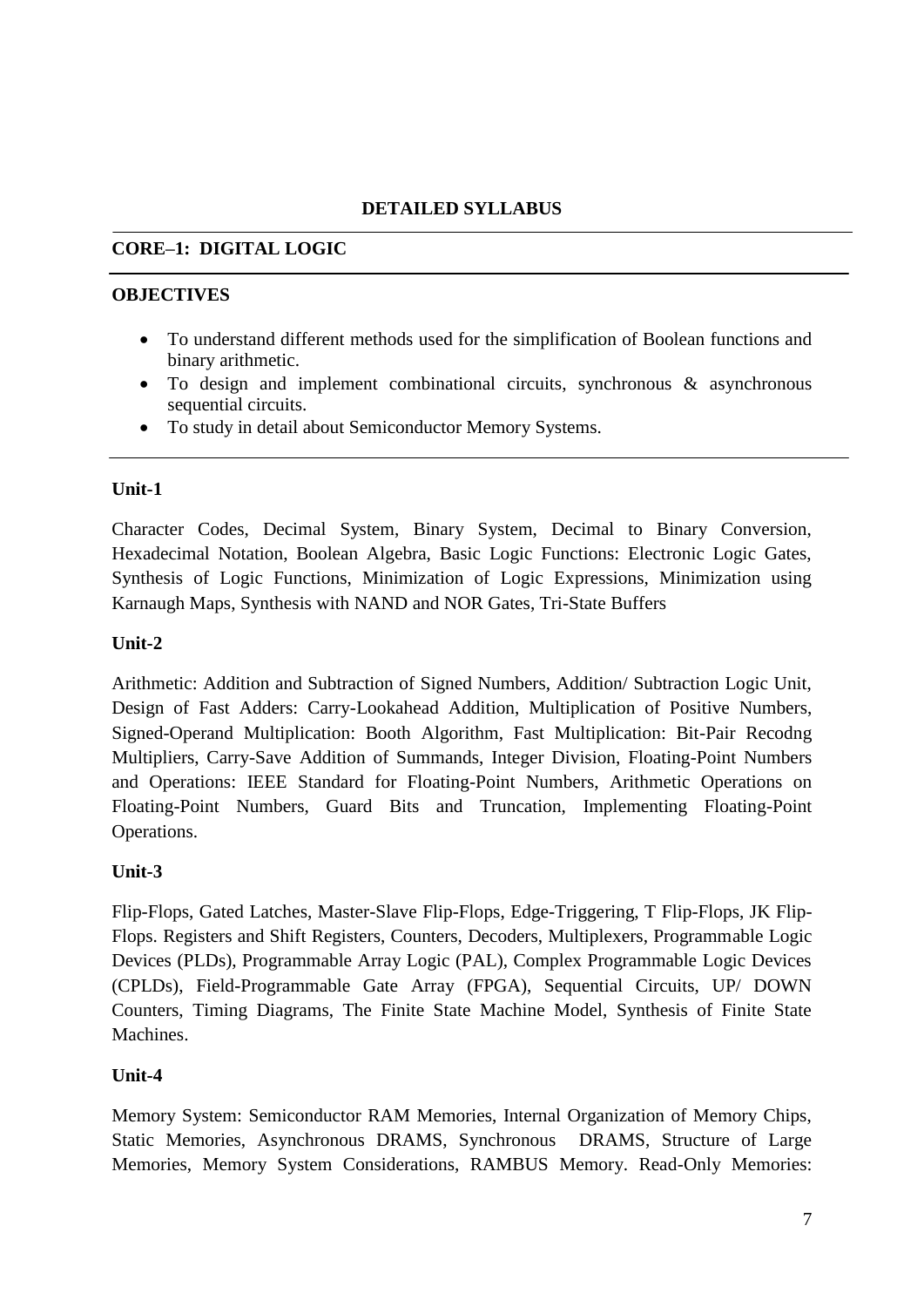ROM, PROM, EPROM, EEPROM, Flash Memory, Speed, Size, and Cost of Memory. Secondary Storage: Magnetic Hard Disks, Optical Disks, Magnetic Tape Systems.

# **Text Books**:

1. Carl Hamacher, Z. Vranesic, S. Zaky: Computer Organization, 5/e (TMH)

# **Reference Books:**

1. M. Morris Mano: Digital Logic and Computer Design, Pearson

# **CORE–2 PRACTICAL: DIGITAL LOGIC LAB**

1. Introduction to Xilinx software (VHDL)

# **Write the VHDL code for**

- 2. Realizing all logic gates.
- 3. Combination Circuit.
- 4. ADDER.
- 5. SUBTRACTOR.
- 6. MUX.
- 7. DE-MUX.
- 8. Encoder.
- 9. Decoder.
- 10. PAL.
- 11. PLA.

# **Write the VHDL program for the following Sequential Logic Circuits**

- 12. Flip Flops.
- 13. Shift Registers.
- 14. Counters.
- 15. Memory Elements.

# **CORE–2: PROGRAMMING USING C**

# **OBJECTIVES:**

• To learn basics of C programming language.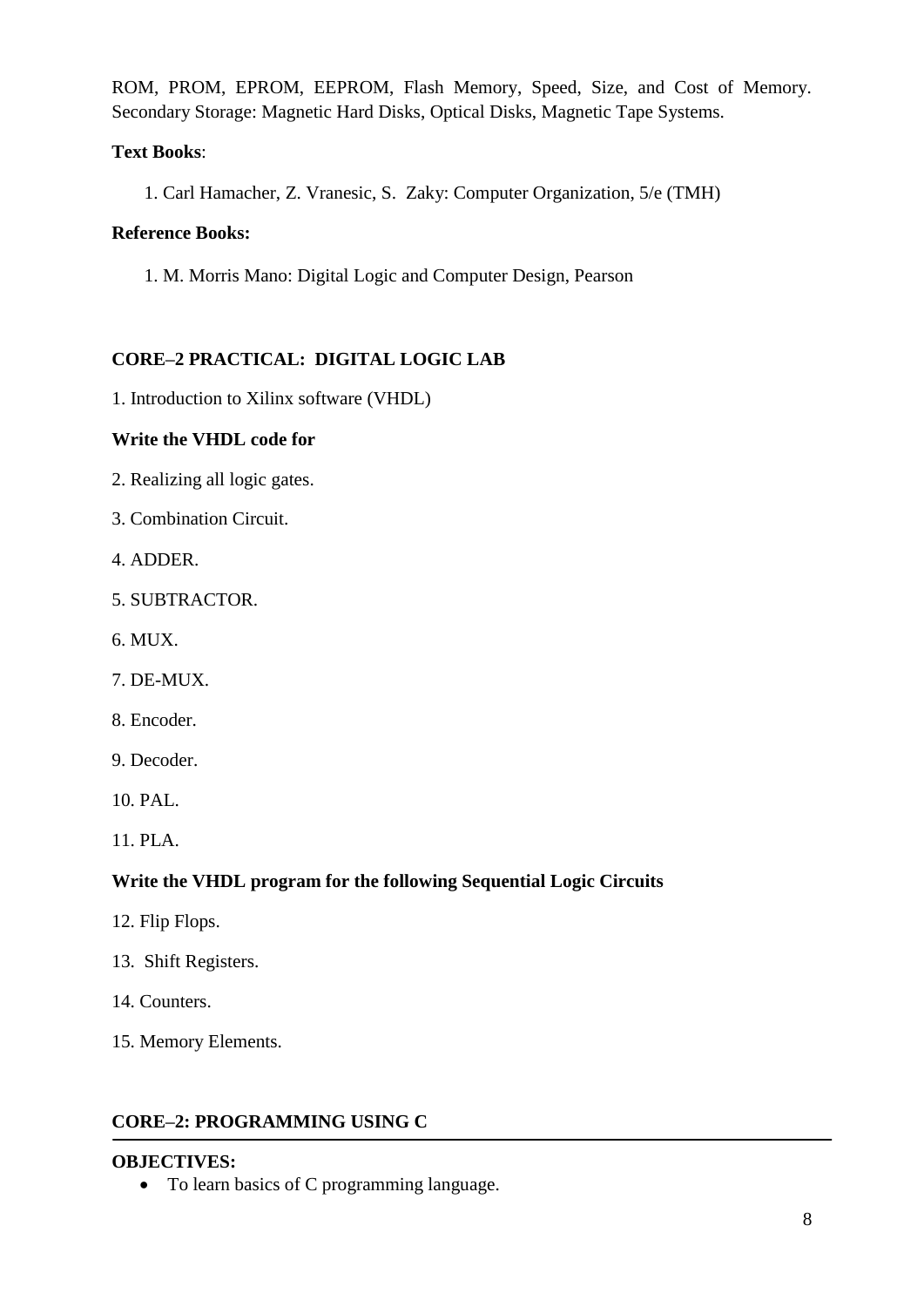To be able to develop logics to create programs/ applications in C.

# **Unit-1**

**Introduction**: Introduction to Programming Language, Introduction to C Programming, Keywords & Identifiers, Constants, Variables, Input and Output Operations, Compilation and pre-processing, **Data types**: Different data types, Data types qualifier, modifiers, Memory representation, size and range, **Operators:** Operators (Arithmetic, Relational, Logical, Bitwise, Assignment & compound assignment, Increment & Decrement, Conditional), Operator types (unary, binary, ternary). Expressions, Order of expression (Precedence and associativity)

**Control structures**: Decision Making and Branching (Simple IF Statement, IF…ELSE Statement, Nesting IF… ELSE Statement, ELSE IF Ladder), Selection control structure (Switch Statement).

# **Unit-2**

**Loops:** The WHILE Statement, The DO…WHILE Statement, The FOR Statement, Jumps in Loops, **Array:** Concept of Array, Array Declaration, types of array (one and multiple dimension), Character Arrays and Strings, Subscript and pointer representation of array, Array of Pointers, Limitation of array, **Pointers**: Concept of Pointer (null pointer, wild pointer, dangling pointer, generic pointer), Pointer Expressions, Accessing the Address of a Variable, Declaring Pointer Variables, Initializations of Pointer Variable, Accessing a Variable through its Pointer, Pointer arithmetic.

## **Unit-3 Storage**

**class**: Types (auto, register, static, extern), scope rules, declaration and definition.**Function**: Function & types (User defined function, library function) Function Definition, Declaration, Function Calls, Header file and library, Function Arguments, string handling function (strlen, strcmp, strcpy, strncpy, strcat, strstr), Function recursion, Functions Returning Pointers, Pointers to Functions, Command line arguments, Application of pointer (dynamic memory allocation).

# **Unit-4**

**Structure and Union:** Defining, Declaring, Accessing, Initialization Structure, nested structure, self-referential structure, bit-field, Arrays of Structures, Structures and Functions, Unions, difference between structure and union, active data member, structure within union, Self-referential Structure.

**File**: File Management in C, Defining and Opening a File, File opening modes (read, write, append), Closing a File, File operations, file and stream, Error Handling During I/O Operations, sequential and random access file, low level and high level file.

# **Text Books**:

1. E. Balagurusamy, "Programming in ANSI C", 4/e, (TMH)

# **Reference Books:**

- 1. B. Kernighan & Dennis Ritchie, "The C Programming Language", 2/e PHI
- 2. Paul Deitel, Harvey Deitel, "C: How to Program", 8/e, Prentice Hall.
- 3. P.C. Sethi, P.K. Behera, "Programming using C", Kalyani Publisher, Ludhiana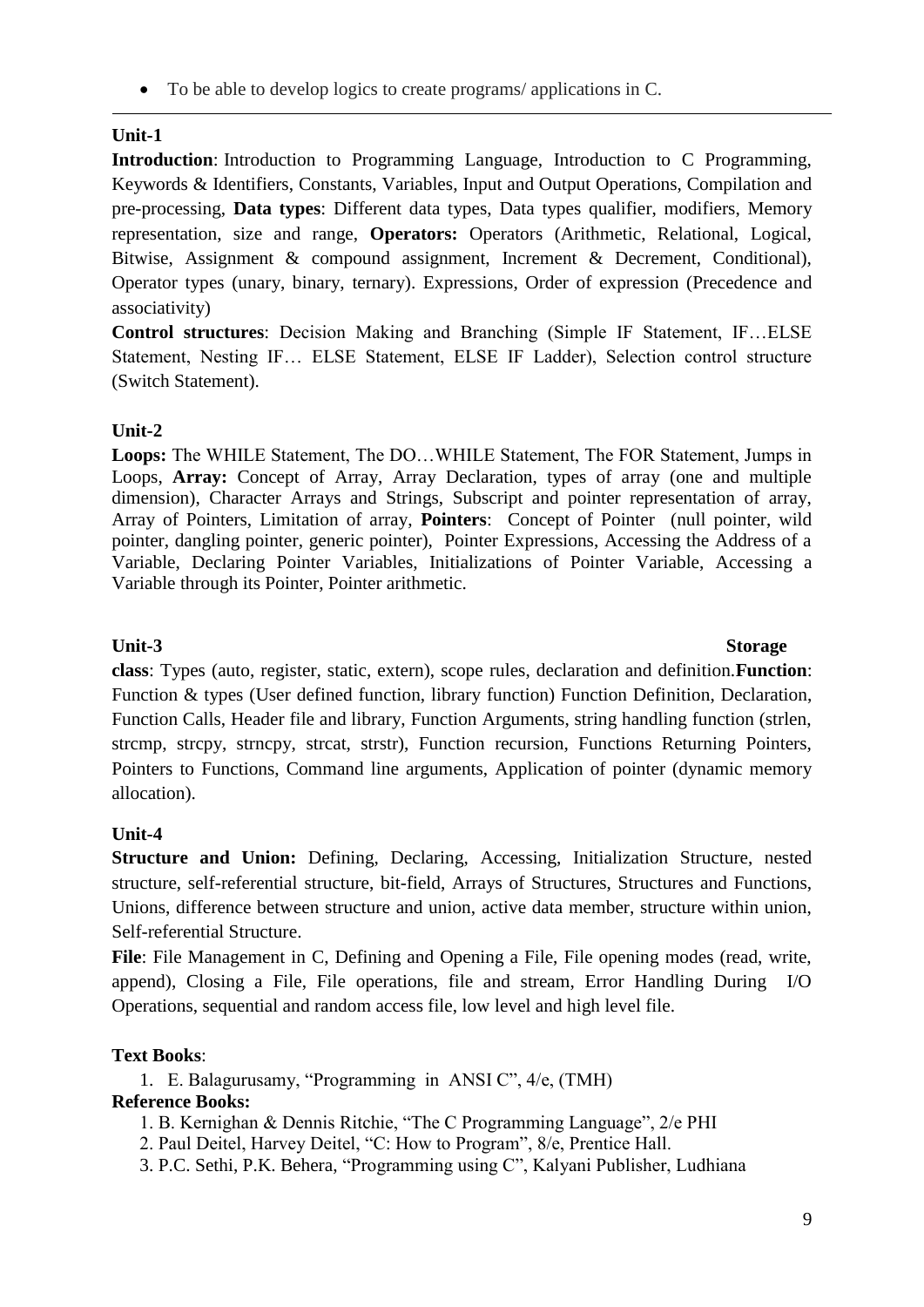## **Core-2PRACTICAL: PROGRAMMING USING C LAB**

- 1. Write a Program to find greatest among three numbers.
- 2. Write a Program to all arithmetic operation using switch case.
- 3. Write a Program to print the sum and product of digits of an integer.
- 4. Write a Program to reverse a number.
- 5. Write a Program to compute the sum of the first n terms of the following series

 $S = 1 + 1/2 + 1/3 + 1/4 + \ldots$ 

6. Write a Program to compute the sum of the first n terms of the following series

S =1-2+3-4+5…………….

- 7. Write a function that checks whether a given string is Palindrome or not. Use this function to find whether the string entered by user is Palindrome or not.
- 8. Write a function to find whether a given no. is prime or not. Use the same to generate the prime numbers less than 100.
- 9. Write a Program to compute the factors of a given number.
- 10. Write a program to swap two numbers using macro.
- 11. Write a Program to print a triangle of stars as follows (take number of lines from user):

\* \*\*\*

\*\*\*\*\*

- \*\*\*\*\*\*\*
- 12. Write a Program to perform following actions on an array entered by the user:
	- a) Print the even-valued elements
	- b) Print the odd-valued elements
	- c) Calculate and print the sum and average of the elements of array
	- d) Print the maximum and minimum element of array
	- e) Remove the duplicates from the array
	- f) Print the array in reverse order

The program should present a menu to the user and ask for one of the options. The menu should also include options to re-enter array and to quit the program.

- 13. Write a Program that prints a table indicating the number of occurrences of each alphabet in the text entered as command line arguments.
- 14. Write a program that swaps two numbers using pointers.
- 15. Write a program in which a function is passed address of two variables and then alter its contents.
- 16. Write a program which takes the radius of a circle as input from the user, passes it to another function that computes the area and the circumference of the circle and displays the value of area and circumference from the main( ) function.
- 17. Write a program to find sum and average of n elements entered by the user. To write this program, allocate memory dynamically using malloc( ) / calloc( ) functions.
- 18. Write a menu driven program to perform following operations on strings:
	- a) Show address of each character in string
	- b) Concatenate two strings without using strcat function.
	- c) Concatenate two strings using strcat function.
	- d) Compare two strings
	- e) Calculate length of the string (use pointers)
	- f) Convert all lowercase characters to uppercase
	- g) Convert all uppercase characters to lowercase
	- h) Calculate number of vowels
	- i) Reverse the string
- 19. Given two ordered arrays of integers, write a program to merge the two-arrays to get an ordered array.
- 20. Write a program to copy the content of one file to other.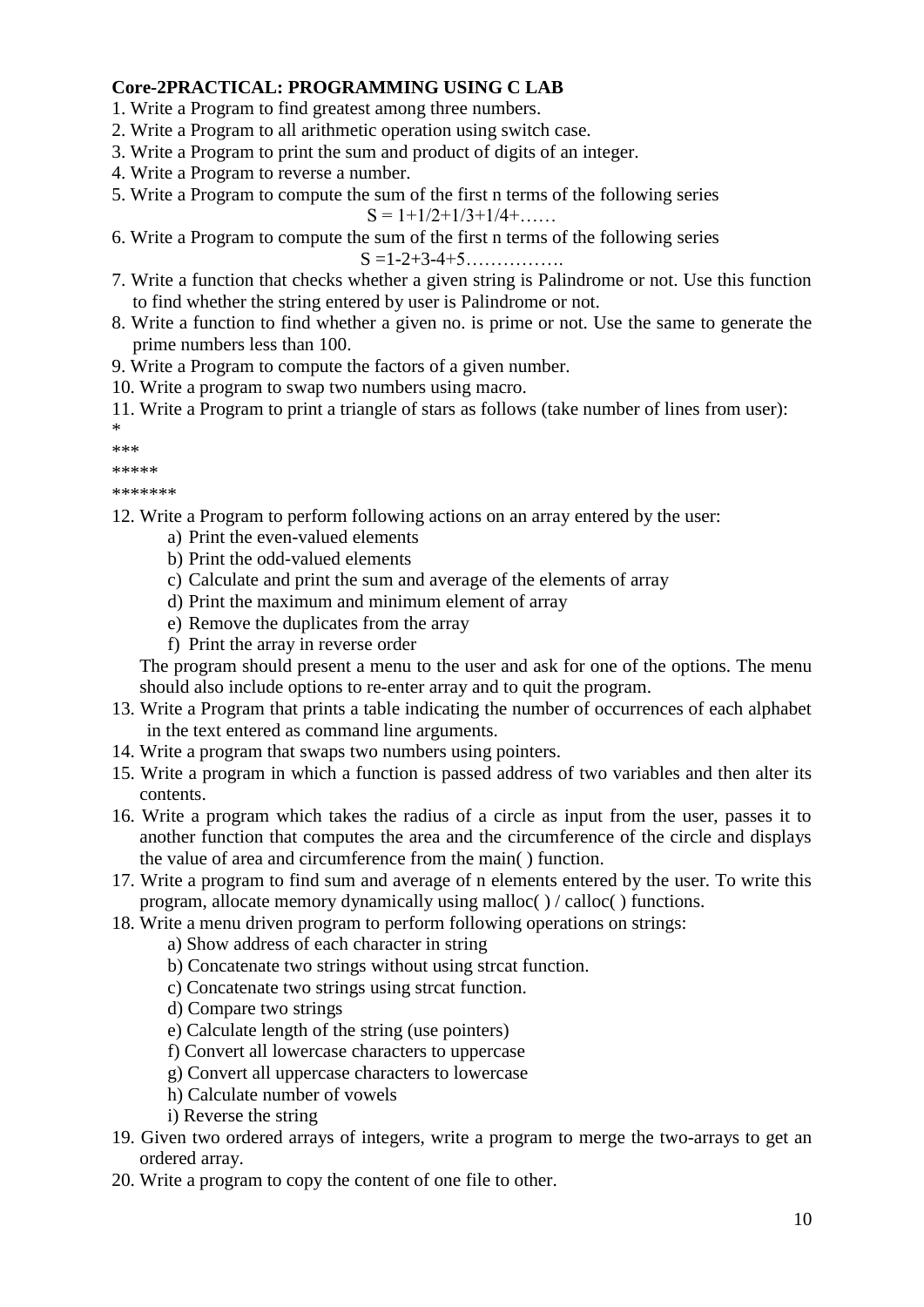# **CORE–3: PROGRAMMING USING C++**

# **OBJECTIVES**

- To know about the Object Oriented Programming concepts.
- To learn basics of C++ programming language.
- To be able to develop logics to create programs/ applications in **C++.**

#### **Unit-1**

Principles of Object-Oriented Programming: Object-Oriented Programming (OOP) Paradigm, Basic Concepts of OOP, Benefits of OOP, Characteristics of OOPS, Object Oriented Languages, Applications of OOP.

Introduction to C++, Difference between C & C++, Tokens, Data types, Operators, Structure of C++ Program, C++ statements, Expressions and Control Structures.

Functions in C++: Argument passing in function, Inline Functions, Default Arguments, Const. Arguments, Friend function.

# **Unit-2**

Classes and Objects: Defining Member Functions, Making an outside Function Inline, Nested Member Functions, Private Member Functions, Arrays within a Class, Memory Allocation for Objects, Static Data Members, Static Member Functions, Arrays of Objects, Objects as Function Arguments, Friend Functions.

Constructors & Destructors: Constructors, Parameterized Constructors, Constructors with Default Arguments, Dynamic Initialization of Objects, Copy Constructor, Dynamic Constructors, Destructors.

#### **Unit-3**

Inheritance: Basics of Inheritance, Type of Inheritance, Virtual Base Classes, Abstract Classes, Member Classes, Nesting of Classes. Polymorphism: Pointers, Pointers to Objects, this Pointer, Pointers to Derived Classes, Virtual Functions, Pure Virtual Functions, Function Overloading, Operator Overloading.

# **Unit-4**

Managing Console I/O Operations: C++ Streams, C++ Stream Classes, Unformatted I/O Operations, Formatted Console I/O Operations, Managing Output with Manipulators.

Files: Classes for File Stream Operations, Opening and Closing a File, Detecting end-of-file, File Modes, File Pointers and their Manipulations, Sequential Input and Output Operations, Updating a File: Random Access, Error Handling during File Operations, Command-line Arguments.

# **Text Books**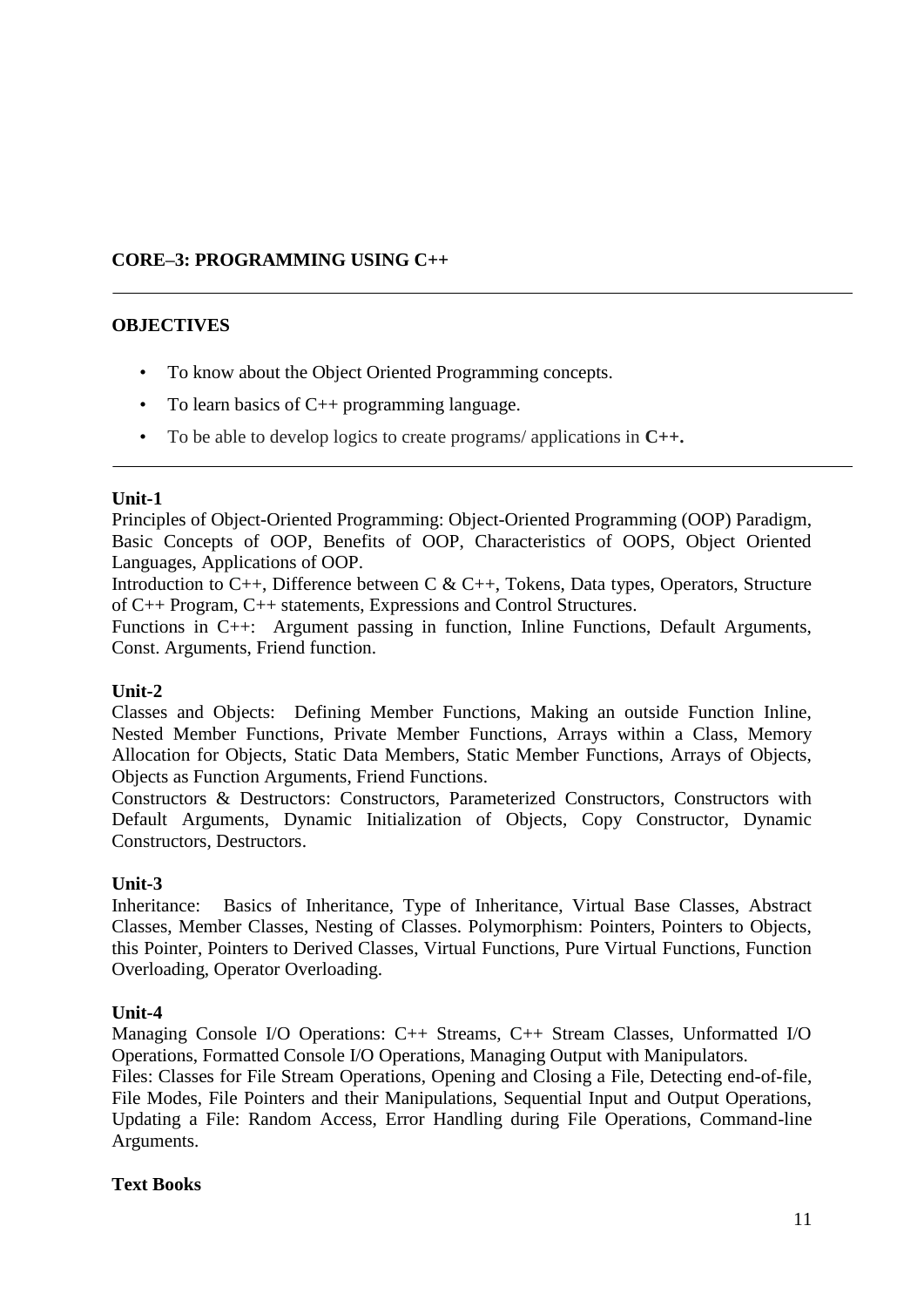- 1. E. Balgurusawmy, Object Oriented Programming with C++, 4/e (TMH).
- 2. Paul Deitel, Harvey Deitel, "C++: How to Program", 9/e. Prentice Hall.

#### **Reference Books:**

- 1. Bjarne Stroustroup, Programming Principles and Practice using C++, 2/e, Addison-Wesley 2014
- 2. HerbtzSchildt, C++: The Complete reference, MGH, 4/ed.
- 3. P. C. Sethi, P. K. Behera, "Programming in C++"- Kalyani Publisher, Ludhiana

# **CORE–3 PRACTICAL: PROGRAMMING USING C++ LAB**

- 1. Write a Program to find greatest among three numbers using nested if…else statement.
- 2. Write a Program to check a number is prime or not.
- 3. Write a Program to find the GCD and LCM of two numbers.
- 4. Write a program to print the result for following series:  $1! + 2! + 3! + \dots$
- 5. Write a program to print multiplication table from 1 to 10.
- 6. Write a Program for Swapping of two numbers using pass by value.
- 7. Write a Program for Swapping of two numbers using pass by address.
- 8. Write a Program for Swapping of two numbers using pass by reference.
- 9. Write a Program to find sum of four numbers using default argument passing.
- 10. Write a Program to find square and cube of a number using inline function.
- 11. Write a Program to find the factorial of a number.
- 12. Write a Program to find reverse of a number.
- 13. Write a program to find sum of four numbers using default argument passing in member function.
- 14. Write a Program to find area of circle, triangle and rectangle using function overloading.
- 15. Write a program to distinguish the properties of static and non-static ata members.
- 16. Write a program to show the method of accessing static private member function.
- 17. Write a program to show the ways of calling constructors and destructors.
- 18. Write a program to perform ++ operator overloading using member function.
- 19. Write a program to perform ++ operator overloading using friend function.
- 20. Write a program to perform + operator overloading for two complex number addition.
- 21. Write a program to perform + operator overloading for string concatenation.
- 22. Write a program to perform single inheritance.
- 23. Write a program to perform multiple inheritance.
- 24. Write a program to create an integer array using new operator and find the sum and average of array elements.
- 25. Write a program to implement virtual destructor.
- 26. Create the Person class. Create some objects of this class (by taking information from the user). Inherit the class Person to create two classes Teacher and Student class. Maintain the respective information in the classes and create, display and delete objects of these two classes (Use Runtime Polymorphism).
- 27. Write a program to Copy the contents of one file to other.

# **CORE–4: DATA STRUCTURE**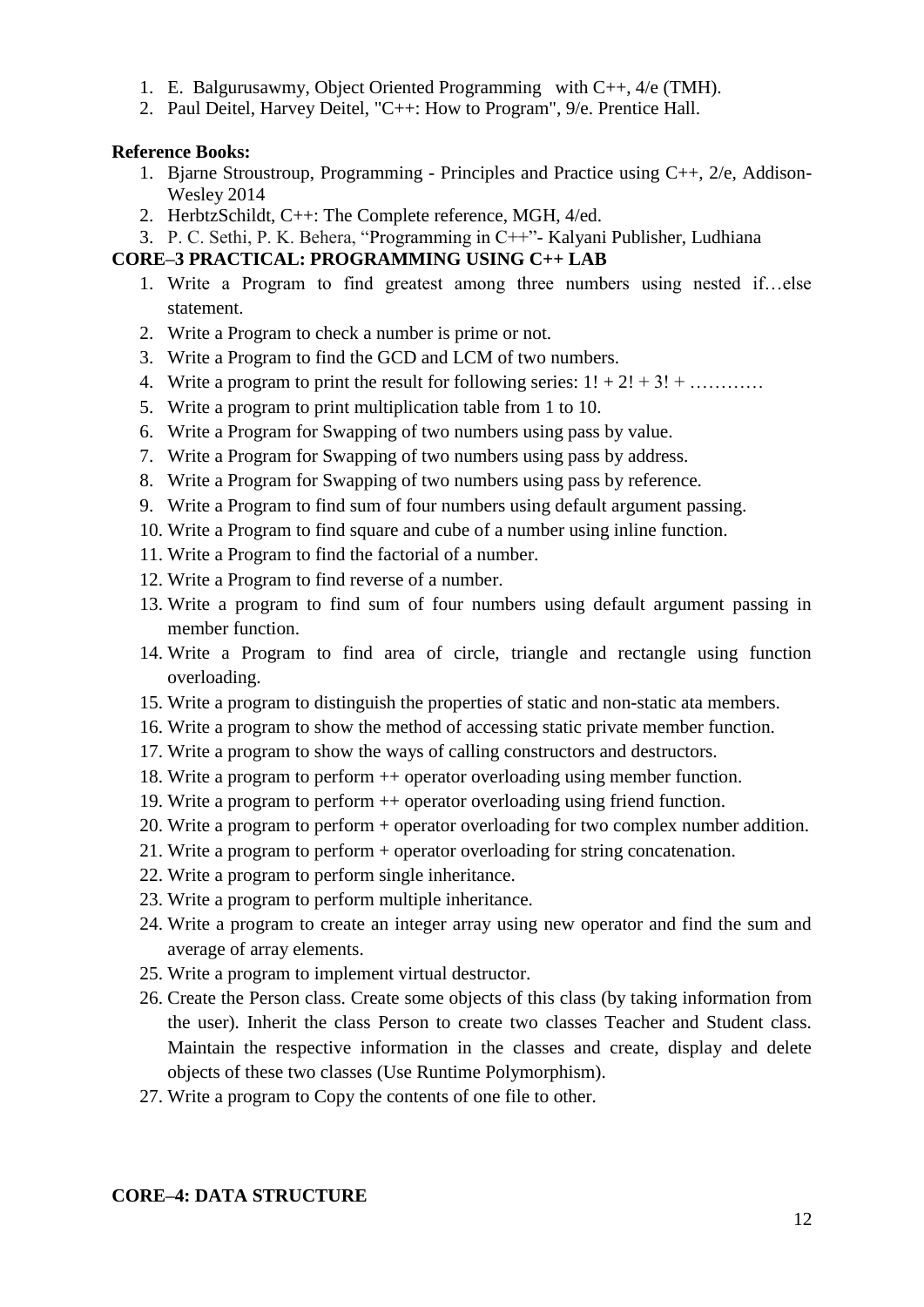## **OBJECTIVES**

- To learn how the choice of data structures impacts the performance of programs.
- To study specific data structures such as arrays, linear lists, stacks, queues, hash tables, binary trees, binary search trees, heaps and AVL trees.
- To learn efficient searching and sorting techniques.

### **Unit-1**

**Introduction:** Basic Terminology, Data structure, Time and space complexity, Review of Array, Structures, Pointers.

**Linked Lists:** Dynamic memory allocation, representation, Linked list insertion and deletion, Searching, Traversing in a list, Doubly linked list, Sparse matrices.

### **Unit-2**

**Stack:** Definition, Representation, Stack operations, Applications (Infix–Prefix–Postfix Conversion & Evaluation, Recursion).

**Queues:** Definition, Representation, Types of queue, Queue operations, Applications.

### **Unit-3**

**Trees:** Tree Terminologies, General Tree, Binary Tree, Representations, Traversing, BST, Operations on BST, Heap tree, AVL Search Trees, M-way search tree, Applications of all trees.

# **Unit-4**

**Sorting:** Exchange sorts, Selection Sort, Bubble sort, Insertion Sorts, Merge Sort, Quick Sort, Radix Sort, Heap sort.

**Searching:** Linear search, Binary search.

#### **Text book**

1. Classic Data Structure ,D. Samanta , PHI , 2/ed.

# **REFERENCES**

- 1. Ellis Horowitz, Sartaj Sahni, "Fundamentals of Data Structures", Galgotia Publications, 2000.
- 2. Sastry C.V., Nayak R, Ch. Rajaramesh, Data Structure & Algorithms, I. K. International Publishing House Pvt. Ltd, New Delhi.

# **CORE – 4 PRACTICAL: DATA STRUCTURE LAB**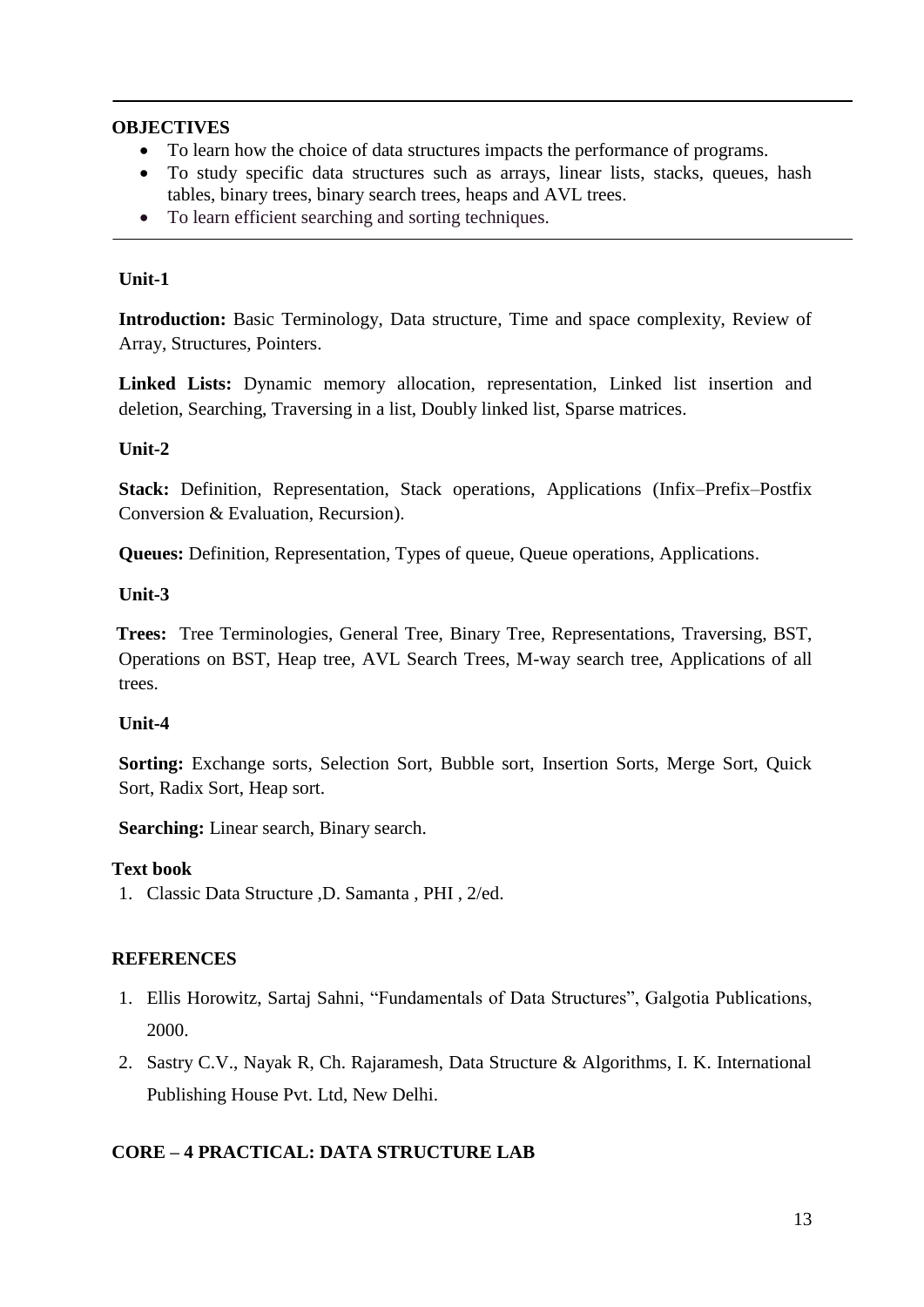# **Write a C/ C++ Program for the followings**

- 1. To insert and delete elements from appropriate position in an array.
- 2. To search an element and print the total time of occurrence in the array.
- 3. To delete all occurrence of an element in an array.
- 4. Array implementation of Stack.
- 5. Array implementation of Linear Queue.
- 6. Array implementation of Circular Queue.
- 7. To implement linear linked list and perform different operation such as node insert and delete, search of an item, reverse the list.
- 8. To implement circular linked list and perform different operation such as node insert and delete.
- 9. To implement double linked list and perform different operation such as node insert and delete.
- 10. Linked list implementation of Stack.
- 11. Linked list implementation of Queue.
- 12. Polynomial representation using linked list.
- 13. To implement a Binary Search Tree.
- 14. To represent a Sparse Matrix.
- 15. To perform binary search operation.
- 16. To perform Bubble sort.
- 17. To perform Selection sort.
- 18. To perform Insertion sort.
- 19. To perform Quick sort.
- 20. To perform Merge sort.

# **CORE–5: COMPUTER ORGANIZATION**

# **OBJECTIVES**

- To study the basic organization of digital computers (CPU, memory, I/O, software).
- To have a better understanding and utilization of digital computers.
- To be familiar with Assembly Language Programming (ALP)

# **Unit-1**

Basic Structure of Computers: Computer Types, Functional Units, Input Unit, Memory Unit, Arithmetic and Logic Unit, Output Unit, Control Unit, Basic Operational Concepts, Bus Structures, Software. Machine Instructions and Programs: Numbers, Arithmetic Operations, and Characters: Number Representation, Addition of Positive Numbers, Addition and Subtraction of Signed Numbers, Overflow of Integer Arithmetic, Floating-Point Numbers & Operations, Characters, Memory Locations and Addresses, Byte Addressability, Word Alignment, Accessing Numbers, Characters, and Character Strings, Memory Operations, Instructions and Instruction Sequencing, Register Transfer Notation, Basic Instruction Types, Instruction Execution and Straight-Line Sequencing, Branching, Condition Codes, Generating Memory Addresses, Addressing Modes, Implementation of Variables and Constants, Indirection and Pointers, Indexing and Arrays, Relative Addressing.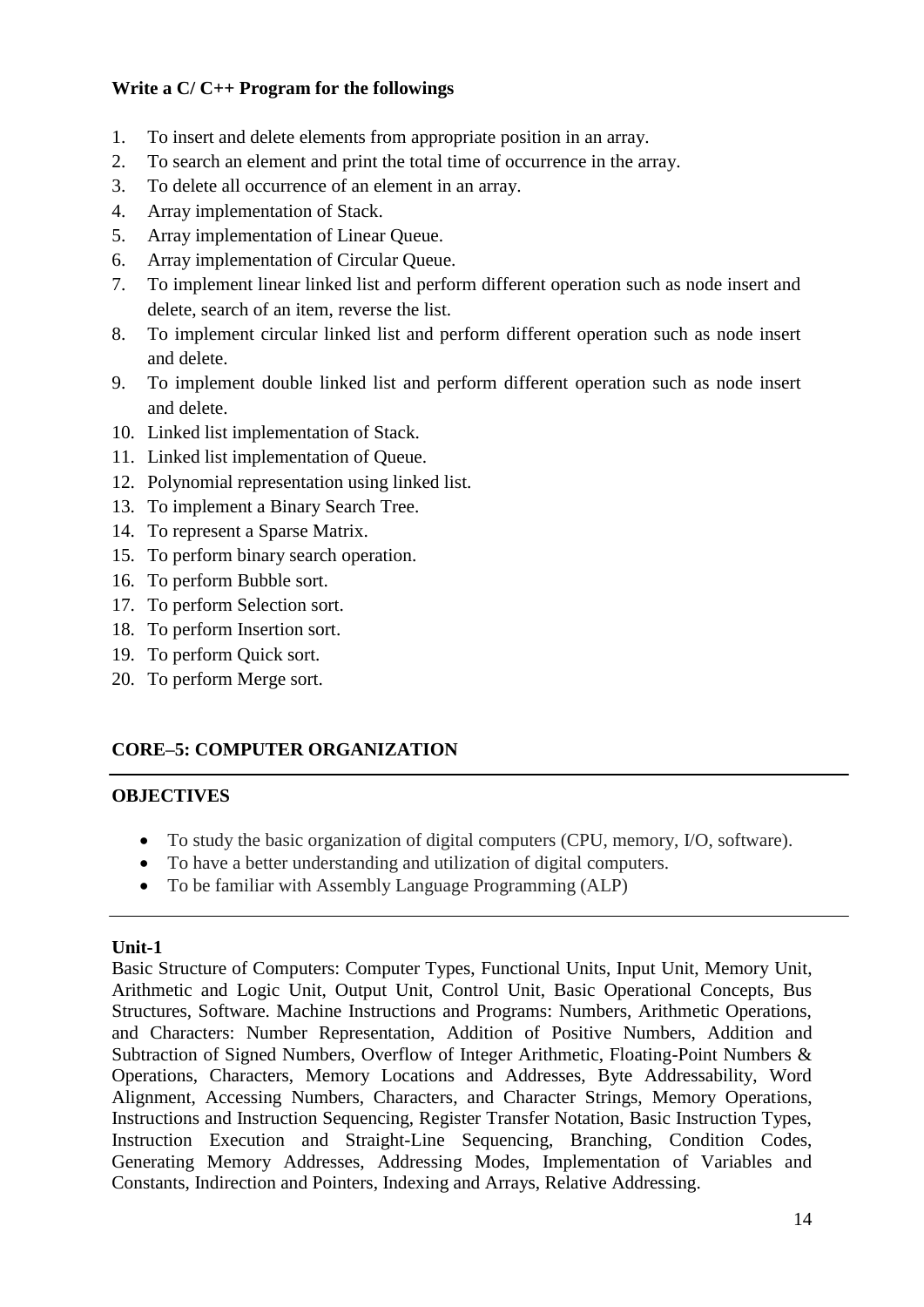# **Unit-2**

Basic Processing Unit: Register Transfers, Performance on Arithmetic or Logic Operation, fetching a Word from Memory, Storing a Word in Memory. Execution of a Complete Instruction, Branch Instruction, Multiple Bus Organization Hardwired Control, A Complete Processor. Microprogrammed Control: Microinstructions, Microprogram Sequencing, Wide-Branch Addressing, Microinstructions with Next-Address Field, Prefetching Microinstructions, Emulation. Cache Memories: Mapping Functions, Replacement Algorithms, Example of Mapping Technique. Performance Considerations: Interleaving, Hit Rate and Miss Penalty, Caches on Processor Chip, Other Enhancements, Virtual Memories: Address Translation.

# **Unit-3**

Input/ Output Organization: Accessing I/O Devices, Interrupts, Interrupt Hardware, Enabling & Disabling Interrupts, Handling Multiple Devices, Controlling Device Requests, Exceptions. Direct Memory Access, Bus Arbitration, Buses, Synchronous Bus, Asynchronous Bus, Interface Circuits: Parallel Port, Serial Port, Standard I/O Interfaces, Peripheral Component Interconnect (PCI) Bus, SCSI Bus, Universal Serial Bus (USB)

# **Unit-4**

Pipelining: Role of Cache Memory, Pipeline Performance, Data Hazards: Operand Forwarding, Handling Data Hazards in Software, Side Effects. Instruction Hazards: Unconditional Branches, Conditional Branches and Branch Prediction. Influence on Instruction Sets: Addressing Modes, Condition Codes, Data path and Control Considerations. Superscalar Operation: Out-of-Order Execution, Execution Completion, Dispatch Operation, RISC & CISC Processors.

# **Text Books**

1. Carl Hamacher, Z. Vranesic, S. Zaky: Computer Organization, 5/Ed (TMH)

# **Reference Books**

- 1. William Stallings: Computer Organization and Architecture (Design for Performance), 9/Ed
- 2. S. Brown, & Z. Vranesic, "Fundamentals of Digital Logic Design with VHDL", 2/Ed, McGraw-Hill

# **CORE-5PRACTICAL: COMPUTER ORGANIZATION LAB**

- 1. Study of the complete Architecture of 8085 Microprocessor along with its instruction set.
- 2. Introduction to GNU Simulator 8085, with its features.
- 3. Write an Assembly Language Program to add N consecutive numbers.
- 4. Write an Assembly Language Program to find the smallest and largest number from a given series.
- 5. Write an Assembly Language Program for subtraction of two 8-bit numbers.
- 6. Write an Assembly Language Program for displaying a Rolling message "Hello 123".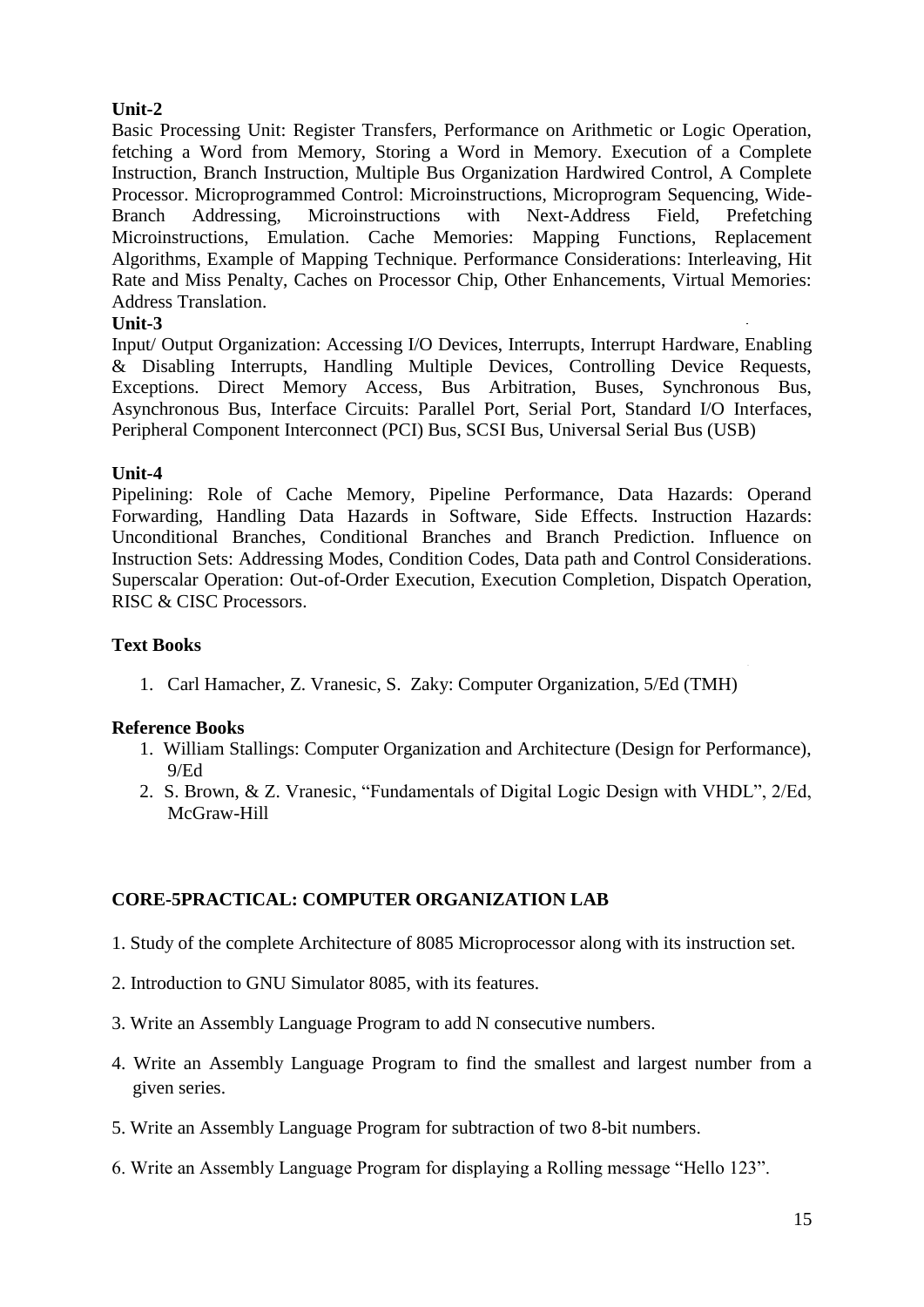- 7. Write an Assembly Language Program to perform ASCII to Decimal conversion.
- 8. Write an Assembly Language Program to add two unsigned binary numbers.
- 9. Write an Assembly Language Program to subtraction of two unsigned binary numbers.

# **CORE – 6: JAVA PROGRAMMING**

### **OBJECTIVES**

- 1. To learn the fundamentals of Object Oriented Programming in Java environment.
- 2. To learn the use of Java language and the Java Virtual Machine.
- 3. To write simple Java programming applications.

### **Unit-1**

Introduction to Java: Java History, Architecture and Features, Understanding the semantic and syntax differences between C++ and Java, Compiling and Executing a Java Program, Variables, Constants, Keywords (super, this, final, abstract, static, extends, implements, interface) , Data Types, Wrapper class, Operators (Arithmetic, Logical and Bitwise) and Expressions, Comments, Doing Basic Program Output, Decision Making Constructs (conditional statements and loops) and Nesting, Java Methods (Defining, Scope, Passing and Returning Arguments, Type Conversion and Type and Checking, Built-in Java Class Methods). Input through keyboard using Command line Argument, the Scanner class, BufferedReader class.

#### **Unit-2**

Object-Oriented Programming Overview: Principles of Object-Oriented Programming, Defining & Using Classes, Class Variables & Methods, Objects, Object reference, Objects as parameters, final classes, Garbage Collection.

Constructor- types of constructor, this keyword, super keyword. Method overloading and Constructor overloading. Aggregation vs Inheritance, Inheritance: extends vs implements, types of Inheritance, Interface, Up-Casting, Down-Casting, Auto-Boxing, Enumerations, Polymorphism, Method Overriding and restrictions. Package: Pre-defined packages and Custom packages.

# **Unit-3**

Arrays: Creating & Using Arrays ( 1D, 2D, 3D and Jagged Array), Array of Object, Referencing Arrays Dynamically. Strings and I/O: Java Strings: The Java String class, Creating & Using String Objects, Manipulating Strings, String Immutability & Equality, Passing Strings To & From Methods, StringBuffer Classes and StringBuilder Classes. IO package: Understanding StreamsFile class and its methods, Creating, Reading, Writing using classes: Byte and Character streams, FileOutputStream, FileInputStream, FileWriter, FileReader, InputStreamReader, PrintStream, PrintWriter. Compressing and Uncompressing File.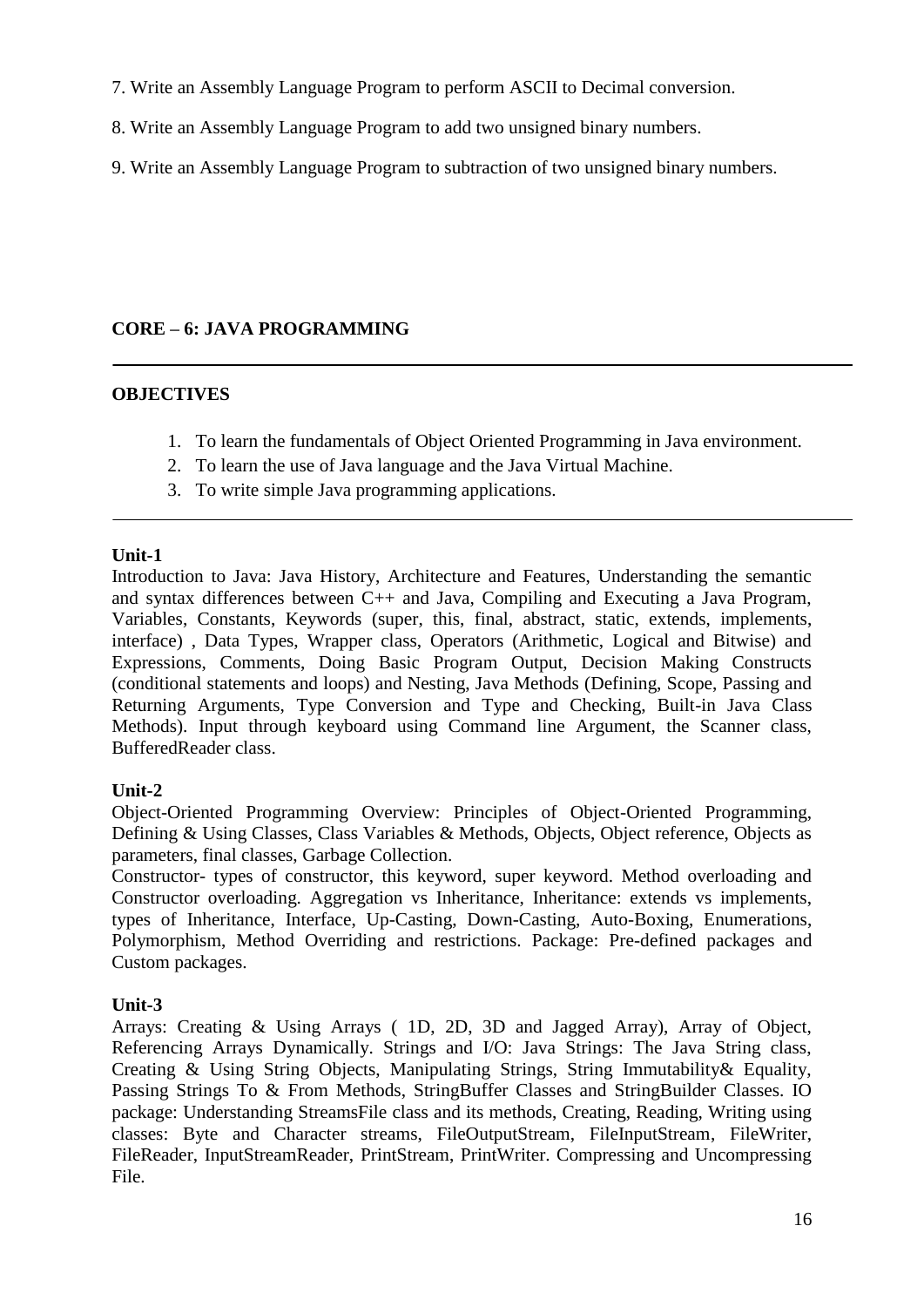# **Unit-4**

Exception Handling, Threading, Networking and Database Connectivity: Exception types, uncaught exceptions, throw, built-in exceptions, Creating your own exceptions; Multithreading: The Thread class and Runnable interface, creating single and multiple threads, Thread prioritization, synchronization and communication, suspending/resuming threads. Using java.net package, Overview of TCP/IP and Datagram programming. Accessing and manipulating databases using JDBC.

# **Text Books:**

1. E. Balagurusamy, "Programming with Java", TMH, 4/Ed,

# **Reference books:**

1. Herbert Schildt, "The Complete Reference to Java", TMH, 10/Ed.

# **CORE – 6PRACTICAL: JAVA PROGRAMMING LAB**

- 1. To find the sum of any number of integers entered as command line arguments.
- 2. To find the factorial of a given number.
- 3. To convert a decimal to binary number.
- 4. To check if a number is prime or not, by taking the number as input from the keyboard.
- 5. To find the sum of any number of integers interactively, i.e., entering every number from the keyboard, whereas the total number of integers is given as a command line argument
- 6. Write a program that show working of different functions of String and StringBufferclasss like setCharAt( ), setLength( ), append( ), insert( ), concat( )and equals( ).
- 7. Write a program to create a "distance" class with methods where distance is computed in terms of feet and inches, how to create objects of a class and to see the use of this pointer
- 8. Modify the "distance" class by creating constructor for assigning values (feetandinches) to the distance object. Create another object and assign second object as reference variable to another object reference variable. Further create a third object which is a clone of the first object.
- 9. Write a program to show that during function overloading, if no matching argument is found, then Java will apply automatic type conversions (from lower to higher data type)
- 10. Write a program to show the difference between public and private access specifiers. The program should also show that primitive data types are passed by value and objects are passed by reference and to learn use of final keyword.
- 11. Write a program to show the use of static functions and to pass variable length arguments in a function.
- 14. Write a program to demonstrate the concept of boxing and unboxing.
- 15. Create a multi-file program where in one file a string message is taken as input from the user and the function to display the message on the screen is given in another file (make use of Scanner package in this program).
- 16. Write a program to create a multilevel package and also creates a reusable class to generate Fibonacci series, where the function to generate Fibonacci series is given in a different file belonging to the same package.
- 17. Write a program that creates illustrates different levels of protection in classes/subclasses belonging to same package or different packages
- 18. Write a program "DivideByZero" that takes two numbers a and b as input, computes a/b, and invokes Arithmetic Exception to generate a message when the denominator is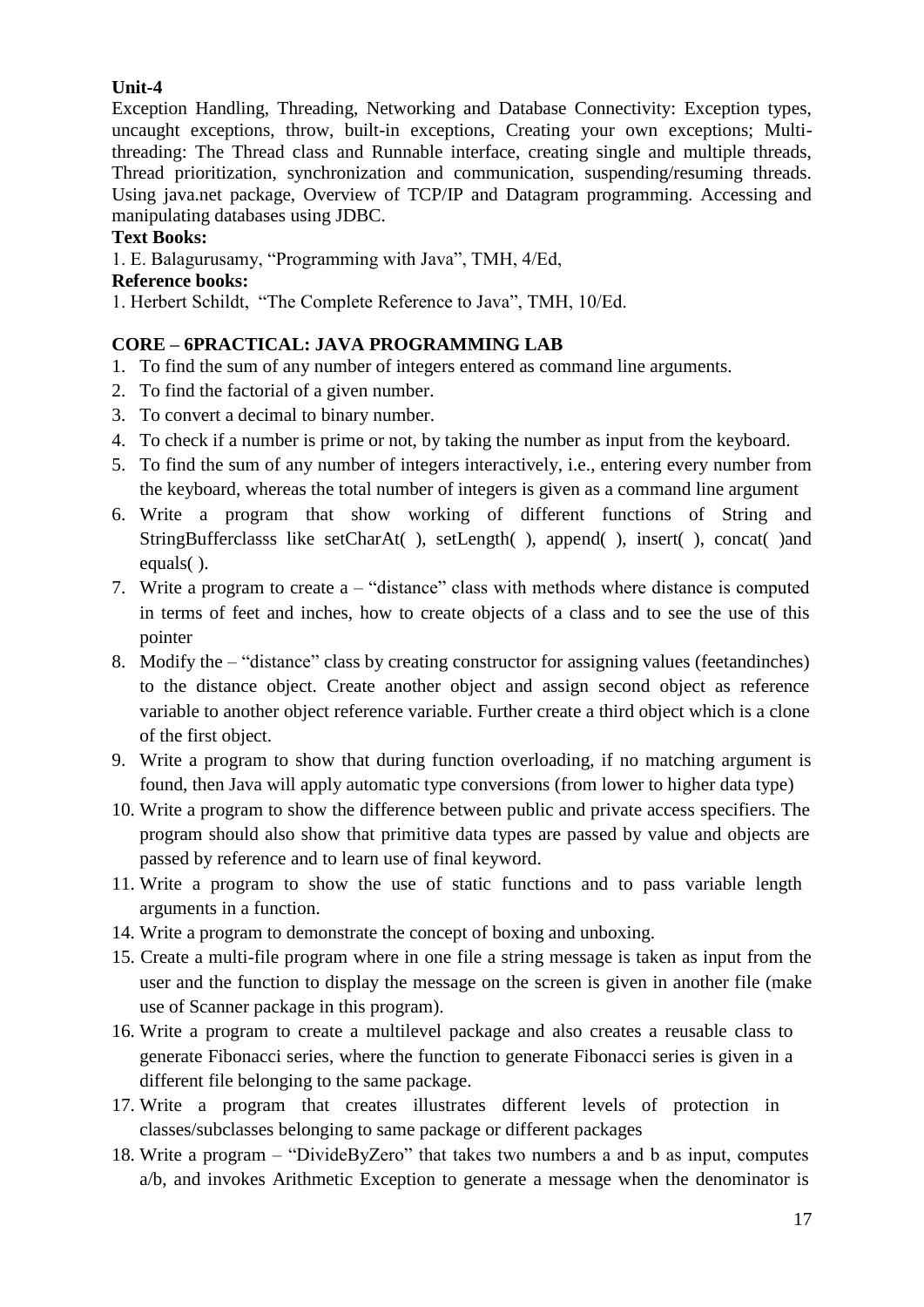zero.

- 19. Write a program to show the use of nested try statements that emphasizes the sequence of checking for catch handler statements.
- 20. Write a program to create your own exception types to handle situation specific to your application (Hint: Define a subclass of Exception which itself is a subclass of Throwable).
- 21. Write a program to demonstrate priorities among multiple threads.
- 22. Write a program to demonstrate different mouse handling events like mouseClicked( ), mouseEntered( ), mouseExited( ), mousePressed( ), mouseReleased( ) &mouseDragged( ).
- 23. Write a program to demonstrate different keyboard handling events.

# **CORE – 7: DISCRETE MATHEMATICAL STRUCTURES**

# **OBJECTIVES**

- To learn the mathematical foundations for Computer Science.
- Topics covered essential for understanding various courses.

# **Unit-1**

**Logics and Proof:** Propositional Logic, Propositional Equivalences, Predicates and Quantifiers Nested Quantifiers, Rules inference, Mathematical Induction.

**Sets and Functions:** Sets, Relations, Functions, Closures of Equivalence Relations, Partial ordering well ordering, Lattice, Sum of products and product of sums principle of Inclusions and Exclusions

# **Unit-2**

**Combinatory**: Permutations, Combinations, Pigeonhole principle

**Recurrence Relation:** Linear and Non-linear Recurrence Relations, Solving Recurrence Relation using Generating Functions.

# **Unit-3**

**Graphs**: Introduction to graphs, graphs terminologies, Representation of graphs, Isomorphism,

**Connectivity & Paths:** Connectivity, Euler and Hamiltonian Paths, Introduction to tree, tree traversals, spanning tree and tree search: Breadth first search, Depth first search, cut-set, cutvertex.

# **Unit-4**

**Modeling Computation:** Finite State Machine, Deterministic Finite Automata (DFA), Non-Deterministic Finite Automata (NFA), Grammars and Language, Application of Pumping Lemma for Regular Language.

# **Text Books:**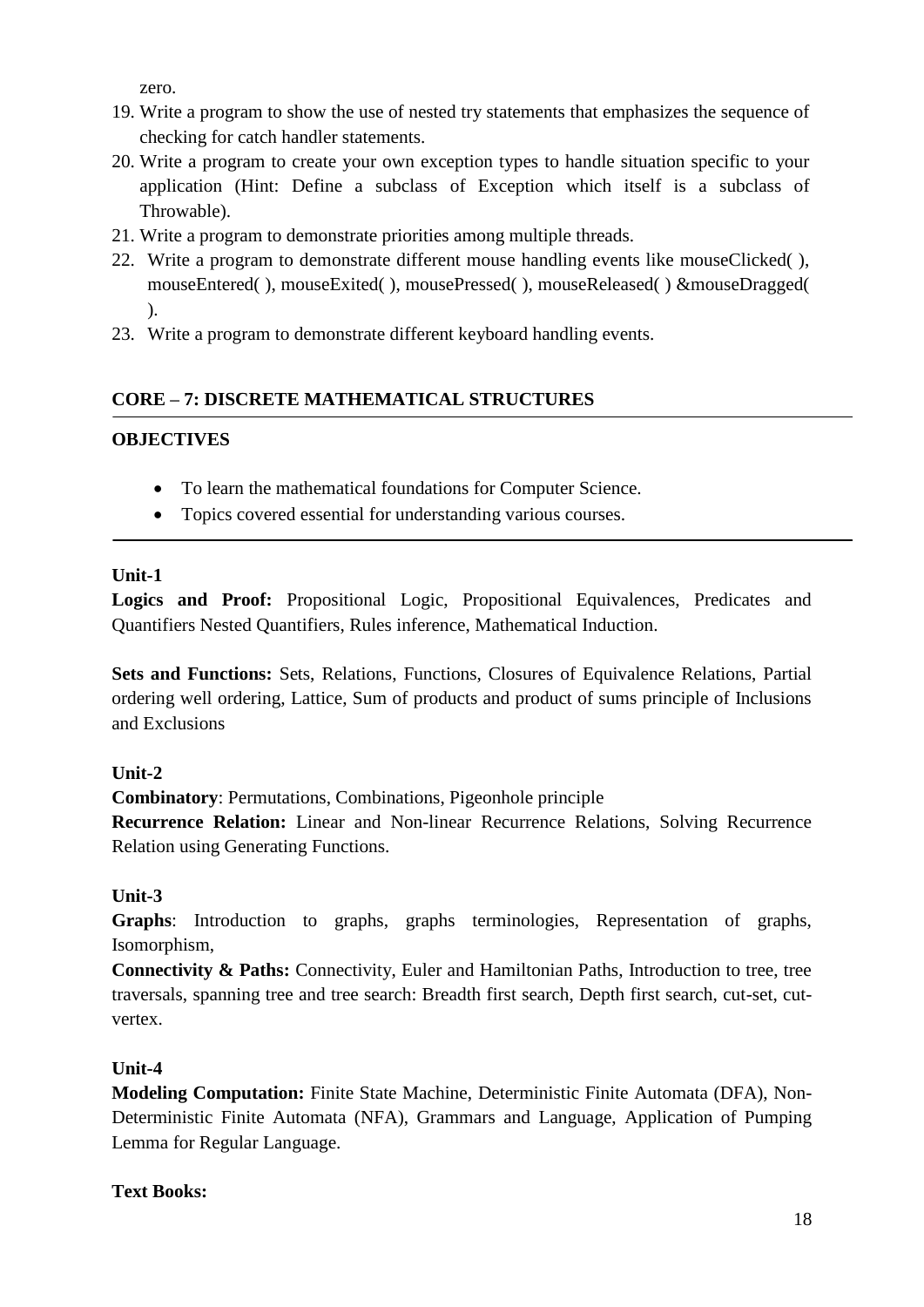1. "Discrete Mathematics and its Applications with Combinatory and Graph Theory"  $7<sup>th</sup>$ edition by Kenneth H. Rosen.

# **Reference Books:**

- 1. Elements of Discrete Mathematics by C. L. Liu and D.P. Mohapatra, TMH, 2012
- 2. J. P Tremblay, R. Manohar, "Discrete Mathematical Structures with Applications to Computer Science", TMH, 1997.
- 3. A Modern Approach to Discrete Mathematics and Structure by J. K. Mantri & T. K Tripathy ,Laxmi Publication

# **CORE – 7 PRACTICAL: DISCRETE MATHEMATICAL STRUCTURES LAB**

# **Write the following programs using C/ C++**

- 1. Tower of Hanoi
- 2. Graph representation using Adjacency List.
- 3. Graph representation using Adjacency Matrix.
- 4. String Matching using finite state machine.
- 5. Detecting whether a number is even or odd using Finite State Machine.
- 6. To identify keywords such as char, const, continue using Finite State Machine.
- 7. To find the power set for a given set.
- 8. To find GCD of two numbers using recursion.
- 9. To find Binomial coefficients.
- 10. To find Permutation and Combination result for a given pair of values n and r.
- 11. To check a number is prime or not.
- 12. To calculate the Euclidean distance between two points.
- 13. To find the Roots of polynomials.
- 14. Find the shortest path pair in a plane.

# **CORE–8: OPERATING SYSTEM**

# **OBJECTIVES**

- To understand Operating system structure and services.
- To understand the concept of a Process, memory, storage and I/O management.

# **Unit–1**

Introduction to Operating System, System Structures: Operating system services, system calls, system programs, Operating system design and implementation, Operating system structure.

# **Unit–2**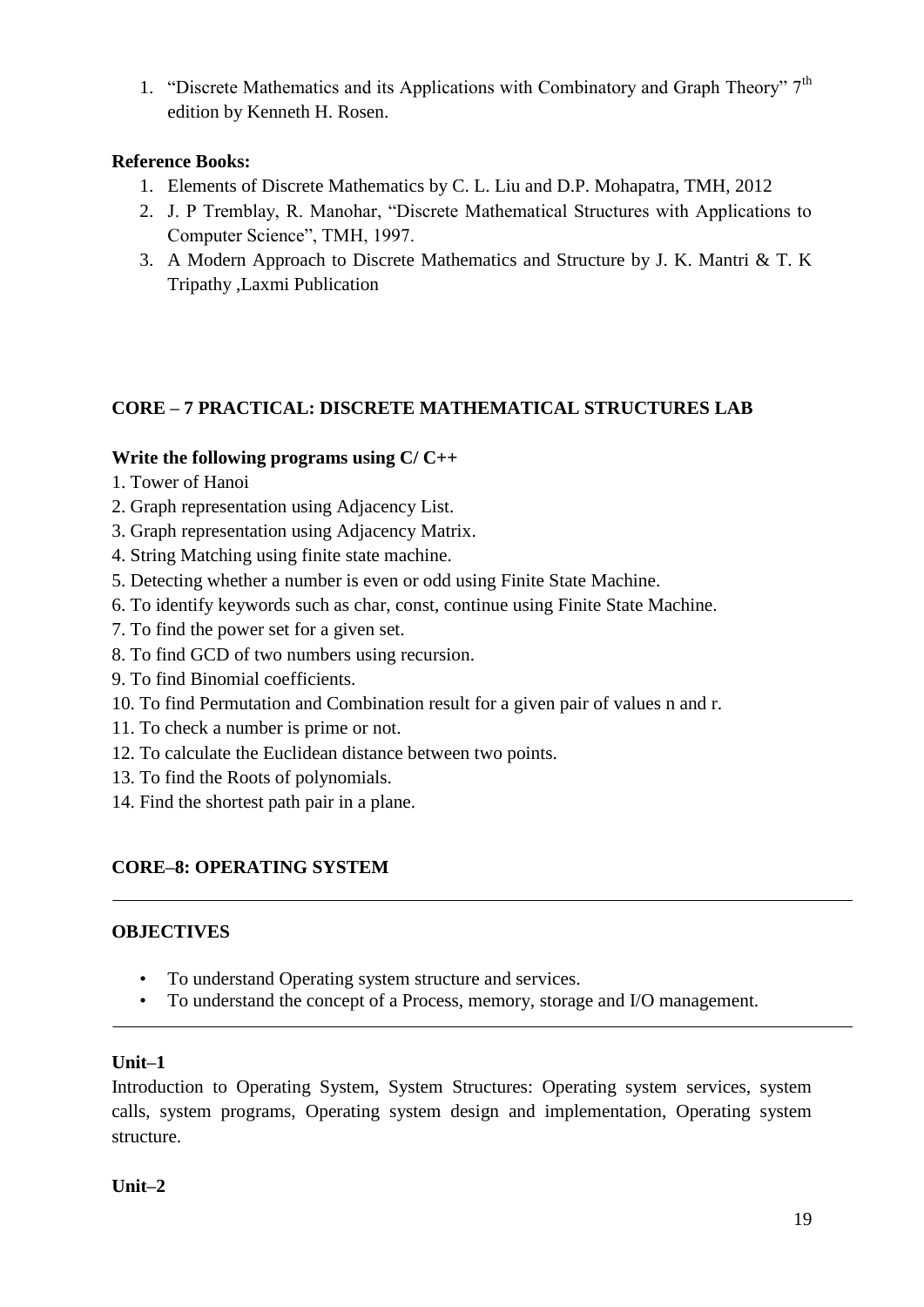Process Management: Process Concept, Operations on processes, Process scheduling and algorithms, Inter-process Communication, Concepts on Thread and Process, Deadlocks: Deadlock detection, deadlock prevention, and deadlock avoidance fundamentals.

# **Unit-3**

Memory Management Strategies: Swapping, Contiguous Memory Allocation, Paging, Segmentation, Virtual Memory Management: Concepts, implementation (Demand Paging), Page Replacement, Thrashing.

# **Unit–4**

Storage Management: File System concept, Access Methods, File System Mounting, File Sharing and File Protection, Implementing File Systems, Kernel I/O Systems.

# **Text book:**

1. Operating System Concepts, Abraham Silberschatz, Peter B. Galvin, and Greg Gagne, Eighth Edition, Wiley Student Edition 2009.

### **Reference book:**

- 1. Modern Operating System, Tanenbaum, Pearson, 4/Ed. 2014
- 2. Richard F Ashley, Linux with Operating System Concepts, Chapman and Hall/CRC Published August 26, 2014
- 3. Richard Blum, Linux Command Line and Shell Scripting Bible, O" Reilly

# **CORE-8 PRACTICAL: OPERATING SYSTEM LAB**

- 1. Write a program (using *fork()* and/or *exec()* commands) where parent and child execute:
	- a) same program, same code.
	- b) same program, different code.
- c) before terminating, the parent waits for the child to finish its task.
	- 2. Write a program to report behavior of Linux kernel including kernel version, CPU type and model. (CPU information)
	- 3. Write a program to report behavior of Linux kernel including information on configured memory, amount of free and used memory. (memory information)
	- 4. Write a program to print file details including owner access permissions, file access time, where file name is given as argument.
	- 5. Write a program to copy files using system calls.
	- 6. Write a program using C to implement FCFS scheduling algorithm.
	- 7. Write a program using C to implement Round Robin scheduling algorithm.
	- 8. Write a program using C to implement SJF scheduling algorithm.
	- 9. Write a program using C to implement non-preemptive priority based scheduling algorithm.
	- 10. Write a program using C to implement preemptive priority based scheduling algorithm.
	- 11. Write a program using C to implement SRTF scheduling algorithm.
	- 12. Write a program using C to implement first-fit, best-fit and worst-fit allocation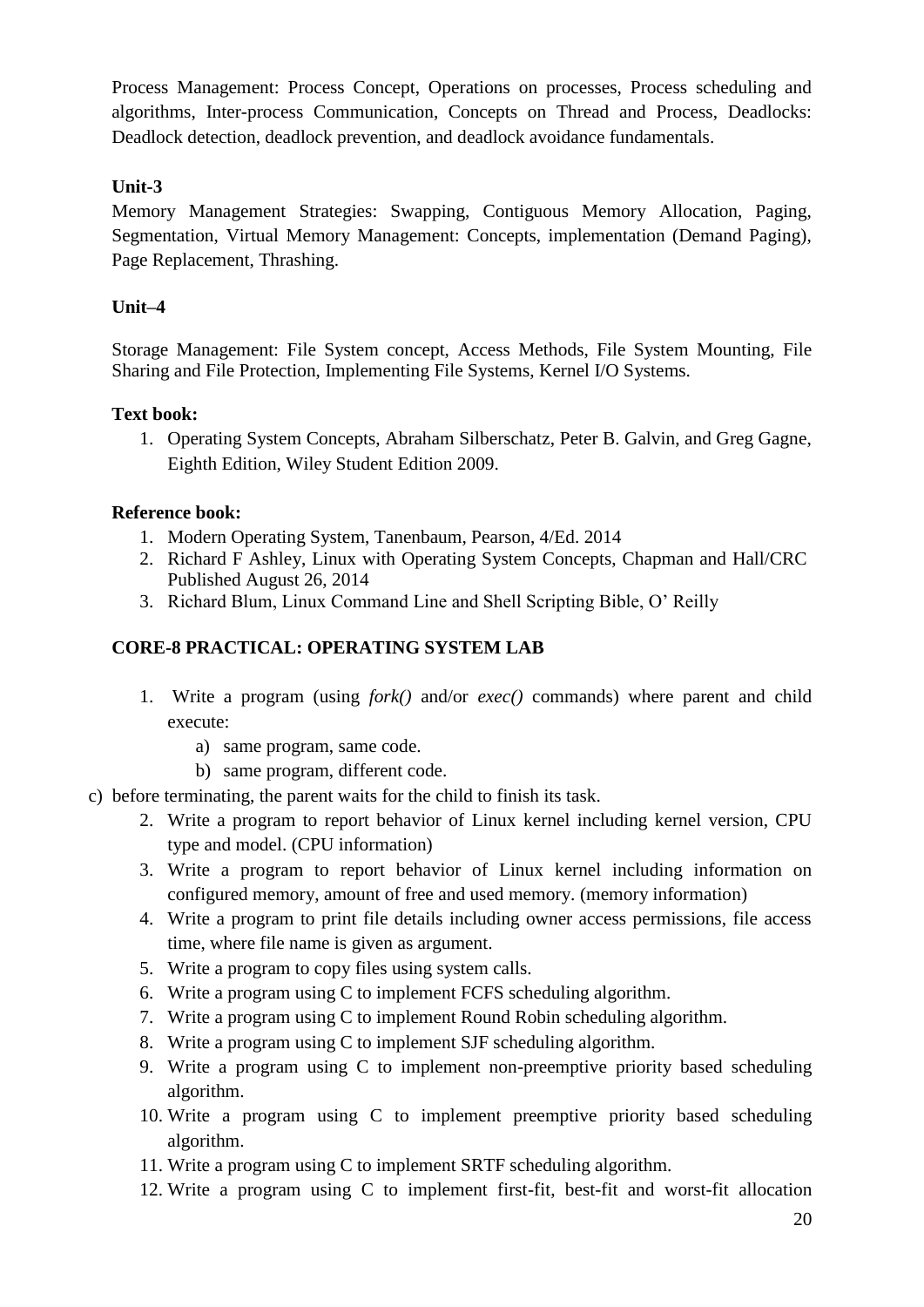# **CORE – 9: COMPUTER NETWORKS OBJECTIVES**

- To learn how do computers and terminals actually communicate with each other.
- To understand the parts of a communication network and how they work together.

#### **Unit-1**

Introduction to Data Communications and Network Models: Protocols and Standards, Layers in OSI Models, Analog and Digital Signals, Transmission Modes, Transmission Impairment, Data Rate Limits, Performance, Digital Transmission, Network Devices & Drivers: Router, Modem, Repeater, Hub, Switch, Bridge (fundamental concepts only).

# **Unit-2**

Signal Conversion: Digital-to-Digital Conversion, Analog-to-Digital Conversion, Digital-toanalog Conversion, Analog-to-analog Conversion.

Transmission Media: Guided Media, Unguided Media, Switching Techniques: Packet Switching, Circuit Switching, Datagram Networks, Virtual-Circuit Networks, and Structure of a Switch.

#### **Unit-3**

Error Detection and Correction: Checksum, CRC, Data Link Control: Framing, Flow and Error Control, Noiseless Channels, Noisy channels, (Stop and Wait ARQ, Slidding Window Protocol , Go Back N, Selective Repeat) HDLC, Point-to-Point Protocol. Access Control: TDM, CSMA/CD, and Channelization (FDMA, TDMA, and CDMA).

#### **Unit-4**

Network Layer: Logical Addressing, IPv4 Addresses, IPv6 Addresses, Virtual-Circuit Networks: Frame Relay and ATM, Transport Layer: Process-Process Delivery: UDP, TCP. Application layers: DNS, SMTP, POP, FTP, HTTP, Basics of WiFi (Fundamental concepts only), Network Security: Authentication, Basics of Public Key and Private Key, Digital Signatures and Certificates (Fundamental concepts only).

#### Text Books: 1. Data

Communications and Networking, Fourth Edition by Behrouza A. Forouzan,TMH.

**Reference Books:** 1. Computer Networks, A. S. Tanenbaum, 4th edition, Pearson Education.

# **CORE – 9 PRACTICAL: COMPUTER NETWORKS LAB**

#### **Use C/C++/ any Network Simulator**

- 1. Simulate Even Parity generator and checker.
- 2. Simulate two dimensional Parity generator and checker.
- 3. Simulate checksum generator and checker.
- 4. Simulate Hamming code method.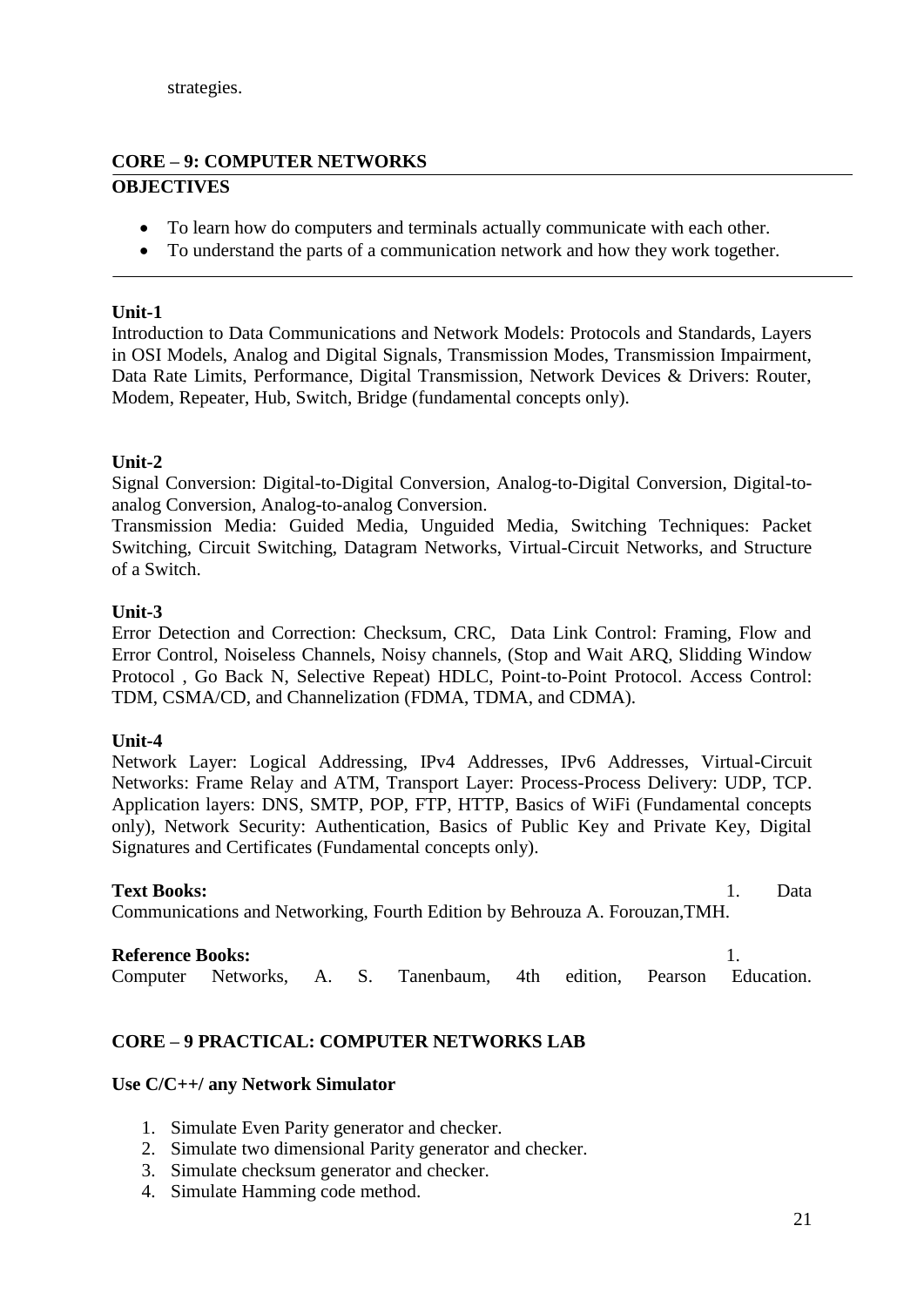- 5. Simulate Cyclic Redundancy Check (CRC) error detection algorithm for noisy channel.
- 6. Simulate and implement stop and wait protocol for noisy channel.
- 7. Simulate and implement go back n sliding window protocol.
- 8. Simulate and implement selective repeat sliding window protocol.
- 9. Simulate and implement distance vector routing algorithm.

### **CORE-10: DATABASE SYSTEMS**

#### **OBJECTIVES**

- To learn the fundamental elements of database system.
- To learn the basic concepts of relational database management systems.
- To learn various SQL commands.

### **Unit-1**

Introduction to Database and Database Users, Database System Concepts and Architecture: data Models, schema, and instances, Conceptual Modeling and Database Design: Entity Relationship (ER) Model: Entity Types, Entity Sets, Attributes, Keys, Relationship Types, Relationship Sets, Roles and Structural Constraints, Weak Entity Types, ER Naming Conventions. Enhanced Entity-Relationship (EER) Model.

#### **Unit-2**

Database Design Theory and Normalization: Functional Dependencies, Normal Forms based on Primary Keys, Second and third Normal Forms, Boyce-Codd Normal Form, Multivalued Dependency and Fourth Normal Form, Join Dependencies and Fifth Normal Form.

#### **Unit-3**

Relational data Model and SQL: Relational Model Concepts, Basic SQLs, SQL Data Definition and Data types, Constraints in SQL, Retrieval Queries in SQL, INSERT, DELETE, UPDATE Statements in SQL, Relational Algebra and Relational Calculus: Unary Relational Operations: SELECT and PROJECT, Binary Relation: JOIN and DIVISION.

#### **Unit-4**

Introduction to Transaction Processing Concepts and Theory: Introduction to Transaction Processing, Transaction and System Concepts, Properties of Transactions, Recoverability, Serializability, Concurrency Control Techniques, Locking techniques for Concurrency Control, Concurrency Control based on Time-Stamp Ordering.

#### **Text Book:**

1. Fundamentals of Database Systems, 6th edition, RamezElmasri, Shamkant B. Navathe, Pearson Education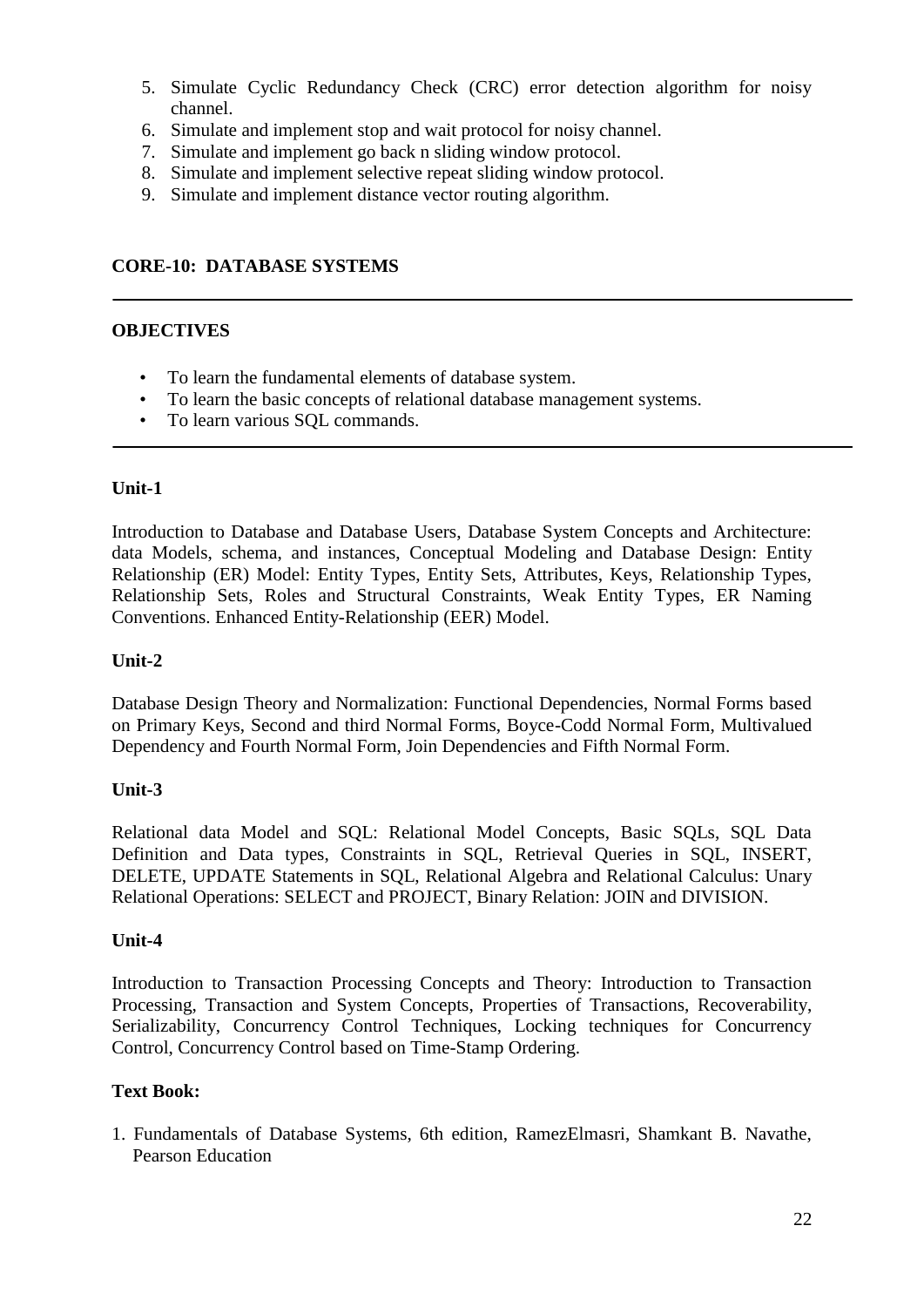# **Reference Book:**

1. An Introduction to Database System, Date C. J. - Pearson Education, New Delhi - 2005

# **CORE-10 PRACTICAL: DATABASE SYSTEMS LABS**

Create and use the following database schema to answer the given queries.

# **EMPLOYEE Schema**

| <b>Field</b> | <b>Type</b>      |                |     | <b>NULL KEY DEFAULT</b> |
|--------------|------------------|----------------|-----|-------------------------|
| Eno          | Char(3)          | NO             | PRI | NIL                     |
| Ename        | Varchar $(50)$   | N <sub>O</sub> |     | NIL                     |
| Job_type     | Varchar $(50)$   | N <sub>O</sub> |     | <b>NIL</b>              |
| Manager      | Char(3)          | Yes            | FK. | <b>NIL</b>              |
| Hire date    | Date             | N <sub>O</sub> |     | <b>NIL</b>              |
| Dno          | Integer          | YES            | FK  | <b>NIL</b>              |
| Commission   | Decimal $(10,2)$ | <b>YES</b>     |     | <b>NIL</b>              |
| Salary       | Decimal(7,2)     | NO             |     | NIL.                    |

# **DEPARTMENT Schema**

| Field    | <b>Type</b>    | <b>NULL KEY DEFAULT</b> |             |
|----------|----------------|-------------------------|-------------|
| Dno      | Integer        | No PRI                  | NULL.       |
| Dname    | Varchar $(50)$ | Yes                     | <b>NULL</b> |
| Location | Varchar $(50)$ | Yes                     | New Delhi   |

# **Query List**

- 1. Query to display Employee Name, Job, Hire Date, Employee Number; for each employee with the Employee Number appearing first.
- 2. Query to display unique Jobs from the Employee Table.
- 3. Query to display the Employee Name concatenated by a Job separated by a comma.
- 4. Query to display all the data from the Employee Table. Separate each Column by a comma and name the said column as THE\_OUTPUT.
- 5. Query to display the Employee Name and Salary of all the employees earning more than Rs2850.
- 6. Query to display Employee Name and Department Number for the Employee No= 7900.
- 7. Query to display Employee Name and Salary for all employees whose salary is not in the range of Rs.1500 and Rs.2850.
- 8. Query to display Employee Name and Department No. of all the employees in Dept 10 and Dept 30 in the alphabetical order by name.
- 9. Query to display Name and Hire Date of every Employee who was hired in 1981.
- 10. Query to display Name and Job of all employees who don"t have a current Manager.
- 11. Query to display the Name, Salary and Commission for all the employees who earn commission.
- 12. Sort the data in descending order of Salary and Commission.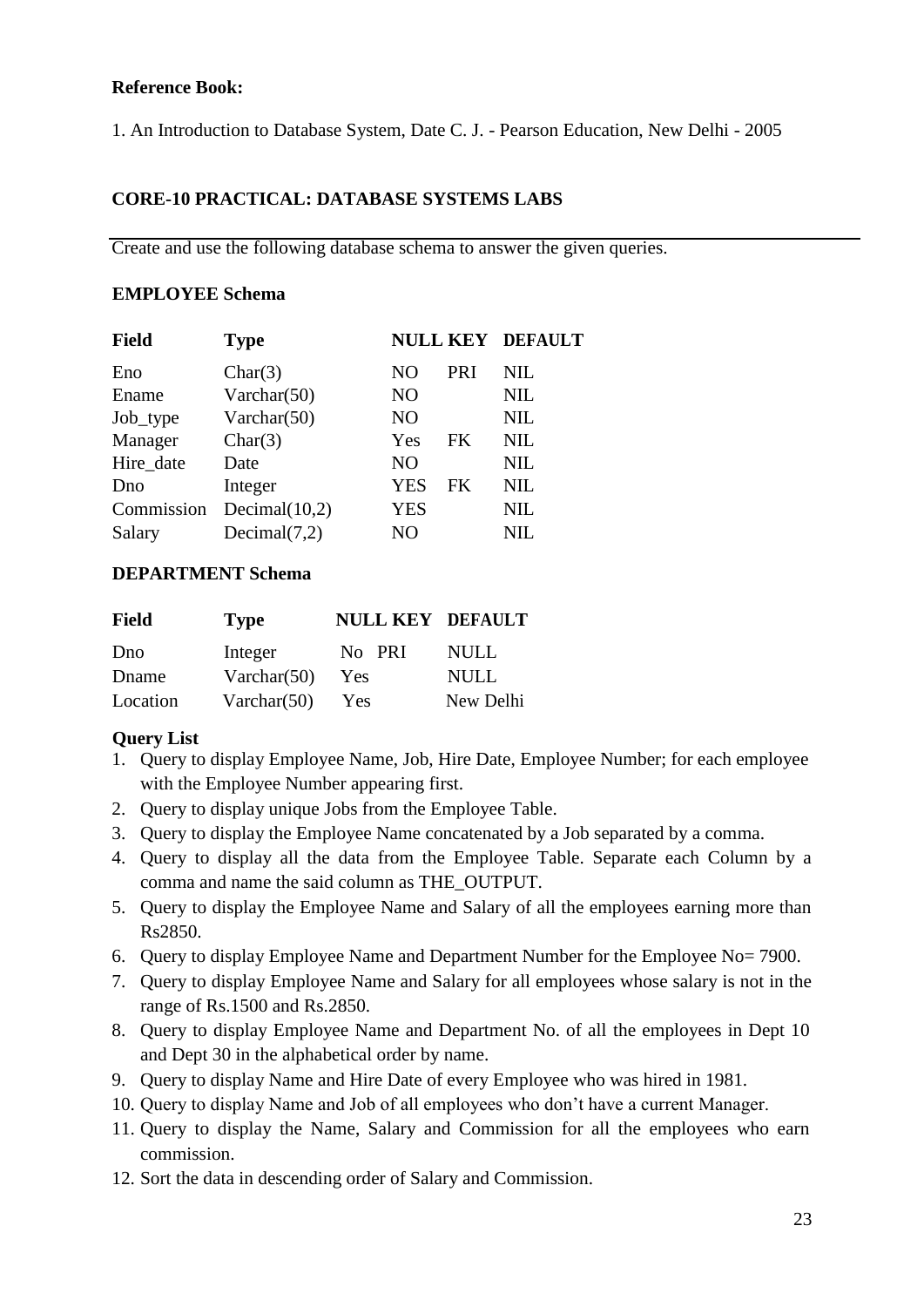- 13. Query to display Name of all the employees where the third letter of their name is "A".
- 14. Query to display Name of all employees either have two "R"s or have two "A"s in their name and are either in Dept No =  $30$  or their Mangers Employee No =  $7788$ .
- 15. Query to display Name, Salary and Commission for all employees whose Commission Amount is 14 greater than their Salary increased by 5%.
- 16. Query to display the Current Date.
- 17. Query to display Name, Hire Date and Salary Review Date which is the 1<sup>st</sup> Monday after six months of employment.
- 18. Query to display Name and calculate the number of months between today and the date each employee was hired.
- 19. Query to display the following for each employee <E-Name> earns <Salary> monthly but wants <3\*Current Salary>. Label the Column as Dream Salary.
- 20. Query to display Name with the  $1<sup>st</sup>$  letter capitalized and all other letter lower case and length of their name of all the employees whose name starts with 'J', 'A' and 'M'.
- 21. Query to display Name, Hire Date and Day of the week on which the employee started.
- 22. Query to display Name, Department Name and Department No for all the employees.
- 23. Query to display Unique Listing of all Jobs that are in Department # 30.
- 24. Query to display Name, Department Name of all employees who have an "A" in their name.
- 25. Query to display Name, Job, Department No. and Department Name for all the employees working at the Dallas location.
- 26. Query to display Name and Employee no. Along with their Manger"s Name and the Manager's employee no; along with the Employees Name who do not have a Manager.
- 27. Query to display Name, Department No. And Salary of any employee whose department No. and salary matches both the department no. And the salary of any employee who earns a commission.
- 28. Query to display Name and Salaries represented by asterisks, where each asterisk (\*) signifies Rs100.
- 29. Query to display the Highest, Lowest, Sum and Average Salaries of all the employees.
- 30. Query to display the number of employees performing the same Job type functions.
- 31. Query to display the no. of managers without listing their names.
- 32. Query to display the Department Name, Location Name, No. of Employees and the average salary for all employees in that department.
- 33. Query to display Name and Hire Date for all employees in the same dept. as Blake.
- 34. Query to display the Employee No. And Name for all employees who earn more than the average salary.
- 35. Query to display Employee Number and Name for all employees who work in a department with any employee whose name contains a "T".
- 36. Query to display the names and salaries of all employees who report to King.
- 37. Query to display the department no, name and job for all employees in the Sales department.

#### **CORE – 11: WEB TECHNOLOGY**

#### **OBJECTIVES**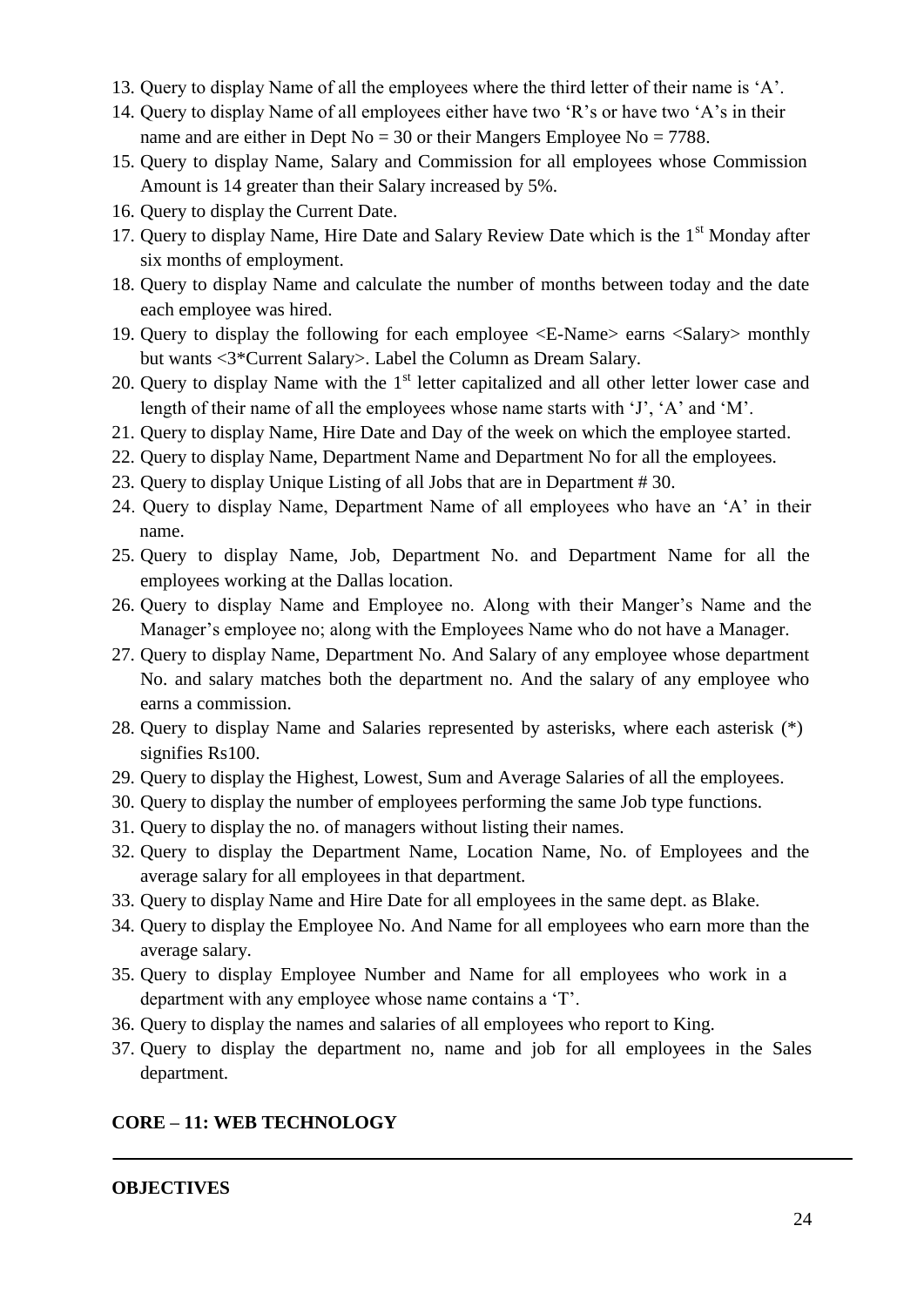- To learn the fundamentals of web designing.
- To design and develop standard and interactive web pages.
- To learn some popular web scripting languages.

# **Unit-1**

Web Essentials: Clients, Servers and Communication:

The Internet – Basic Internet protocols – The WWW, HTTP request message – response message, web clients web servers – case study.

Introduction to HTML: HTML, HTML domains, basic structure of an HTML document – creating an HTML document, mark up tags, heading, paragraphs, line breaks, HTML tags. Elements of HTML, working with text, lists, tables and frames, working with hyperlink, images and multimedia, forms and controls

# **Unit-2**

Introduction to cascading style sheets: Concepts of CSS, creating style sheet, CSS properties, CSS styling (background, text format, controlling fonts), working with the block elements and objects. Working who lists and tables, CSS ID and class. Box model (introduction, border properties, padding properties, margin properties), CSS colour, groping, Dimensions, display, positioning, floating, align, pseudo class, Navigation bar, image sprites.

# **Unit-3**

Java scripts: Client side scripting, what is java script, simple java script, variables, functions, conditions, loops and repetitions. Java scripts and objects, java script own objects, the DOM and web browser environment, forms and validations.

DHTML: Combining HTML, CSS, java scripts, events and buttons, controlling your browser.

# **Unit-4**

PHP: Starting to script on server side, PHP basics, variables, data types, operators, expressions, constants, decisions and loop making decisions. Strings – creating, accessing strings, searching, replacing and formatting strings. Arrays: Creation, accessing array, multidimensional arrays, PHP with Database.

# **Text Book:**

- 1. Web Technologies Black Book DreamTech Press
- 2. Matt Doyle, Beginning PHP 5.3 (wrox-Willey publishing)
- 3. John Duckett, Beginning HTML, XHTML, CSS and Java script.

# **Reference Book**:

1. HTML, XHTML and CSS Bible, 5ed, Willey India-Steven M. Schafer.

# **CORE – 11 PRACTICAL: WEB TECHNOLOGY LAB**

- 1. Acquaintance with elements, tags and basic structure of HTML files.
- 2. Practicing basic and advanced text for formatting.
- 3. Practice use of image, video and sound in HTML documents.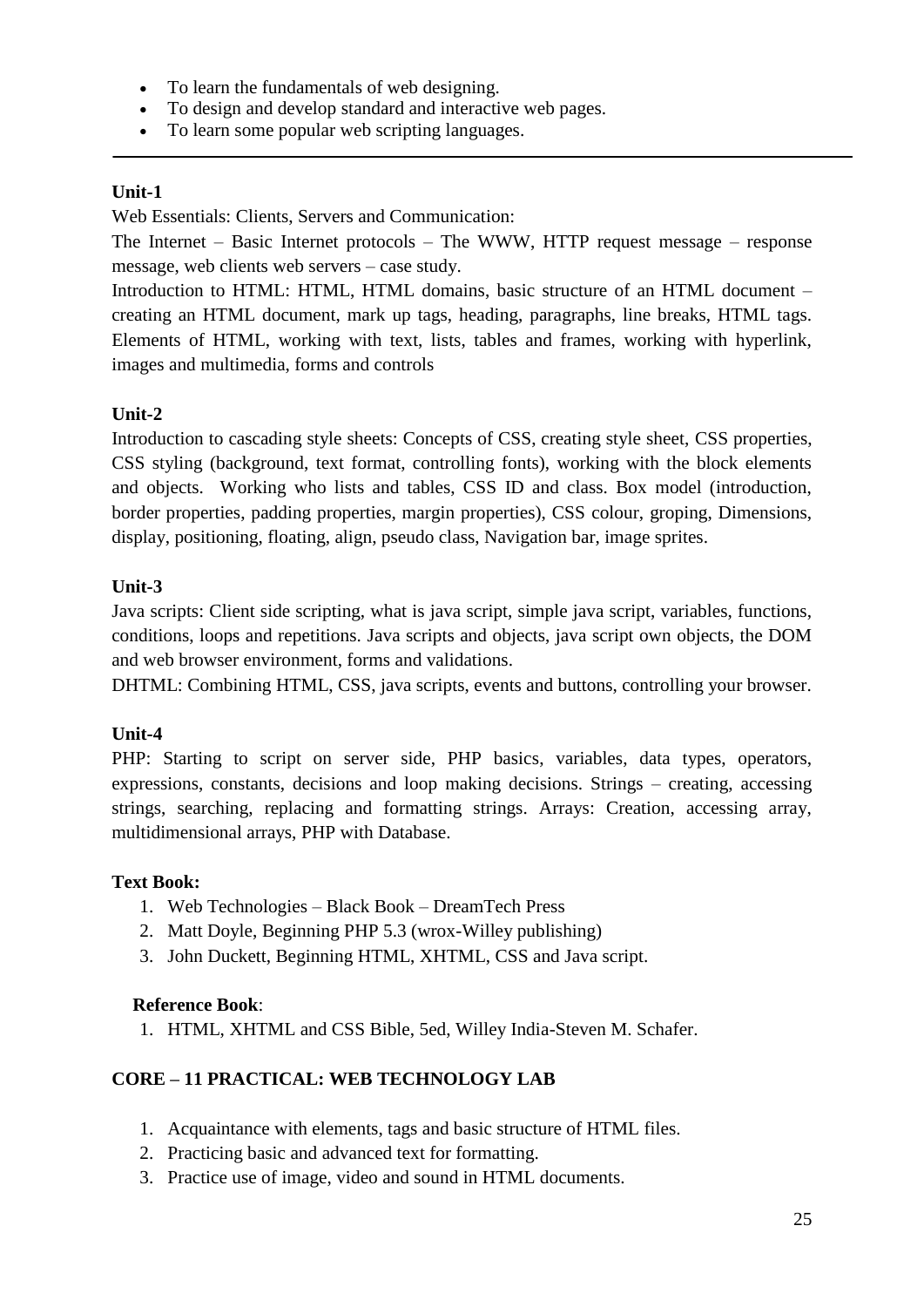- 4. Designing of web pages- Document layout, list, tables.
- 5. Practicing Hyperlink of web pages, working with frames.
- 6. Working with forms and controls.
- 7. Acquaintance with creating style sheet, CSS properties and styling.
- 8. Working with background, text, font, list properties.
- 9. Working with HTML elements box properties in CSS.
- 10. Develop simple calculator for addition, subtraction, multiplication and division operation using java script.
- 11. Create HTML page with java script which takes integer number as a input and tells whether the number is odd or even.
- 12. Create HTML page that contains form with fields name, Email, mobile number, gender, favorite colour and button; now write a java script code to validate each entry. Also write a code to combine and display the information in text box when button is clicked.
- 13. Write a PHP program to check if number is prime or not.
- 14. Write a PHP program to print first ten Fibonacci numbers.
- 15. Create a MySQL data base and connect with PHP.
- 16. Write PHP script for string and retrieving user information from my SQL table.
	- a. Write a HTML page which takes Name, Address, Email and Mobile number from user (register PHP).
	- b. Store this data in MySQL data base.
	- c. Next page display all user in HTML table using PHP (display .PHP).
- 17. Using HTML, CSS, Javascript, PHP, MySQL, design a authentication module of a web page.

# **CORE – 12: SOFTWARE ENGINEERING**

# **OBJECTIVES:**

- To learn the way of developing software with high quality and the relevant techniques.
- To introduce software engineering principles for industry standard.
- To focus on Project management domain and Software risks management.

# **Unit-1**

Introduction: Evolution of Software to an Engineering Discipline, Software Development Projects, Exploratory Style of Software Development, Emergence of Software Engineering, Changes in Software Development Practices, Computer Systems Engineering.

Software Lifecycle Models: Waterfall Model and its Extensions, Rapid Application Development (RAD), Agile Development Models, Spiral Model.

# **Unit-2**

Software Project Management: Software Project Management Complexities, Responsibilities of a Software Project Manager, Project Planning, Metrics for Project Size Estimation, Project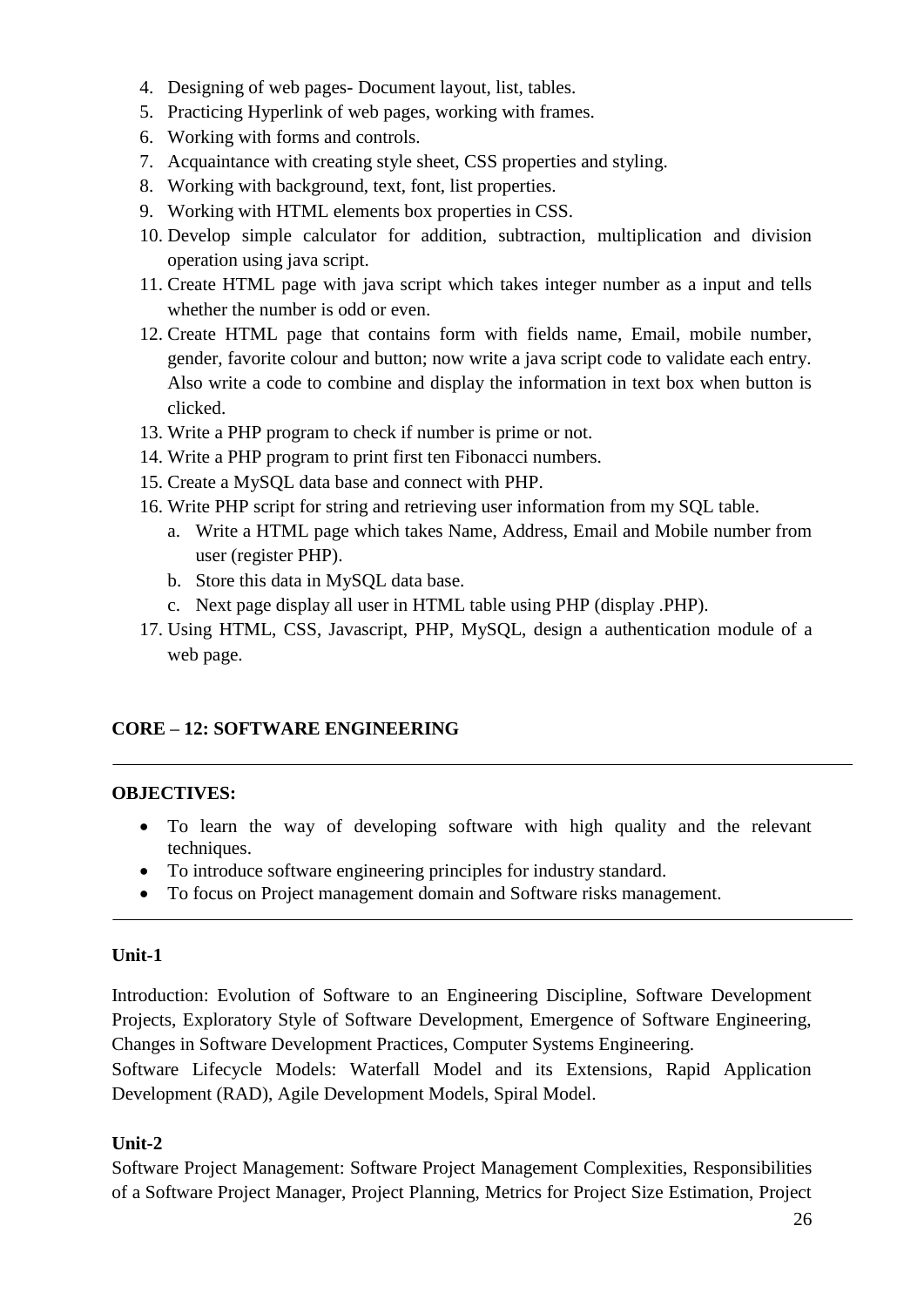Estimation Techniques, Empirical Estimation Techniques, COCOMO, Halstead's Software Science, Staffing Level Estimation, Scheduling, Organization and Team Structures, Staffing, Risk Management, Software Configuration Management.

# **Unit-3**

Requirement Analysis and Specification: Requirements Gathering and Analysis, Software Requirement Specifications, Formal System Specification Axiomatic Specification, Algebraic Specification, Executable Specification and 4GL.

Software Design: Design Process, Characterize a Good Software Design, Cohesion and Coupling, Layered Arrangements of Modules, Approaches to Software Design (Function Oriented & Object-Oriented).

# **Unit-4**

Coding and Testing: Coding: Code Review, Software Documentation, Testing, Unit Testing, Black Box and White Box Testing, Debugging, Program Analysis Tools, Integration Testing, System Testing, Software Maintenance.

# **Text Book**:

1. Fundamental of Software Engineering, Rajib Mall, Fifth Edition, PHI Publication, India.

# **Reference Books:**

- 1. Software Engineering– Ian Sommerville, 10/Ed, Pearson.
- 2. Software Engineering Concepts and Practice Ugrasen Suman, Cengage Learning India Pvt, Ltd.
- 3. R. Misra, C. Panigrahi, B. Panda: Principles of Software Engineering & System Design, YesDee Publication

# **CORE – 12 PRACTICAL: SOFTWARE ENGINEERING LAB**

# **S. No. Practical Title**

|    | • Problem Statement,                 |
|----|--------------------------------------|
|    | Process Model                        |
| 2. | <b>Requirement Analysis:</b>         |
|    | Creating a Data Flow                 |
|    | Data Dictionary, Use Cases           |
| 3. | <b>Project Management:</b>           |
|    | Computing FP                         |
|    | Effort<br>٠                          |
|    | Schedule, Risk Table, Timeline chart |
| 4. | Design Engineering:                  |
|    | <b>Architectural Design</b>          |
|    | Data Design, Component Level Design  |
| 5. | Testing:                             |
|    | <b>Basis Path Testing</b>            |

# **Sample Projects:**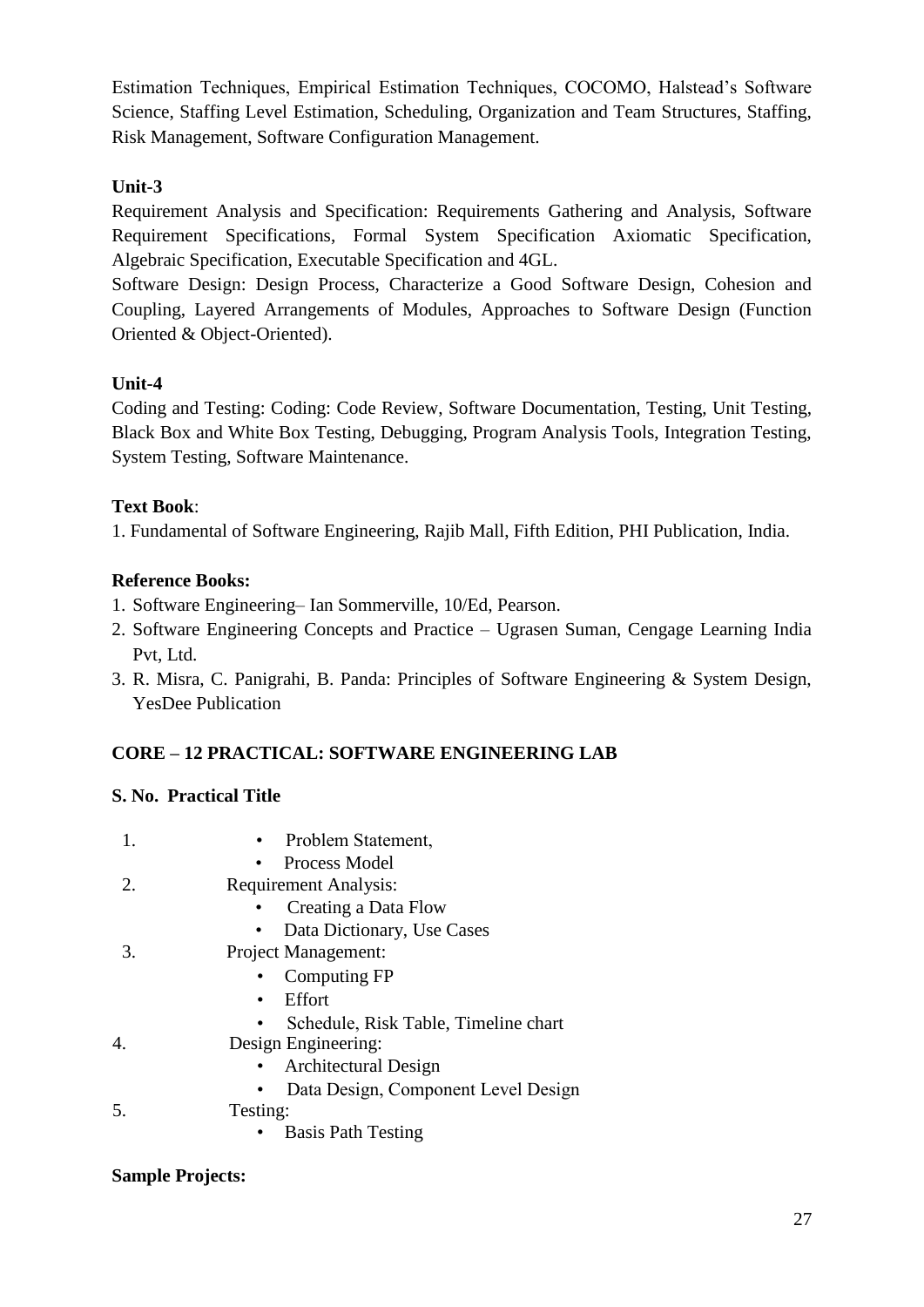- 1. **Criminal Record Management:** Implement a criminal record management system for jailers, police officers and CBI officers.
- 2. **Route Information**: Online information about the bus routes and their frequency and fares
- 3. **Car Pooling**: To maintain a web based intranet application that enables the corporate employees within an organization to avail the facility of carpooling effectively.
- 4. Patient Appointment and Prescription Management System
- 5. Organized Retail Shopping Management Software
- 6. Online Hotel Reservation Service System
- 7. Examination and Result computation system
- 8. Automatic Internal Assessment System
- 9. Parking Allocation System
- 10. Wholesale Management System

# **CORE – 13: COMPUTER GRAPHICS OBJECTIVES**

- To be able to learn the core concepts of Computer Graphics.
- To be able to create effective programs for solving graphics problems.

# **Unit-1**

Computer Graphics: A Survey of Computer graphics, Overview of Graphics System: Video Display Devices, Raster-Scan Systems, Input Devices, Hard-Copy Devices, Graphics Software.

# **Unit-2**

Graphics Output Primitives: Point and Lines, Algorithms for line, circle & ellipse generation, Filled-Area Primitives. Attributes of Graphics Primitives: Point, line, curve attributes, fill area attributes, Fill methods for areas with irregular boundaries.

# **Unit-3**

Geometric Transformations (both 2-D & 3-D): Basic Geometric Transformations, Transformation Matrix, Types of transformation in 2-D and 3-D Graphics: Scaling, Reflection, shear transformation, rotation, translation. 2-D, 3-D transformation using homogeneous coordinates.

# **Unit-4**

Two Dimensional Viewing: Introduction to viewing and clipping, Viewing transformation in 2-D, Viewing pipeline, Clipping Window, Clipping Algorithms: Point clipping, Line clipping and Polygon clipping.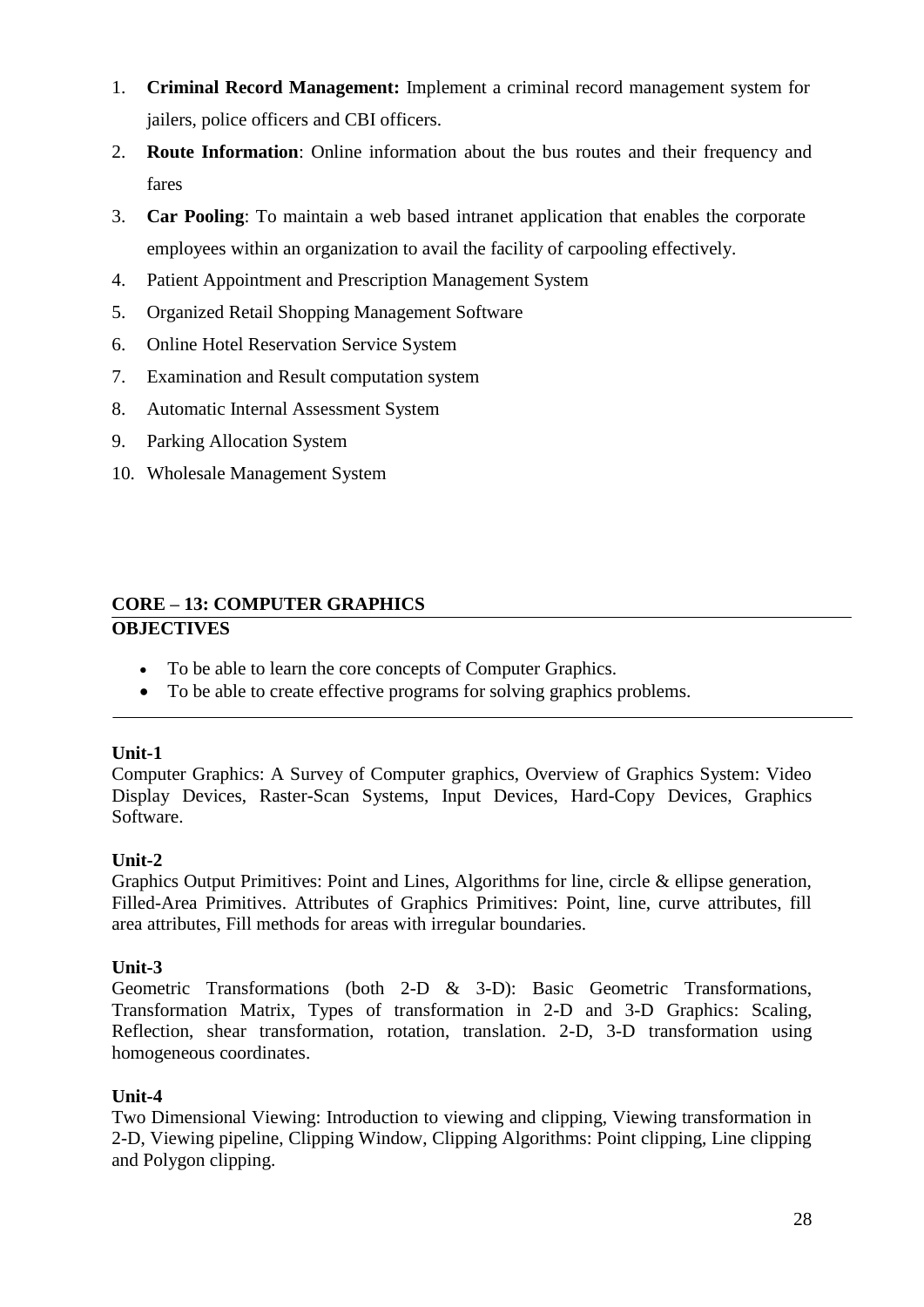# **Text books**

- 1. Mathematical Elements for Computer Graphics, D. F. Rogers & J. A. Adams, MGH, 2/ed.
- 2. Donald Hearn & M. Pauline Baker, "Computer Graphics with OpenGL", Pearson Education.

# **Reference books**

- 1. D. Hearn and M. Baker, "Computer Graphics with Open GL", Pearson, 2/ed.
- 2. D. F. Rogers, "Procedural Elements for Computer Graphics", MGH

# **CORE – 13 PRACTICAL: COMPUTER GRAPHICS LAB**

### **Develop the programs using C/C++ or Java**

- 1. Write a program to implement Bresenham"s line drawing algorithm.
- 2. Write a program to implement mid-point circle drawing algorithm.
- 3. Write a program to clip a line using Cohen and Sutherland line clipping algorithm.
- 4. Write a program to clip a polygon using Sutherland Hodgeman algorithm.
- 5. Write a program to fill a polygon using Scan line fill algorithm.
- 6. Write a program to apply various 2D transformations on a 2D object (use homogenous coordinates).
- 7. Write a program to apply various 3D transformations on a 3D object and then apply parallel and perspective projection on it.

# **CORE – 14: NUMERICAL TECHNIQUES**

# **OBJECTIVES:**

- To learn various numerical techniques.
- To be able to implement different numerical techniques using programming language.

#### **Unit-1**

Floating point representation and computer arithmetic, Significant digits, Errors: Round-off error, Local truncation error, Global truncation error, Order of a method, Convergence and terminal conditions, Efficient computations.

#### **Unit-2**

Bisection method, Secant method, Regula−Falsi method Newton−Raphson method, Newton"s method for solving nonlinear systems.

# **Unit-3**

Interpolation: Lagrange's form and Newton's form Finite difference operators, Gregory Newton forward and backward differences Interpolation Piecewise polynomial interpolation: Linear interpolation.

#### **Unit-4**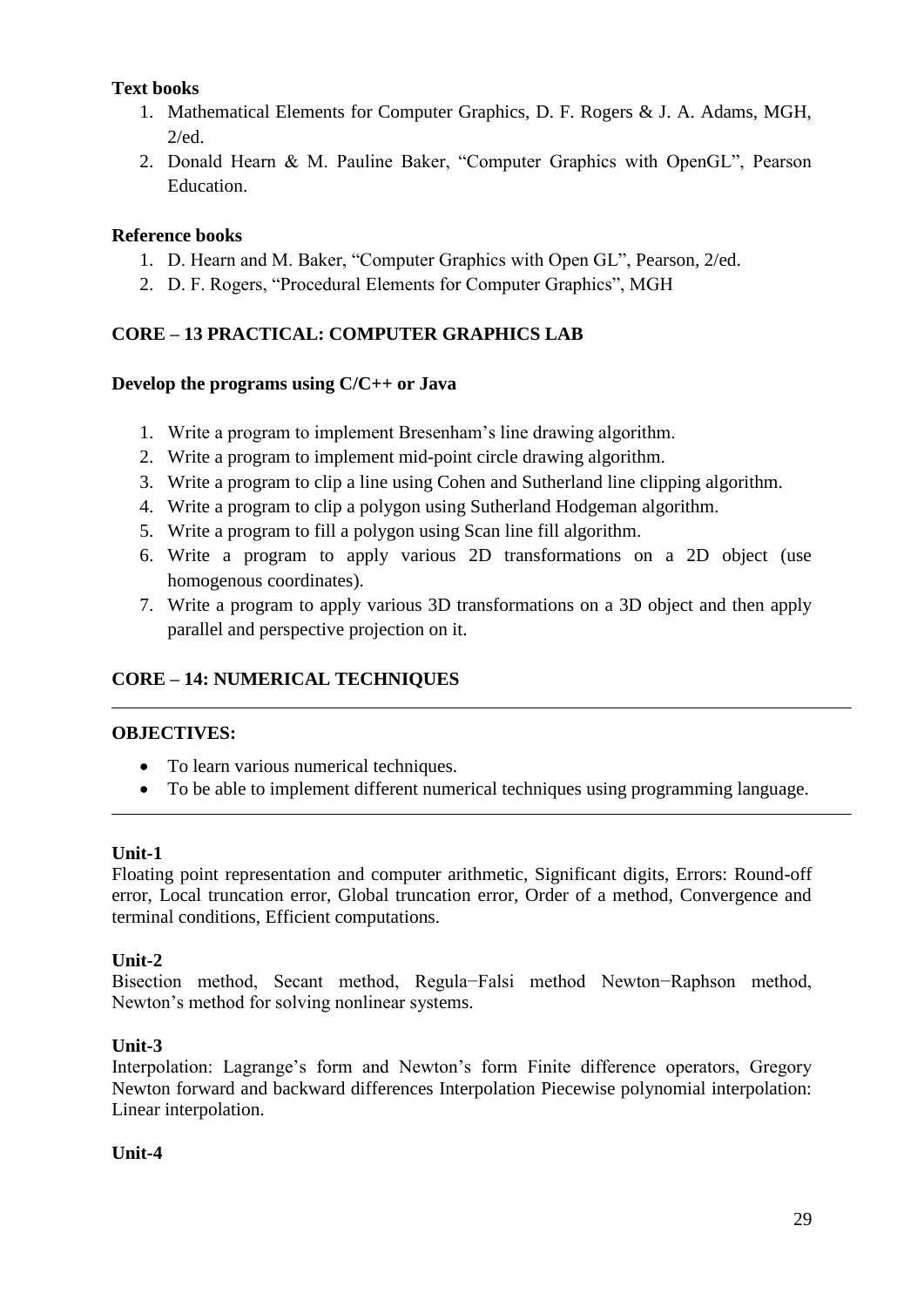Numerical integration: Trapezoid rule, Simpson"s rule (only method), Newton−Cotes formulas, Gaussian quadrature, Ordinary differential equation: Euler's method Modified Euler"s methods, Runge-Kutta second methods

## **Text books**

- 1. S.S. Sastry, "Introductory Methods of Numerical Analysis", EEE , 5/ed.
- 2. M.K. Jain, S.R.K. Iyengar and R.K. Jain, Numerical Methods for Scientific and Engineering Computation, New Age International Publisher, 6/e (2012)

#### **Reference books**

- 1. Numerical Analysis: J. K. Mantri & S. Prahan, Laxmi Publication.
- 2. Introduction to Numerical Analysis, Josef Stoer and Roland Bulirsch, Springer.

# **CORE – 14 PRACTICAL: NUMERICAL TECHNIQUES LAB**

### **Implement using C/ C++ or MATLAB/ Scilab**

- 1. Find the roots of the equation by bisection method.
- 2. Find the roots of the equation by secant/Regula−Falsi method.
- 3. Find the roots of the equation by Newton"s method.
- 4. Find the solution of a system of nonlinear equation using Newton"s method.
- 5. Find the solution of tri-diagonal system using Gauss Thomas method.
- 6. Find the solution of system of equations using Jacobi/Gauss-Seidel method.
- 7. Find the cubic spline interpolating function.
- 8. Evaluate the approximate value of finite integrals using Gaussian/Romberg integration.
- 9. Solve the boundary value problem using finite difference method.

# **DSE-1: UNIX PROGRAMMING**

#### **OBJECTIVES:**

- To learn the basics of UNIX OS, UNIX commands and File system.
- To familiarize students with the Linux environment.
- To learn fundamentals of shell scripting and shell programming.
- To be able to write simple programs using UNIX.

#### **Unit-1**

**Introduction:** Unix Operating systems, Difference between Unix and other operating systems, Features and Architecture, Installation, Booting and shutdown process, System processes (an overview), External and internal commands, Creation of partitions in OS, Processes and its creation phases – Fork, Exec, wait, exit.

#### **Unit-2**

**User Management and the File System:** Types of Users, Creating users, Granting rights, User management commands, File quota and various file systems available, File System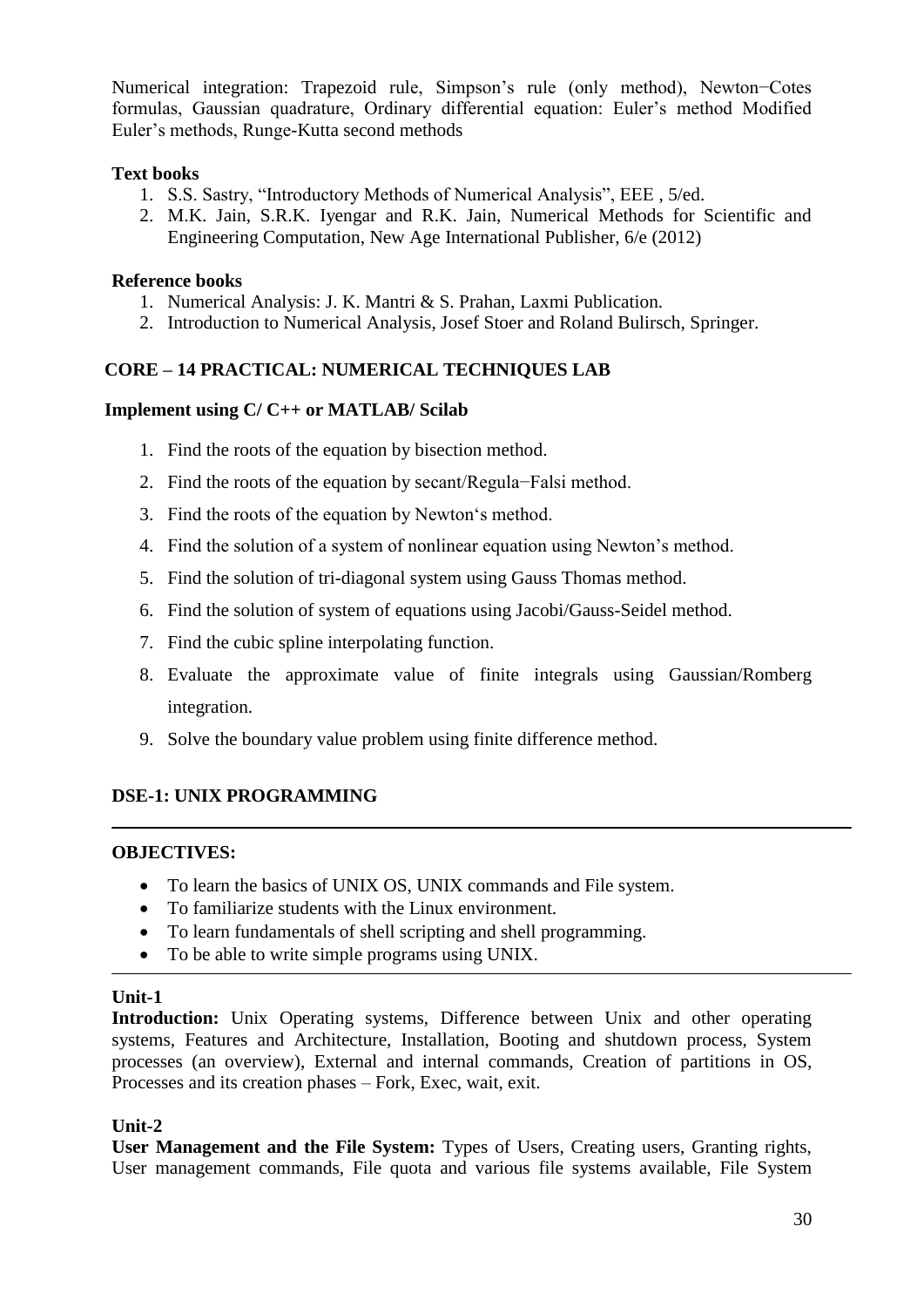Management and Layout, File permissions, Login process, Managing Disk Quotas, Links (hard links, symbolic links)

# **Unit-3**

**Shell introduction and Shell Scripting:** Shell and various type of shell, Various editors present in Unix, Different modes of operation in vi editor, Shell script, Writing and executing the shell script, Shell variable (user defined and system variables), System calls, Using system calls, Pipes and Filters.

#### **Unit-4**

**Unix Control Structures and Utilities:** Decision making in Shell Scripts (If else, switch), Loops in shell, Functions, Utility programs (cut, paste, join, tr, uniq utilities), Pattern matching utility (grep).

#### **Text Books:**

1. Sumitabha, Das, Unix Concepts And Applications, Tata McGraw-Hill Education, 2017, 4/Ed.

### **Reference Books:**

1. Nemeth Synder& Hein, Linux Administration Handbook, Pearson Education, 2010, 2/ Ed.

# **DSE–1 PRACTICAL: UNIX PROGRAMMING LAB**

- 1. Write a shell script to check if the number entered at the command line is prime or not.
- 2. Write a shell script to modify "cal" command to display calendars of the specified months.
- 3. Write a shell script to modify "cal" command to display calendars of the specified range of months.
- 4. Write a shell script to accept a login name. If not a valid login name display message "Entered login name is invalid".
- 5. Write a shell script to display date in the mm/dd/yy format.
- 6. Write a shell script to display on the screen sorted output of "who" command along with the total number of users.
- 7. Write a shell script to display the multiplication table of any number.
- 8. Write a shell script to compare two files and if found equal asks the user to delete the duplicate file.
- 9. Write a shell script to find the sum of digits of a given number.
- 10. Write a shell script to merge the contents of three files, sort the contents and then display them page by page.
- 11. Write a shell script to find the LCD (least common divisor) of two numbers.
- 12. Write a shell script to perform the tasks of basic calculator.
- 13. Write a shell script to find the power of a given number.
- 14. Write a shell script to find the greatest number among the three numbers.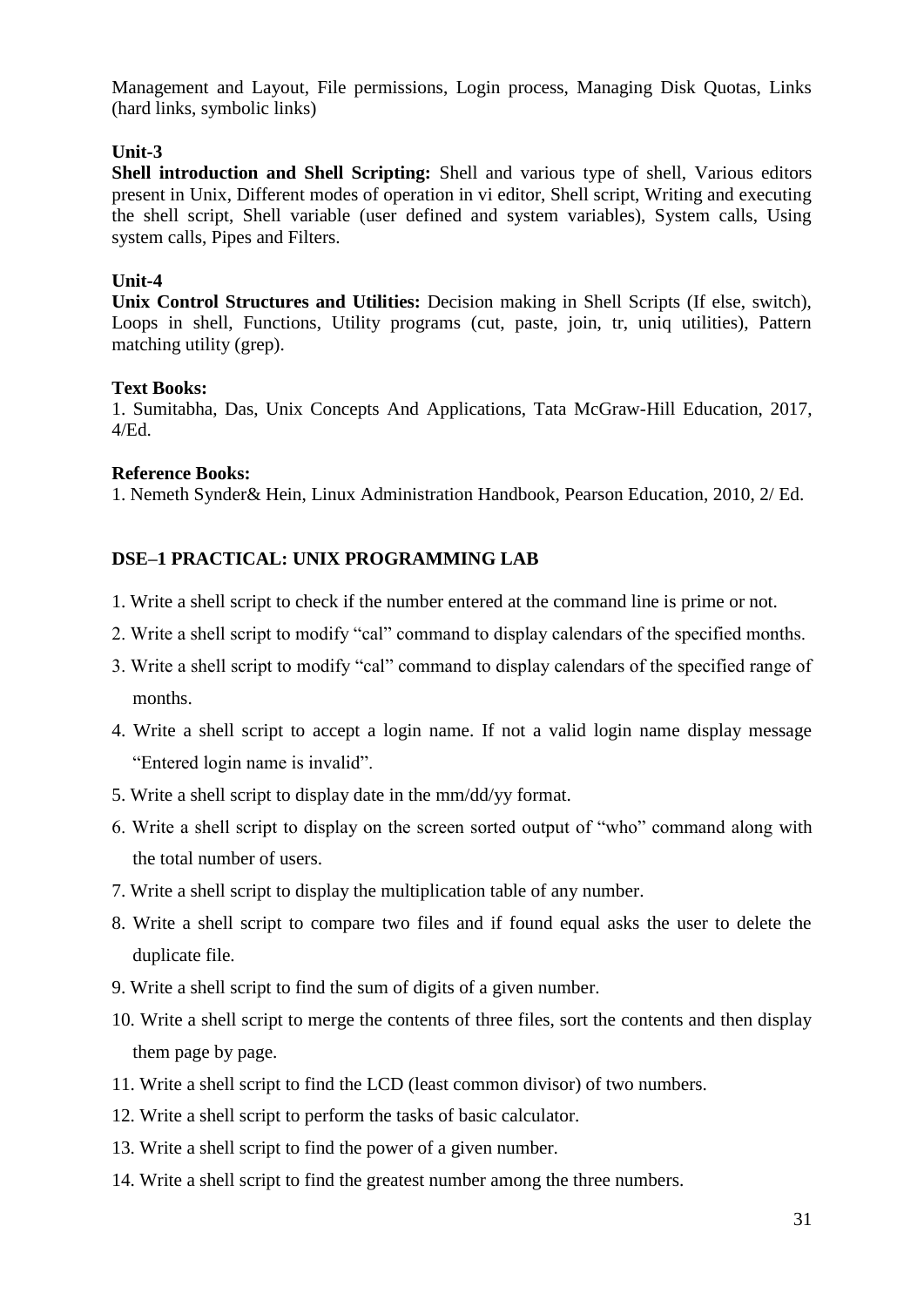15. Write a shell script to find the factorial of a given number.

16. Write a shell script to check whether the number is Armstrong or not.

## **DSE–2: DATA MINING**

#### **OBJECTIVES:**

- To introduce the basic concepts of data warehousing, data mining, Issues, and Implication.
- To learn the core topics like Association rules, Classification & Prediction and Clustering techniques.
- To make a study on the Applications and Trends in Data Mining.

# **Unit-1**

**Data Warehouse Fundamentals:** Introduction to Data Warehouse, OLTP Systems, OLAP, Differences between OLTP and OLAP, Characteristics of Data Warehouse, Functionality of Data Warehouse, Advantages and Applications of Data Warehouse, Advantages, Applications, Top- Down and Bottom-Up Development Methodology, Tools for Data warehouse development, Data Warehouse Types, Data cubes

#### **Unit-2**

**Introduction to Data Mining:** Data mining, Functionalities, Data Preprocessing: Preprocessing the Data, Data cleaning, Data Integration and Transformation, Data reduction, Discretization and Concept hierarchies.

# **Unit-3**

**Mining Association Rules:** Basics Concepts – Single Dimensional Boolean Association Rules from Transaction Databases, Multilevel Association Rules from transaction databases, Multi dimension Association Rules from Relational Database and Data Warehouses. Apriori Algorithm, FP-Tree algorithm

#### **Unit-4**

**Classification and Prediction:** Introduction, Issues, Decision Tree Induction, Naïve Bayesian Classification, Classification based on Concepts from Association Rule Mining, Classifier Accuracy.

# **Text Books:**

1. J. Han and M. Kamber, Data Mining Concepts and Techniques, Elsevier, 2011

#### **Reference Books:**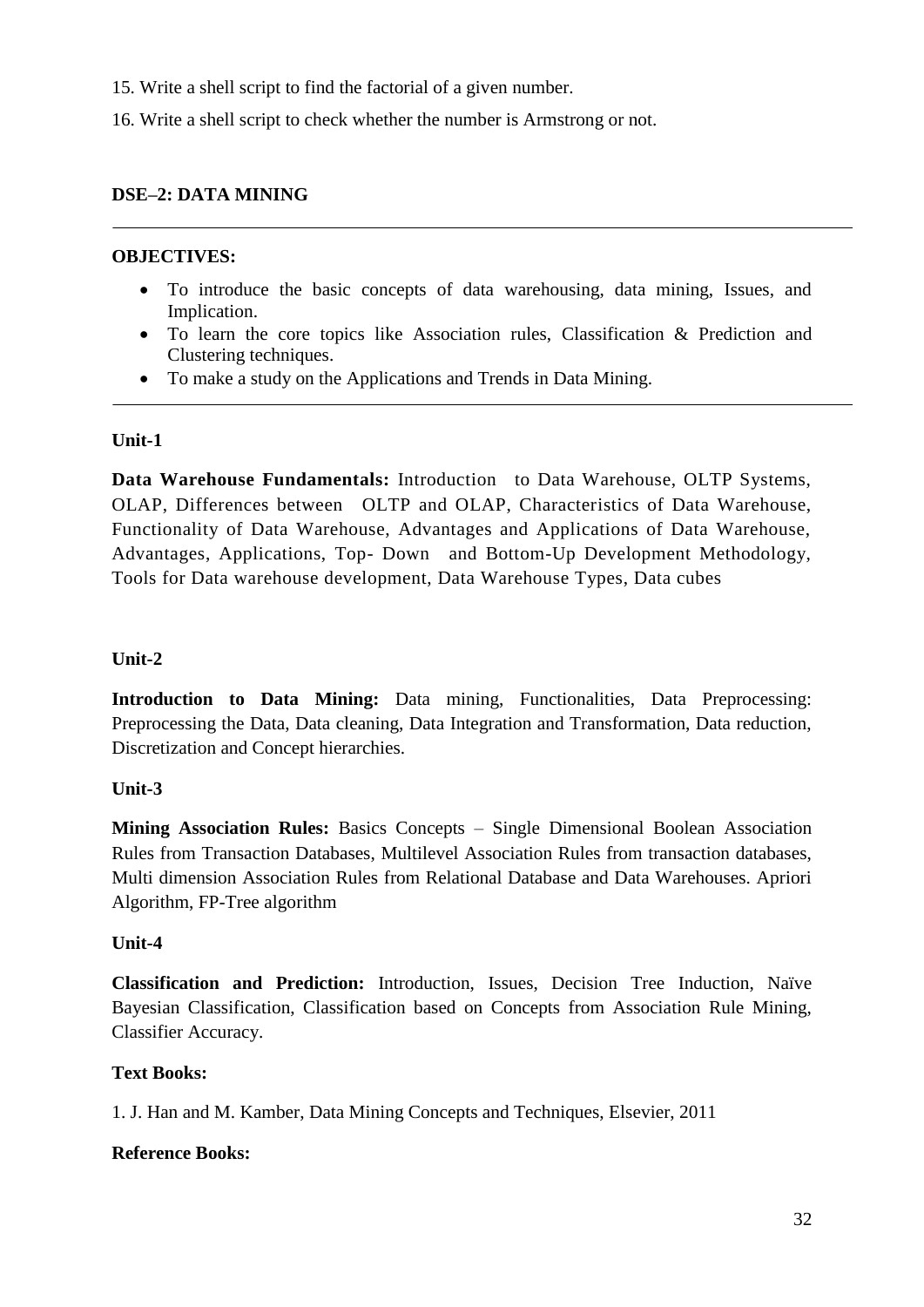- 1. K.P. Soman ,Shyam Diwakar, V.Ajay ,2006, Insight into Data Mining Theory and Practice, Prentice Hall of India Pvt. Ltd - New Delhi.
- 2. Data Mining Techniques, Arun K. Pujari, Universities Press, 2006
- 3. Modern Approaches of Data Mining: Theory & Practice, M. Panda, S. Dehuri, M. R. Patra, Narosa Publishing House, 2018.

# **DSE–2 PRACTICAL: DATA MINING LAB**

# **Using Scilab/ MATLAB/ C/ Python/ R**

- 1. Build a Data Warehouse and perform its operations.
- 2. Perform data preprocessing tasks and Demonstrate performing association rule mining on data sets.
- 3. Demonstrate performing classification on data sets.
- 4. Demonstrate performing clustering on data sets.
- 5. Demonstrate performing Regression on data sets.
- 6. Credit Risk Assessment. Sample Programs using German Credit Data.
- 7. Sample Programs using Hospital Management System.

# **DSE-3: DATA SCIENCE**

# **OBJECTIVES:**

- To learn emerging issues related to various fields of data science.
- To understand the underlying principles of data science, exploring data analysis.
- To learn the basics of R Programming.

# **Unit-1**

Data Scientist's Tool Box: Turning data into actionable knowledge, introduction to the tools that will be used in building data analysis software: version control, markdown, git, GitHub, R, and RStudio.

# **Unit-2**

**R Programming Basics**: Overview of R, R data types and objects, reading and writing data, Control structures, functions, scoping rules, dates and times, Loop functions, debugging tools, Simulation, code profiling.

# **Unit-3**

**Getting and Cleaning Data**: Obtaining data from the web, from APIs, from databases and from colleagues in various formats, basics of data cleaning and making data "tidy".

# **Unit-4**

**Exploratory Data Analysis**: Essential exploratory techniques for summarizing data, applied before formal modeling commences, eliminating or sharpening potential hypotheses about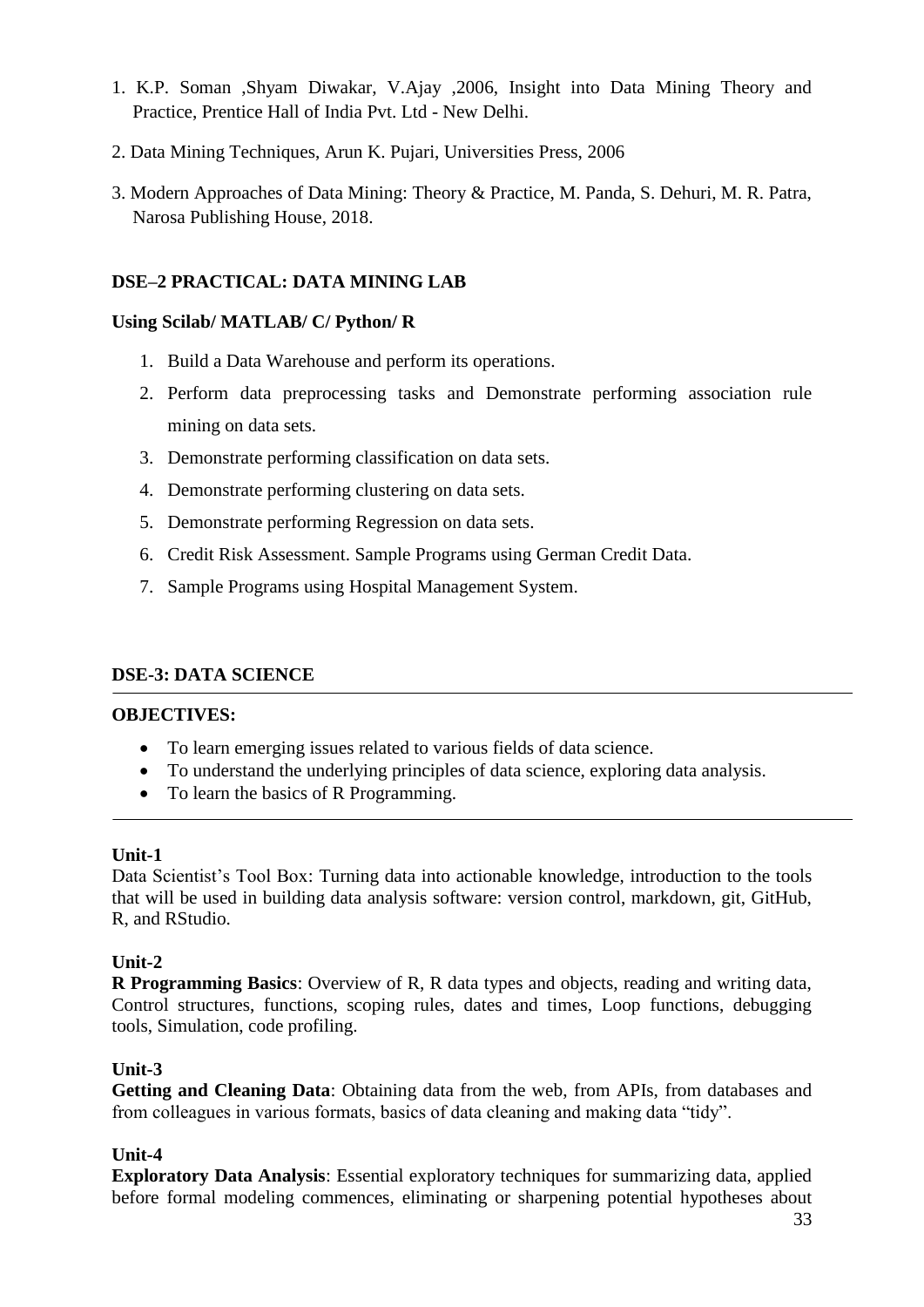the world that can be addressed by the data, common multivariate statistical techniques used to visualize high-dimensional data.

# **Text Books**

1. Rachel Schutt, Cathy O'Neil, "Doing Data Science: Straight Talk from the Frontiline" by Schroff/O'Reilly, 2013.

### **Reference Books**

- 1. Foster Provost, Tom Fawcett, "Data Science for Business" What You Need to Know About Data Mining and Data-Analytic Thinking by O'Reilly, 2013.
- 2. John W. Foreman, "Data Smart: Using data Science to Transform Information into Insight" by John Wiley & Sons, 2013.
- 3. Eric Seigel, "Predictive Analytics: The Power to Predict who Will Click, Buy, Lie, or Die", 1<sup>st</sup> Edition, by Wiley, 2013.

### **DSE-3PRACTICAL: DATA SCIENCE LAB**

- 1. Write a program that prints "Hello World" to the screen.
- 2. Write a program that asks the user for a number n and prints the sum of the numbers 1 to n
- 3. Write a program that prints a multiplication table for numbers up to 12.
- 4. Write a function that returns the largest element in a list.
- 5. Write a function that computes the running total of a list.
- 6. Write a function that tests whether a string is a palindrome.
- 7. Implement linear search.
- 8. Implement binary search.
- 9. Implement matrices addition, subtraction and Multiplication
- 10. Fifteen students were enrolled in a course. There ages were:
	- 20 20 20 20 20 21 21 21 22 22 22 22 23 23 23
	- i. Find the median age of all students under 22 years
	- ii. Find the median age of all students
	- iii. Find the mean age of all students
	- iv. Find the modal age for all students

v. Two more students enter the class. The age of both students is 23. What is now mean, mode and median?

# **DSE-4: PROJECT WORK / E-COMMERCE**

#### **DSE-4: E-COMMERCE**

#### **OBJECTIVES**

- To introduce the concepts of electronic commerce.
- To make the user understand how electronic commerce is affecting business enterprises, governments, consumers and people in general.

#### **Unit-1**

**Introduction to E-Commerce:** Definition and scope of E-Commerce and M-Commerce, E-Commerce trade cycle, Electronic Markets, Internet Commerce, Benefits and Impacts of E-Commerce.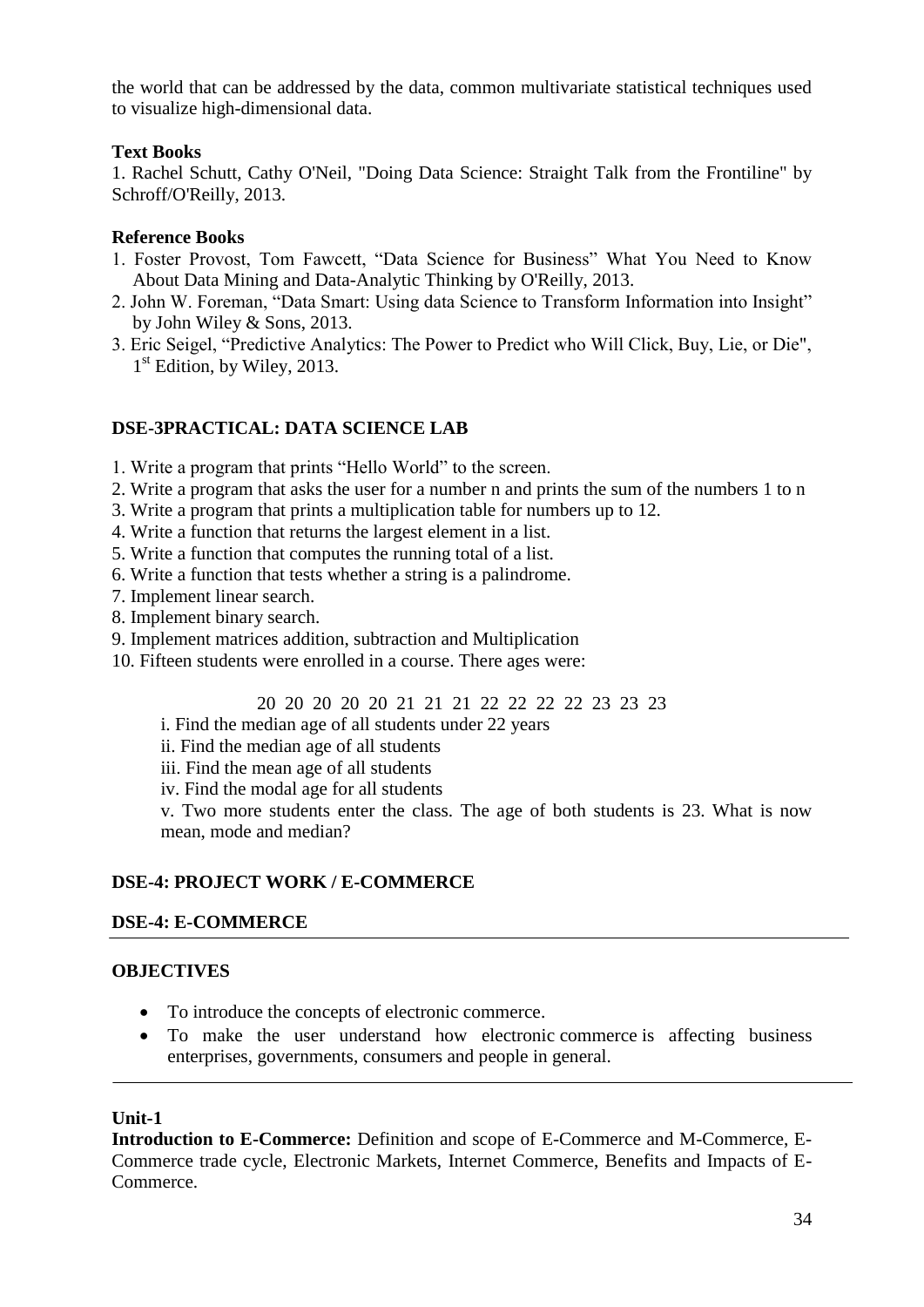**Elements of E-Commerce:** Various elements, e-visibility, e-shops, Delivery of goods and services, Online payments, After- sales services, Internet E-Commerce security.

# **Unit-2**

**EDI and Electronic Payment Systems:** Introduction and definition of EDI, EDI layered Architecture, EDI technology and standards, EDI communications and transactions, Benefits and applications of EDI with example, Electronic Payment Systems: credit/debit/smart cards, e-credit accounts, e-money.

# **Unit-3**

**Introduction to EC models:** Inter-organization and intra-organization E-Commerce, E-Commerce Models: B2B, B2C, C2B, C2C, G2C, C2G

**E-Business:** Introduction to Internet bookshops, Grocery Suppliers, Software Supplies and support, Electronic newspapers, Virtual auctions, Online share dealing, e-diversity.

# **Unit-4**

**E-Security and Legal Issues:** Security concerns in E-Commerce, Privacy, integrity, authenticity, non-repudiation, confidentiality, SSL, Digital Signatures and fire walls, IT Act 2000, Cyber-crimes and cyber laws

**Mobile Commerce and Future of E-Commerce:** Introduction to Mobile Commerce, Benefits of Mobile Commerce, Impediments of M-Commerce, M-Commerce framework, Emerging and future trends.

# **Text Books:**

1. G.S.V.Murthy, E-Commerce Concepts, Models, Strategies, Himalaya Publishing House.

2. Henry Chan, Raymond Lee, Tharam Dillon, Elizabeth Chang, "E-Commerce Fundamentals and Applications, Wiley Student Edition.

# **Reference Books:**

1. Gray P. Schneider , Electronic commerce, International Student Edition.

# **DSE-4 Practical: E-Commerce Tutorial**

# **SEC – 1: PYTHON PROGRAMMING**

# **OBJECTIVES:**

- To enable the students to understand the basic principles of the Python Language.
- To use the tools to do simple programs in python.

# **Unit-1**

Planning the Computer Program: Concept of problem solving, Problem definition, Program design, Debugging, Types of errors in programming, Documentation.

# **Unit-2**

**Techniques of Problem Solving:** Flowcharting, decision table, algorithms, Structured programming concepts, Programming methodologies viz. top-down and bottom-up programming.

# **Unit-3**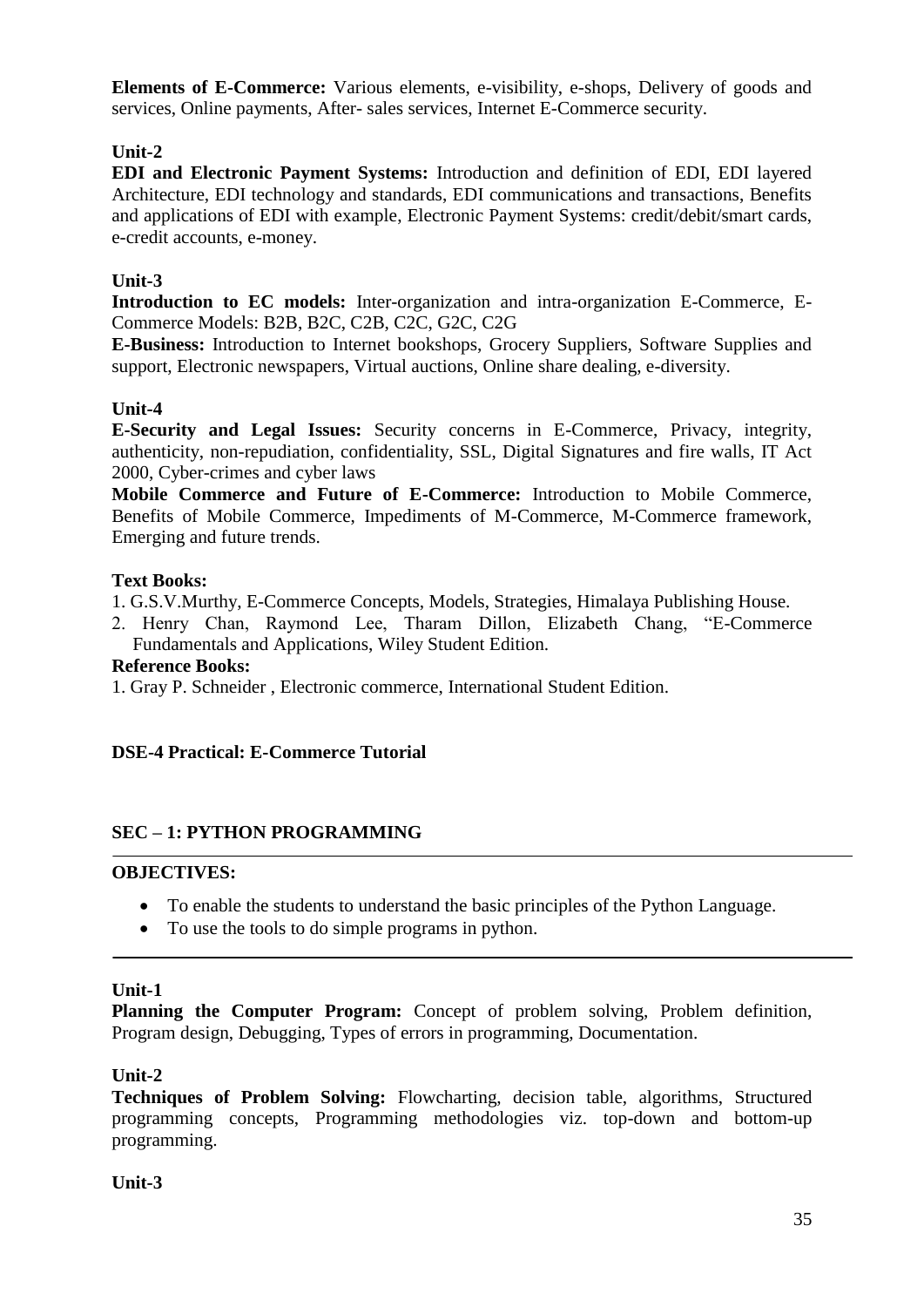**Overview of Programming:** Structure of a Python Program, Elements of Python **Introduction to Python:** Python Interpreter, Using Python as calculator, Python shell, Indentation. Atoms, Identifiers and keywords, Literals, Strings, Operators (Arithmetic operator, Relational operator, Logical or Boolean operator, Assignment, Operator, Ternary operator, Bit wise operator, Increment or Decrement operator)

# **Unit-4**

**Creating Python Programs:** Input and Output Statements, Control statements (Branching, Looping, Conditional Statement, Exit function, Difference between break, continue and pass.), Defining Functions, default arguments.

# **Text Books**

1. T. Budd, Exploring Python, TMH, 1st Ed, 2011

# **Reference Books**

1. Allen Downey, Jeffrey Elkner, Chris Meyers , How to think like a computer scientist : learning with Python , Freely available online.2012

### **Online References:**

- 1. Python Tutorial/Documentation www.python.or 2015
- 2. http://docs.python.org/3/tutorial/index.html
- 3. http://interactivepython.org/courselib/static/pythonds
- 4. http://www.ibiblio.org/g2swap/byteofpython/read/

### **Software Lab based on Python Programming:**

- 1. Write a menu driven program to convert the given temperature from Fahrenheit to Celsius and vice versa depending upon users choice.
- 2. Write a Program to calculate total marks, percentage and grade of a student. Marks obtained in each of the three subjects are to be input by the user. Assign grades according to the following criteria:
	- Grade A: Percentage >=80 Grade B: Percentage>=70 and <80 Grade C: Percentage>=60 and <70 Grade D: Percentage>=40 and <60 Grade E: Percentage<40
- 3. Write a menu-driven program, using user-defined functions to find the area of rectangle, square, circle and triangle by accepting suitable input parameters from user.
- 4. Write a Program to display the first n terms of Fibonacci series.
- 5. Write a Program to find factorial of the given number.
- 6. Write a Program to find sum of the following series for n terms:  $1 2/2! + 3/3! - - n/n!$
- 7. Write a Program to calculate the sum and product of two compatible matrices.

# **SEC-2: ANDROID PROGRAMMING**

#### **OBJECTIVES:**

- To learn the basics of Android Programming.
- Todevelop simple Android applications.

#### **Unit-1**

**Introduction:** History of Android, Introduction to Android Operating Systems, Android Development Tools, Android Architecture.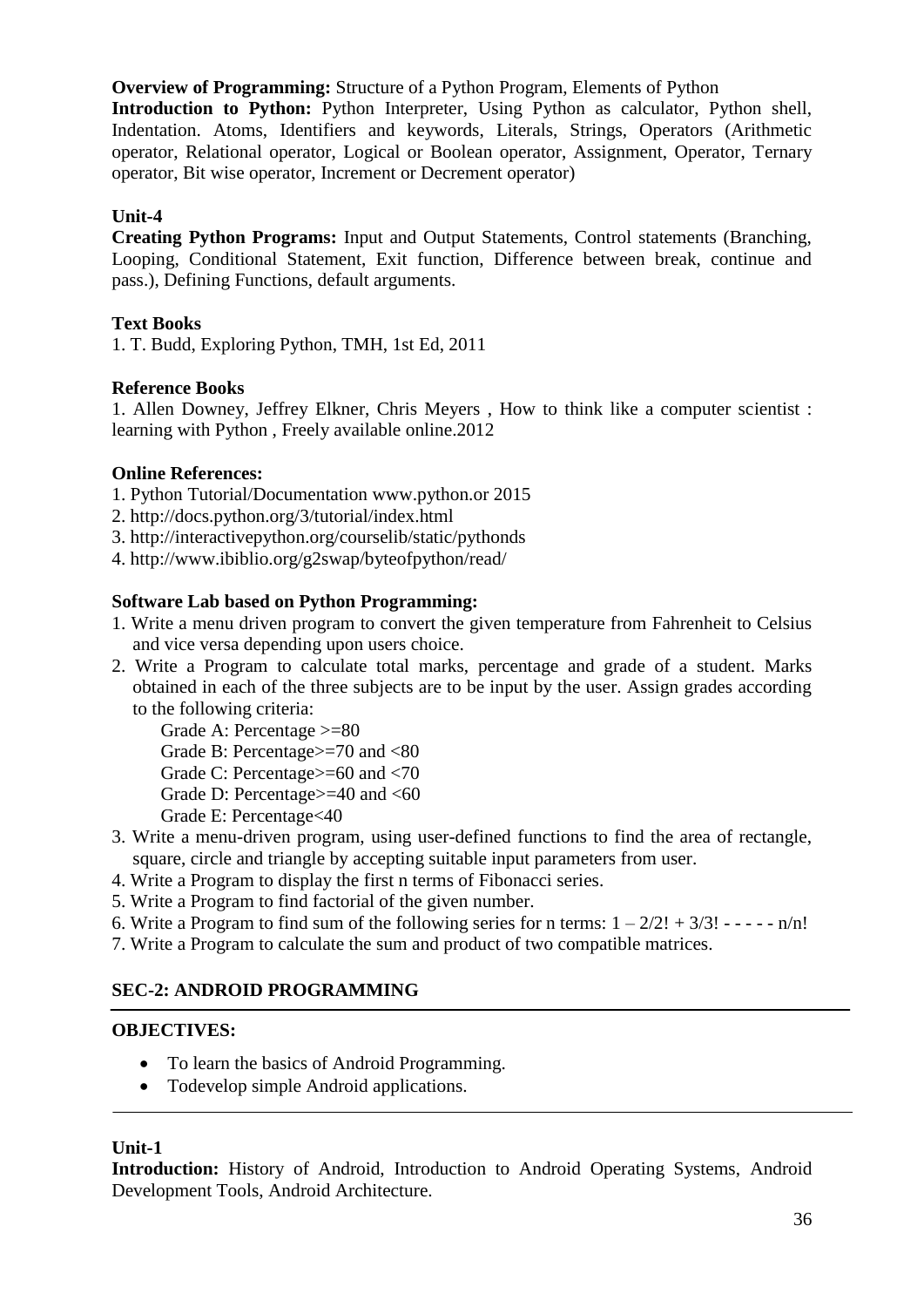# **Unit-2**

**Overview of object oriented programming using Java:** OOPs Concepts: Inheritance, Polymorphism, Interfaces, Abstract class, Threads, Overloading and Overriding, Java Virtual Machine.

# **Unit-3**

**Development Tools:** Installing and using Eclipse with ADT plug-in, Installing Virtual machine for Android sandwich/Jelly bean (Emulator), configuring the installed tools, creating an android project – Hello Word, run on emulator, Deploy it on USB-connected Android device.

**User Interface Architecture:** Application context, intents, Activity life cycle, multiple screen sizes.

# **Unit-4**

**User Interface Design:** Form widgets, Text Fields, Layouts, Button control, toggle buttons, Spinners (Combo boxes), Images, Menu, Dialog.

**Database**: Understanding of SQLite database, connecting with the database.

# **Text Books:**

1. Android application development for java programmers. By James C. Sheusi. Publisher: Cengage Learning, 2013.

# **Reference Book:**

- 1. James C. Sheusi, "Android application Development for Java Programmers", Cengage Learning, 2013.
- 2. M. Burton, & D. Felker, "Android Application Development for Dummies", 2/e, Wiley India.

# **Online References:**

- 1. http://www.developer.android.com
- 2. http://docs.oracle.com/javase/tutorial/index.htm (Available in the form of free downloadable ebooks also).
- 3. http://developer.android.com/guide/components/fundamentals.html
- 4. http://developer.android.com/training/multiscreen/screensizes.html
- 5. http://developer.android.com/guide/topics/ui/controls.html

# **Software Lab based on Android Programming:**

- 1. Create "Hello World" application. That will display "Hello World" in the middle of the screen in the emulator. Also display "Hello World" in the middle of the screen in the Android Phone.
- 2. Create an application with login module. (Check username and password).
- 3. Create spinner with strings taken from resource folder (res >> value folder) and on changing the spinner value, Image will change.
- 4. Create a menu with 5 options and selected option should appear in text box.
- 5. Create a list of all courses in your college and on selecting a particular course teacher-incharge of that course should appear at the bottom of the screen.
- 6. Create an application with three option buttons, on selecting a button colour of the screen will change.
- 7. Create and Login application as above. On successful login, pop up the message.
- 8. Create an application to Create, Insert, update, Delete and retrieve operation on the database.

**AEC–1:** Environmental Science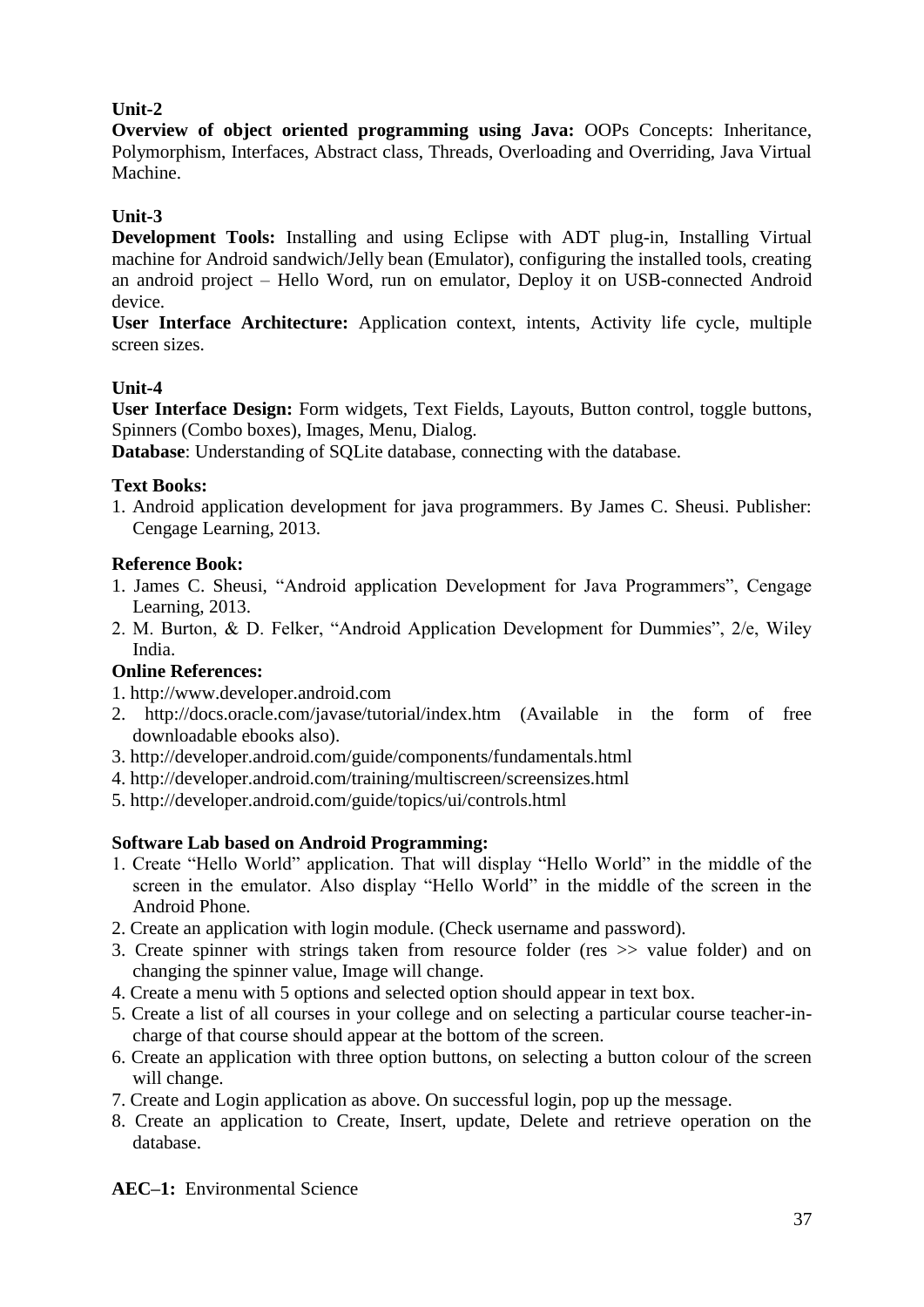# **GE/IC–1: PRINCIPLES OF MANAGEMENT**

### **OBJECTIVES**

- To understand the basic principles of management.
- To provide a basis of understanding towards working of business organization through the process of management.

#### **Unit-1**

**Nature of Management:** Meaning, Definition, it's nature purpose, importance & Functions, Management as Art, Science & Profession- Management as social System Concepts ofmanagement-Administration-Organization.

**Evolution of Management Thought**: Contribution of F.W.Taylor, Henri Fayol ,Elton Mayo, Chester Barhard& Peter Drucker to the management thought. Various approaches tomanagement (i.e. Schools of management thought)Indian Management Thought.

### **Unit-2**

#### **Functions of Management (Part-I)**

**Planning** - Meaning - Need & Importance, types levels- advantages & limitations, Forecasting - Need & Techniques, Decision making - Types - Process of rational decision making &techniques of decision making,

**Organizing** - Elements of organizing & processes: Types of organizations, Delegation of authority - Need, difficulties indelegation – Decentralization,

#### **Unit-3**

#### **Functions of Management (Part-II)**

**Staffing** - Meaning & Importance, Direction - Nature – Principles, Communication - Types & Importance, Motivation - Importance – theories, Leadership - Meaning - styles, qualities & functions of leaders

**Controlling**-Need, Nature, importance, Process & Techniques, Coordination - Need, Importance.

# **Unit-4**

#### **Strategic Management**

Definition, Classes of Decisions, Levels of Decision, Strategy, Role of different Strategist, Relevance of Strategic Management and its Benefits, Strategic Management in India.

#### **Text Books:**

1. Horold Koontz and IteinzWeibrich, Essential of Management, McGrawhills International

2. K.Aswathapa, Essential of Business Administration, Himalaya Publishing House

#### **Reference Books:**

1. L.M.ParasadPrinciples & practice of management - Sultan Chand& Sons - New Delhi

2. Tripathi, Reddy, Principles of Management, Tata McGraw Hill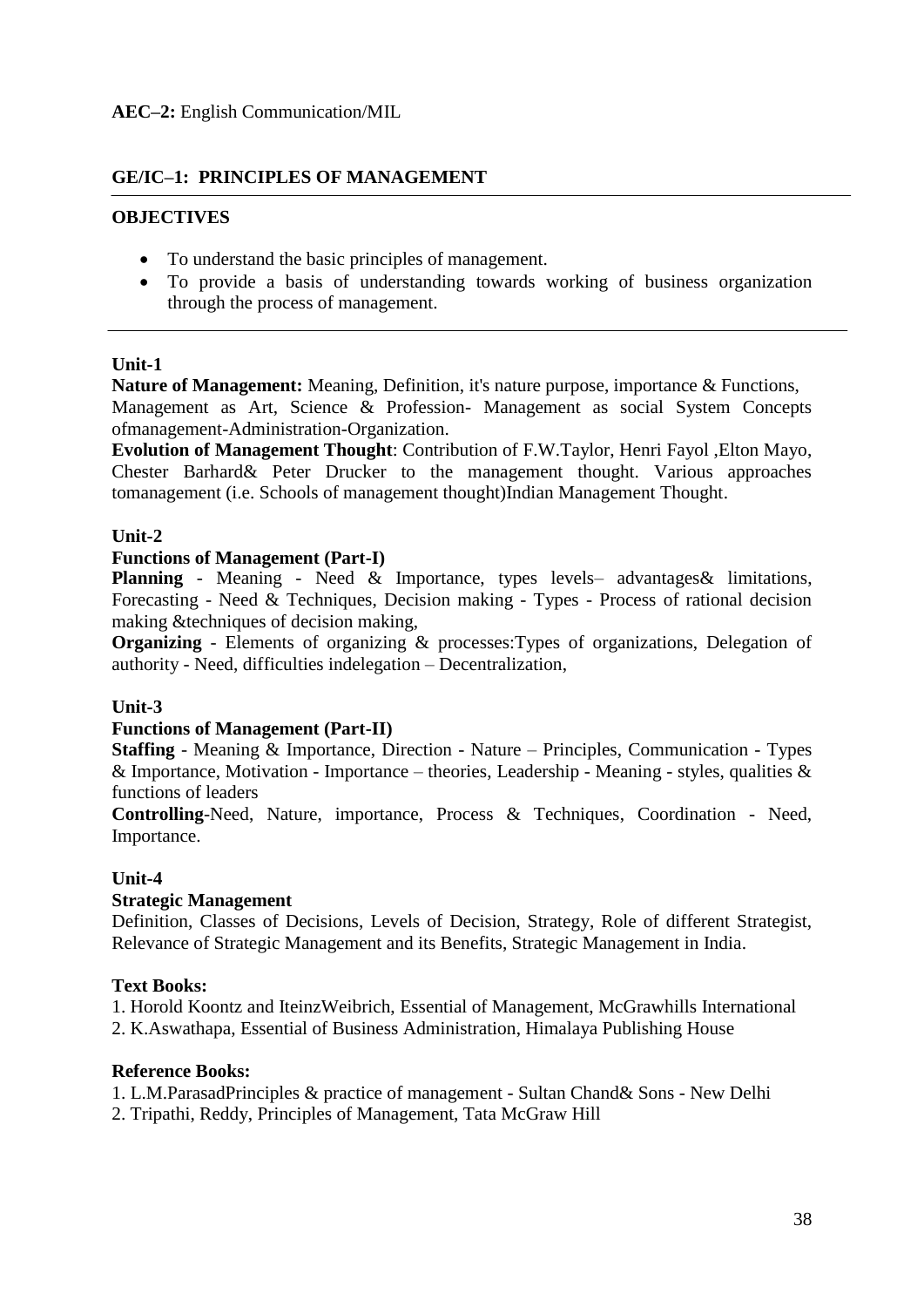# **GE/IC–1 TUTORIAL/PRACTICAL: PRINCIPLES OF MANAGEMENT TUTORIAL**

#### **GE/IC–2: STATISTICS**

#### **OBJECTIVES**

- To understand the concept of population and sample.
- To use frequency distribution to make decision.
- To understand and to calculate various types of averages and variation.

#### **Unit-1**

**Statistical Methods:** Definition and scope of Statistics, concepts of statistical population and sample. **Data:** quantitative and qualitative, attributes, variables, scales of measurement nominal, ordinal, interval and ratio. **Presentation:** tabular and graphical, including histogram.

#### **Unit-2**

**Measures of Central Tendency:** mathematical and positional. **Measures of Dispersion:**  range, quartiledeviation, mean deviation, standard deviation, coefficient of variation, Moments, absolute moments,factorial moments, skewness and kurtosis, Sheppard"s corrections.

#### **Unit-3**

**Bivariate data:** Definition, scatter diagram, simple, partial and multiple correlation (3 variables only), rankcorrelation. Simple linear regression.

#### **Unit-4**

Principle of least squares and fitting of polynomials and exponential curves. Theory of attributes:Independence and association of attributes, consistency of data, measures of association and contingency,Yule"s coefficient of colligation.

#### **Text Books:**

1. S.C. Gupta, Fundamentals of Statistics, Sultan chand& sons, Delhi.

2. A.M.Goon, M.K.Gupta and B. Dasgupta, Fundamentals of Statistics, The World Press, Kolkata.

#### **Reference Books:**

1. S.P. Gupta, Statistical Methods, Sultan Chand and sons New Delhi

#### **GE/IC–2 TUTORIAL/PRACTICAL: STATISTICS LAB**

#### **List of Practicals**

- 1. Graphical representation of data.
- 2. Problems based on measures of central tendency.
- 3. Problems based on measures of dispersion.
- 4. Problems based on combined mean and variance and coefficient of variation.
- 5. Problems based on moments, skewness and kurtosis.
- 6. Fitting of polynomials, exponential curves.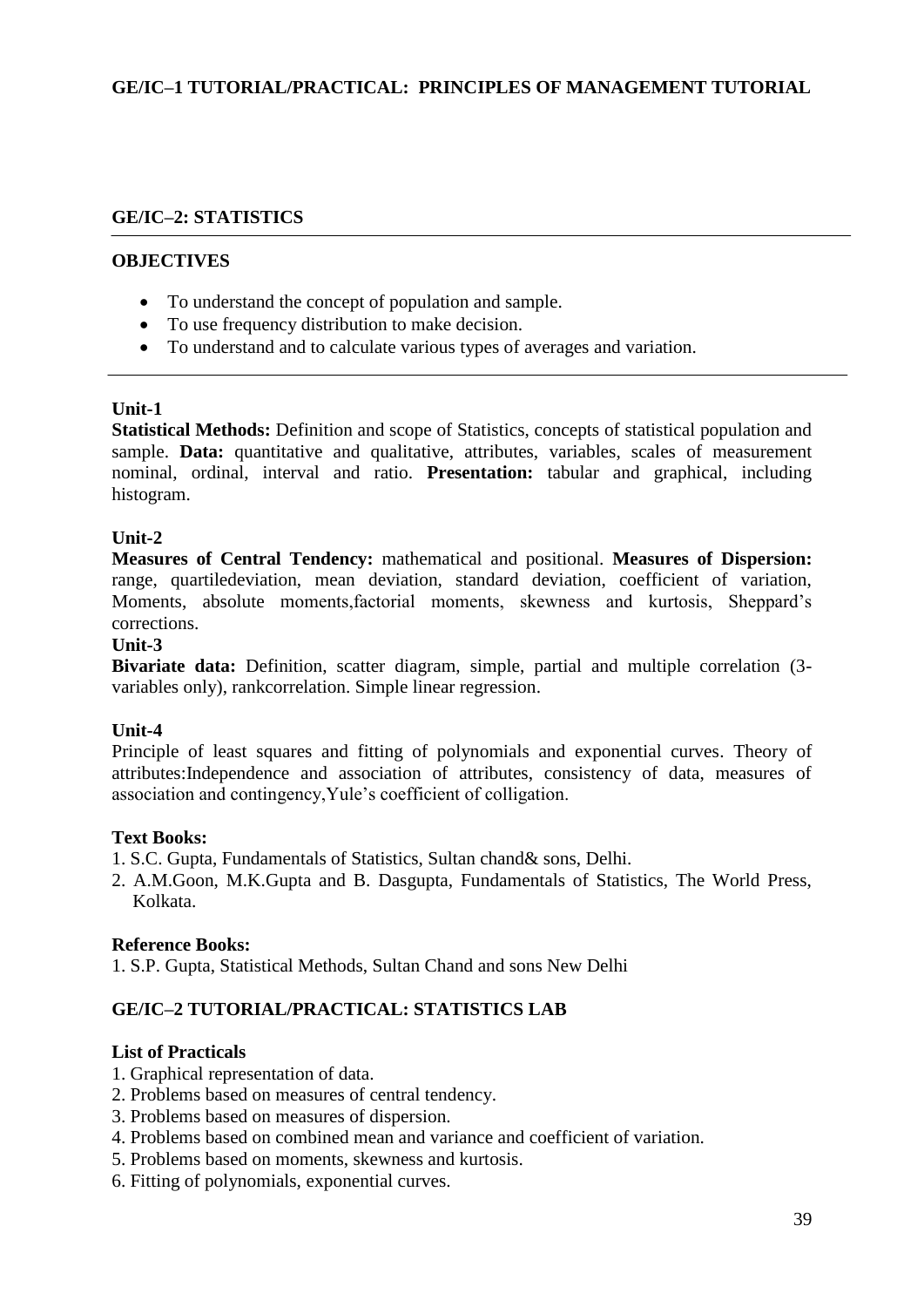7. Karl Pearson"s correlation coefficient.

8. Correlation coefficient for a bivariate frequency distribution.

9. Lines of regression, angle between two lines of regression and estimated values of variables.

- 10. Spearman rank correlation with and without ties.
- 11. Partial and multiple correlations.
- 12. Planes of regression and variances of residuals for given simple correlations.

## **GE/IC–3: BUSINESS ACCOUNTING**

#### **OBJECTIVES**

• To impart the basic business accounting knowledge.

### **Unit-1**

**Introduction:** Financial Accounting-definition and Scope, objectives of Financial Accounting, Accounting v/s Book Keeping terms used in accounting, users of accounting information and limitations of Financial Accounting.

**Conceptual Framework:** Accounting Concepts, Principles and Conventions, Accounting Standards concept, objectives, benefits, brief review of Accounting Standards in India, Accounting Policies, Accounting as a measurement discipline, valuation Principles, accounting estimates

### **Unit-2**

**Recording of transactions:** Voucher system; Accounting Process, Journals, Subsidiary Books, Ledger, Cash Book, Bank Reconciliation Statement, Trial Balance.

**Depreciation:** Meaning, need & importance of depreciation, methods of charging depreciation.

#### **Unit-3**

**Preparation of final accounts:** Preparation of Trading and Profit & Loss Account and Balance Sheet of sole proprietary business

#### **Unit-4**

**Introduction to Company Final Accounts:** Important provisions of Companies Act, 1956 in respect of preparation of Final Accounts, Understanding of final accounts of a Company.

**Computerized Accounting:** Computers and Financial application, Accounting Software packages, An overview of computerized accounting system - Salient features and significance, Concept of grouping of accounts, Codification of accounts, Maintaining the hierarchy of ledger, Generating Accounting Reports.

#### **Text Books :**

1. Anil Chowdhry, "Fundamentals of Accounting & Financial Analysis", Pearson Education

2. Rajesh Agarwal, R. Srinivasan, "Accounting Made Easy", TMH

# **Reference Books:**

1. Amrish Gupta, "Financial Accounting for Management", Pearson Education

2. S. N. Maheshwari, "Financial Accounting for Management: Vikas Publishing House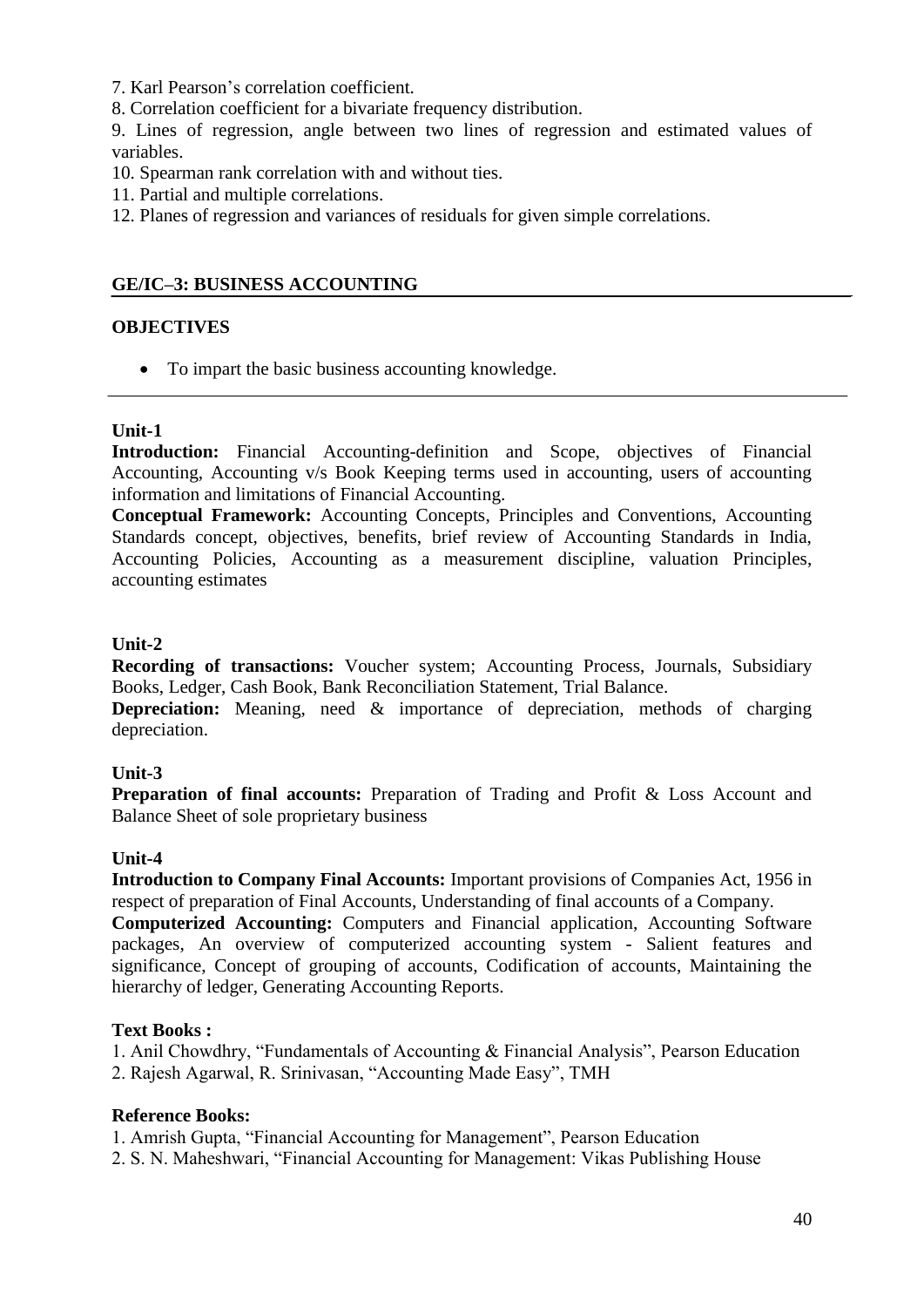# **GE/ IC-3PRACTICAL/TUTORIAL: BUSINESS ACCOUNTING TUTORIAL**

# **GE/IC-4: BUSINESS ECONOMICS**

## **OBJECTIVES:**

- To introduce the economic concepts.
- To familiarize with the students the importance of economic approaches in managerial decision making.
- To understand the applications of economic theories in business decisions.

#### **Unit-1:**

Demand, Supply and Market equilibrium: individual demand, market demand, individual supply, market supply, market equilibrium; Elasticity of demand and supply: Price elasticity of demand, income elasticity of demand, cross price elasticity of demand, elasticity of supply; Theory of consumer behavior: cardinal utility theory, ordinal utility theory (indifference curves, budget line, consumer choice, price effect, substitution effect, income effect for normal, inferior and giffen goods), revealed preference theory.

### **Unit-2:**

Producer and optimal production choice: optimizing behavior in short run (geometry of product curves, law of diminishing margin productivity, three stages of production), optimizing behavior in long run (isoquants, isocost line, optimal combination of resources) Costs and scale: traditional theory of cost (short run and long run, geometry of cot curves, envelope curves), modern theory of cost (short run and long run), economies of scale, economies of scope.

# **Unit-3:**

Theory of firm and market organization: perfect competition (basic features, short run equilibrium of firm/industry, long run equilibrium of firm/industry, effect of changes in demand, cost and imposition of taxes); monopoly (basic features, short run equilibrium, long run equilibrium, effect of changes in demand, cost and imposition of taxes, comparison with perfect competition, welfare cost of monopoly), price discrimination, multiplant monopoly; monopolistic competition (basic features, demand and cost, short run equilibrium, long run equilibrium, excess capacity); oligopoly (Cournot's model, kinked demand curve model, dominant price leadership model, prisoner"s dilemma)

# **Unit-4:**

Factor market: demand for a factor by a firm under marginal productivity theory (perfect competition in the product market, monopoly in the product market), market demand for a factor, supply of labour, market supply of labour, factor market equilibrium.

# **Text Books:**

- 1. Yogesh Maheswari, Managerial Economics, PHI Learning, New Delhi.
- 2. G.S.Gupta, Managerial Economics, Tata Mcgraw-Hill, New Delhi.

#### **Reference Books:**

1. Moyer &Harris, Managerial Economics, Cengage Learning, New Delhi.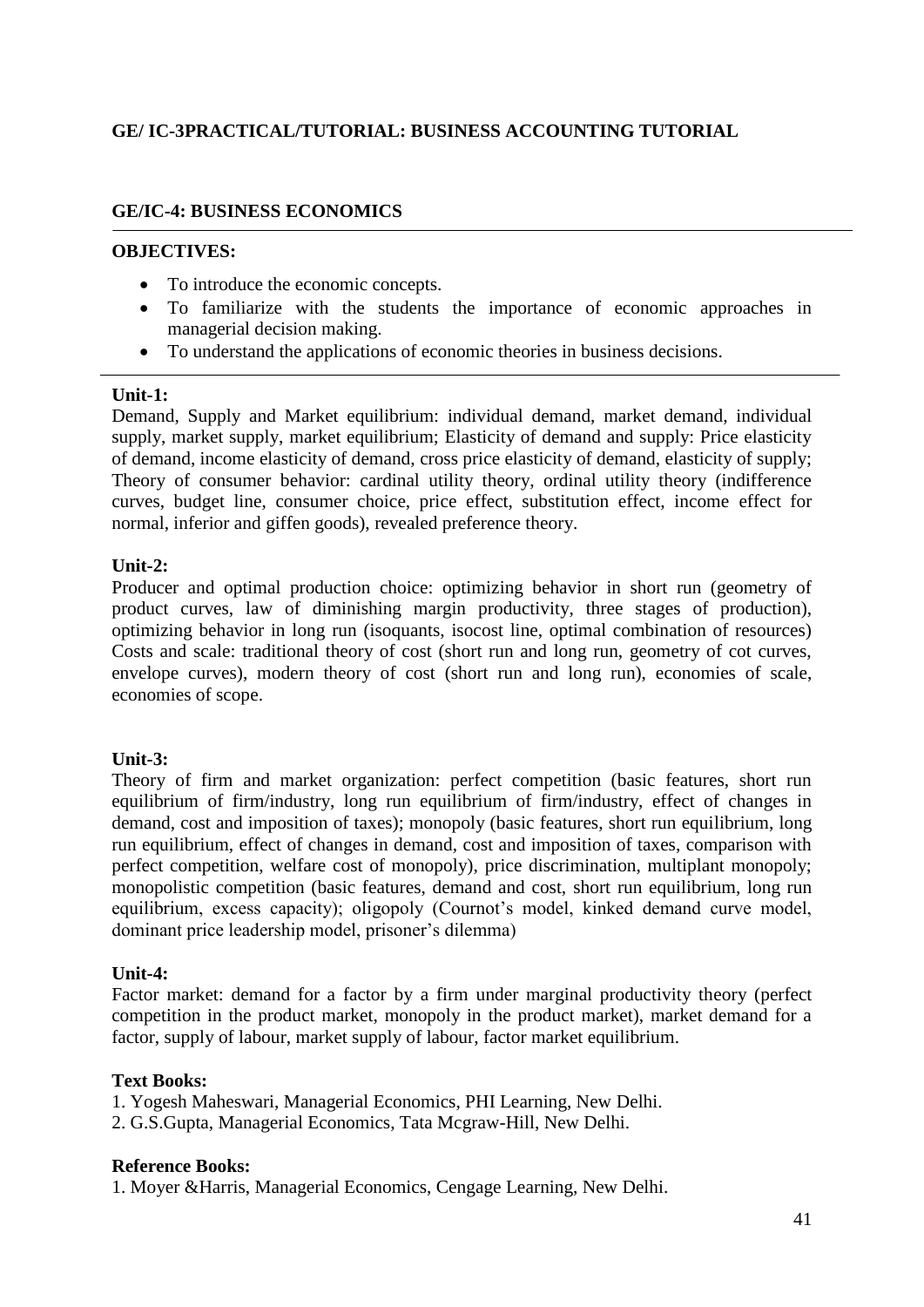2. Geetika, Ghosh & Choudhury, Managerial Economics, Tata Mcgrawhill, New Delhi.

3. Dominick Salvatore, Principles of Microeconomics, Oxford University Press, (5th Ed.)

# **GE/IC-4 TUTORIAL/PRACTICAL: BUSINESS ECONOMICS TUTORIAL**

#### **EQUIPMENT**

#### 1.**Desktop Computer**

Core i5 (minimum 8<sup>th</sup> Generation Processor, 8 GB RAM, 2 TB HDD)

Number of Desktops: 30 (or as per student strength). It must be connected through structured Local Area Network (LAN).

#### **2.Software**

LibreOffice, Scilab, C, C++, Java, Assembler, VHDL, Linux/ Unix Prolog etc. , preferably Open Source Software.

### **FACULTY TRAINING**

Most of the Colleges are offering BCA under self-financing mode. Faculty training is required for all Core Courses as well as Discipline Specific Elective Courses.